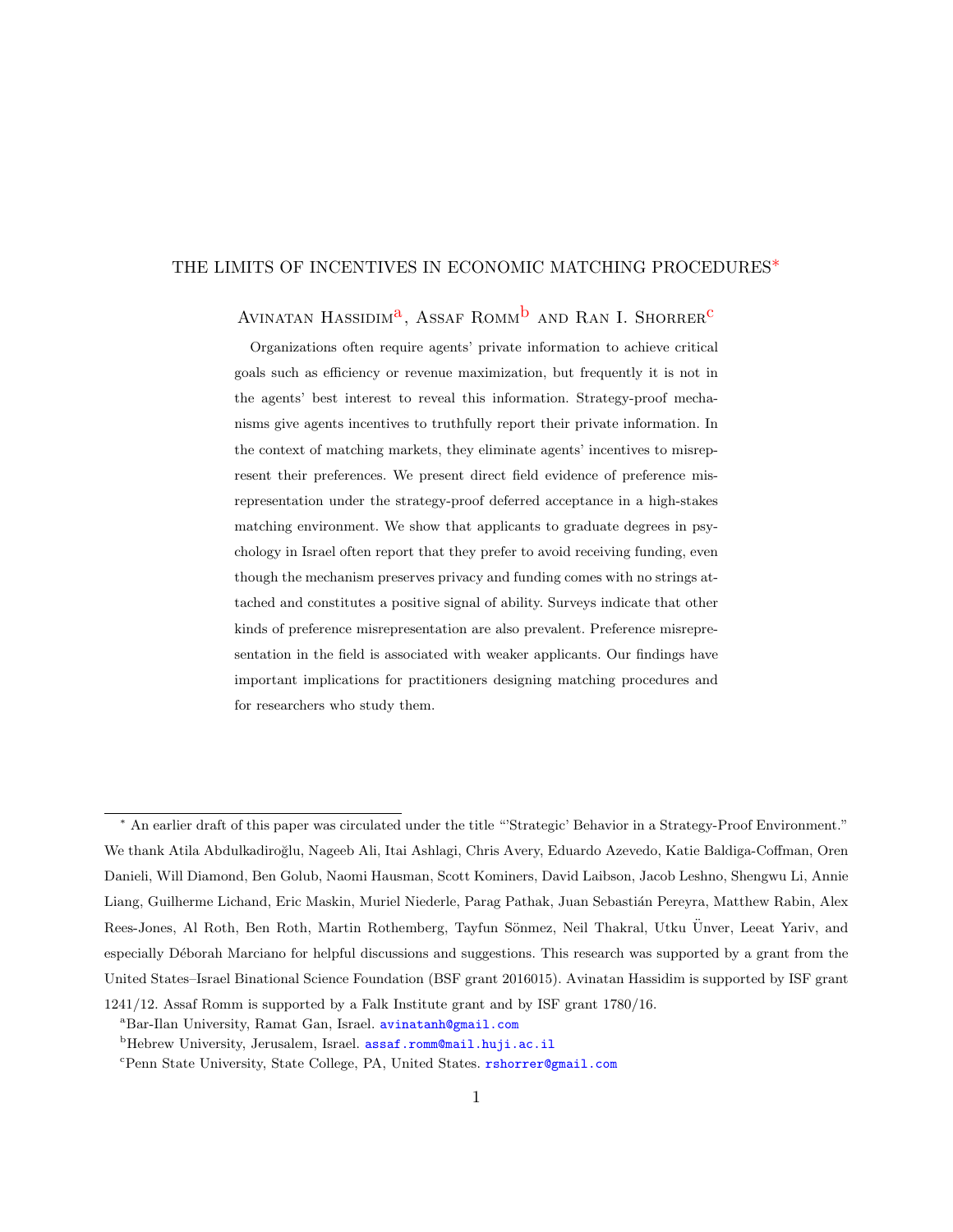#### 1. INTRODUCTION

In many settings, organizations require agents' private information to achieve critical goals such as efficiency or revenue maximization, but it is often not in agents' best interest to reveal this information. For example, an auctioneer may want to charge the highest price some agent is willing to pay, but this will give bidders incentive to misrepresent their true valuation. Similarly, firms may want to prioritize customers with more urgent needs, and this gives customers an incentive to overstate the urgency of their case. In light of this tension, market designers have devoted much attention to the problem of designing strategy-proof allocation mechanisms, where it is in agents' best interest to reveal their private information.

In recent years, a growing number of students are being assigned to schools through centralized clearinghouses. Inspired by market design theory, both existing and new clearinghouses are adopting strategy-proof allocation mechanisms (i.e., where agents have no incentive to misrepresent their true preferences), especially ones based on the deferred acceptance algorithm  $(DA, Gale & Shapely, 1962).$  $(DA, Gale & Shapely, 1962).$  $(DA, Gale & Shapely, 1962).$ [Thaler & Sunstein](#page-28-0) [\(2008\)](#page-28-0) summarize the main benefits of strategy-proof allocation mechanisms for school choice in saying that they do "not penalize parents who are unsophisticated about the choice process," and that "in return administrators do not have to guess about parents' true preferences." But do agents always truthfully report their preferences to these mechanisms?

We identify a substantial fraction of applicants in a high-stakes environment who misrepresent their preferences even though the mechanism uses the strategy-proof (applicant-proposing) DA (Dubins  $\&$ [Freedman,](#page-26-0) [1981;](#page-26-0) [Roth,](#page-28-1) [1982\)](#page-28-1).<sup>[2](#page-1-1)</sup> Misrepresentation is systematic: weaker applicants misrepresent their preferences more often.

<span id="page-1-0"></span><sup>&</sup>lt;sup>1</sup>Examples include school choice in Boston and New York City (Abdulkadiroğlu et al., [2005,](#page-24-0) [2009\)](#page-24-1), and college admissions in Australia and Hungary [\(Artemov](#page-25-0) et al., [2017;](#page-25-0) Biró, [2007\)](#page-25-1). Many popular mechanisms are approximately strategy-proof in large markets [\(Azevedo & Budish,](#page-25-2) [2018\)](#page-25-2).

<span id="page-1-1"></span><sup>&</sup>lt;sup>2</sup>We intentionally do not label this behavior as "mistake" throughout the paper, as it can be rationalized (e.g., if students' preferences violate the standard assumptions made in the matching literature). See the discussion in [Section 6](#page-22-0) for more details.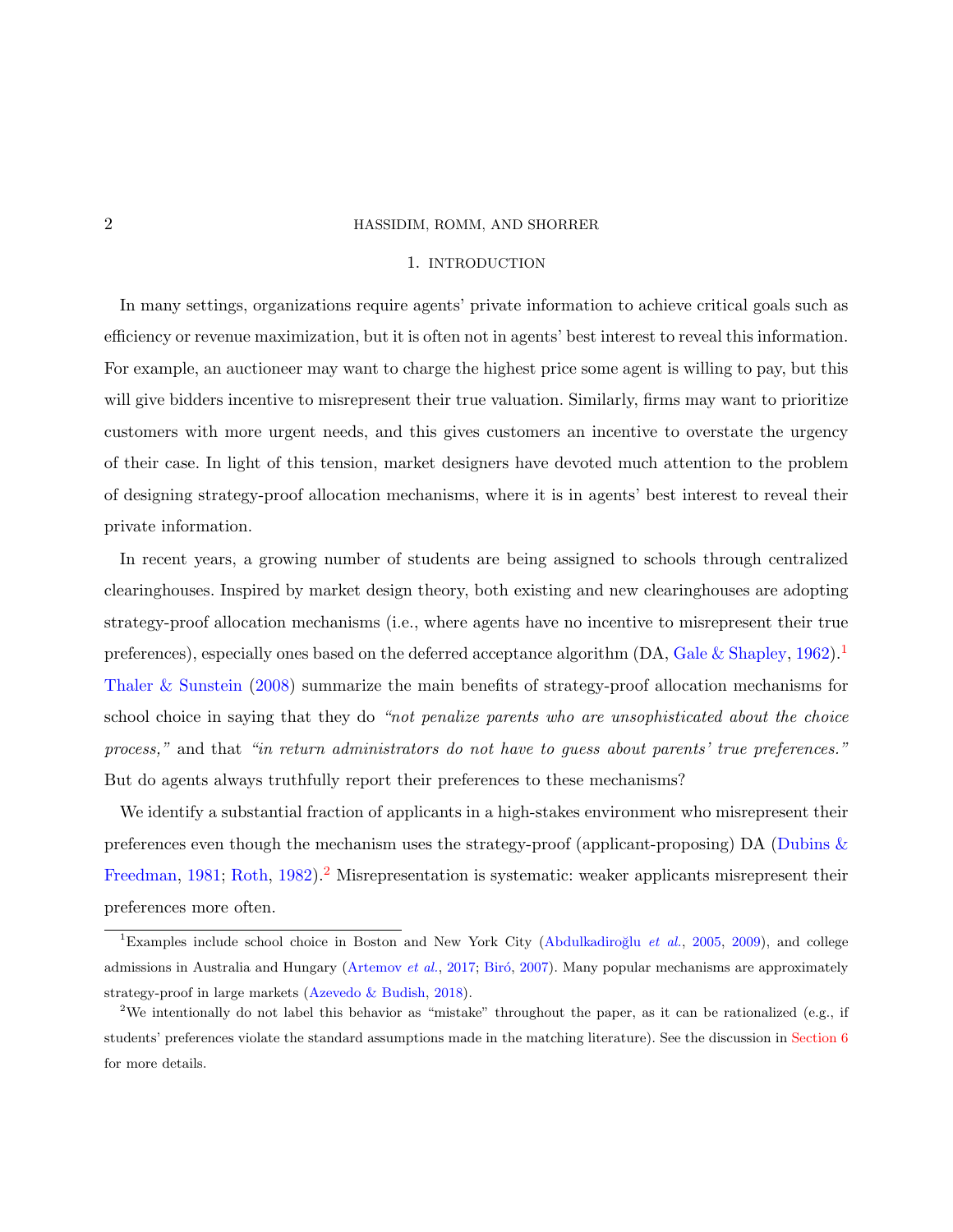Detecting deviations from the truthful reporting assumption in the field is a difficult challenge. We present a novel approach to detecting such deviations in college-admissions environments, where applicants are required to rank admission to the same academic program under different financial terms (e.g., with or without a scholarship). We say that an applicant obviously misrepresents her preferences if she submits to the mechanism a rank-order list (ROL) that is inconsistent with the natural ordering (i.e., she reports that she prefers not to receive funding).<sup>[3](#page-2-0)</sup>

We apply our approach to administrative data from the Israeli Psychology Master's Match (IPMM), a clearinghouse that matches students to graduate programs in psychology (including MA programs in clinical psychology, a requirement for becoming a therapist). Approximately one out of five ROLs that rank programs that offer admission under multiple levels of financial aid is an obvious misrepresentation. Between 2% and 8% of the cases of obvious misrepresentation were costly ex post, with an average monetary loss of more than  $$5,000.<sup>4</sup>$  $$5,000.<sup>4</sup>$  $$5,000.<sup>4</sup>$ 

Notably, the fraction of untruthful agents may be substantially higher as applicants may have misrepresented their preferences in ways that cannot be detected using our approach, such as ranking as first a program other than their favorite. We provide survey evidence supporting this hypothesis. We also provide evidence suggesting that survey-based estimates understate the rate of misrepresentation; comparing reports of obvious misrepresentation with observed behavior, we find that survey-based estimates of obvious misrepresentation are biased downward.

Obvious misrepresentation is more common among academically weaker applicants, as measured by their academic achievements, the prestige of their undergraduate program, and their position in

<span id="page-2-0"></span><sup>3</sup>Following the circulation of an earlier draft of this paper, our method was used by others to detect preference misrepresentations in college-admissions markets in Turkey, Australia, and Hungary [\(Arslan,](#page-25-3) [2018;](#page-25-3) [Artemov](#page-25-0) et al., [2017;](#page-25-0) Shorrer & Sóvágó, [2017\)](#page-28-2). Obvious misrepresentations have also been detected in the American Genetic Counseling Admissions Match (see [Peranson,](#page-28-3) [2019\)](#page-28-3). Our approach for detecting preference misrepresentation can be used in a variety of other markets where ranked alternatives are offered.

<span id="page-2-1"></span><sup>4</sup>While under the standard assumptions preference misrepresentations are individually suboptimal, their implications for social welfare can be both positive and negative [\(Rees-Jones,](#page-28-4) [2017a\)](#page-28-4).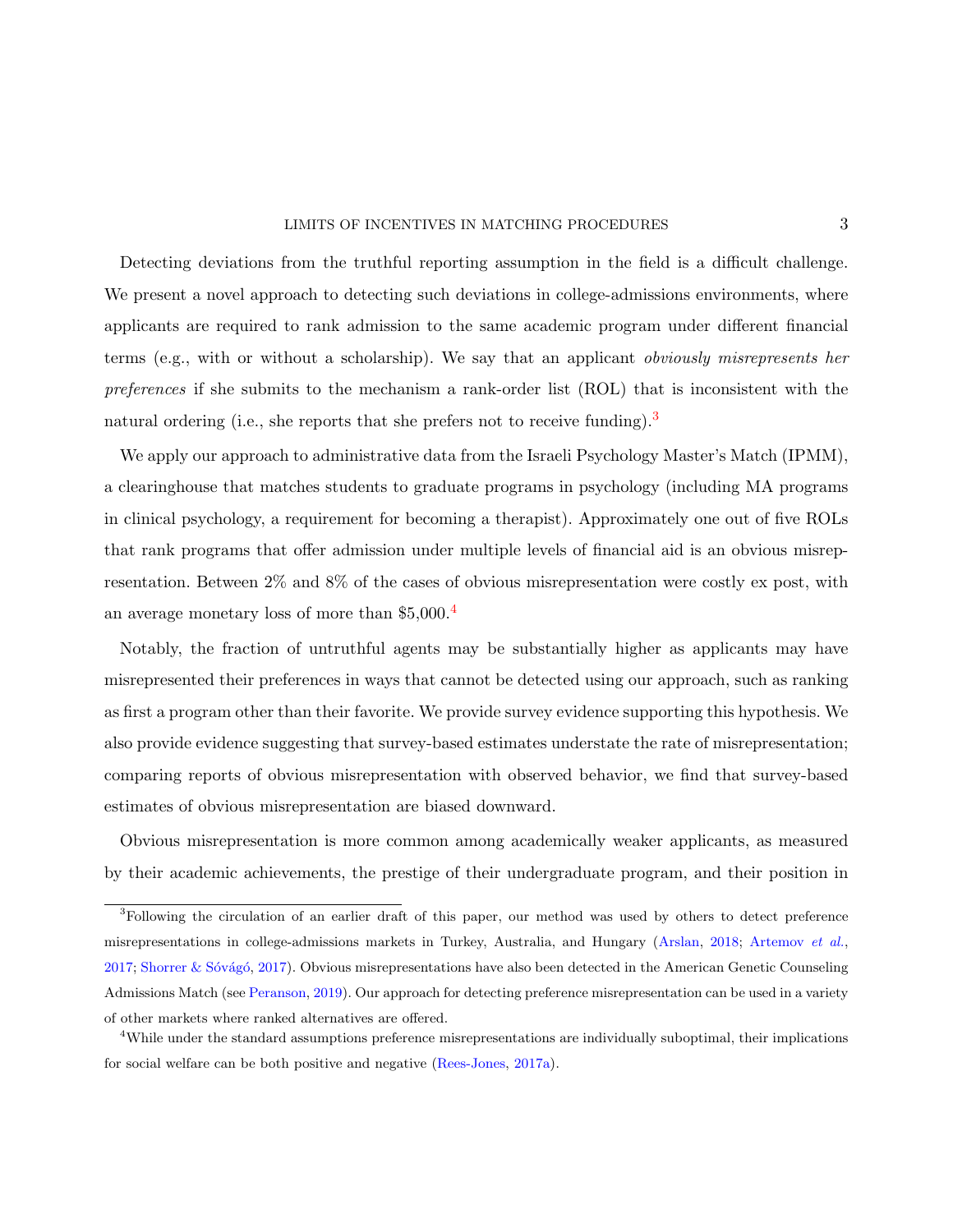programs' rankings. A potential explanation is that academically weaker applicants are more likely to misunderstand the instructions provided by the clearinghouse.<sup>[5](#page-3-0)</sup> However, the applicants, all of whom are college graduates with a competitive major (psychology), receive very simple instructions about the optimal strategy on multiple occasions. An alternative explanation is that applicants tend to misrepresent their preferences more when they expect that the likelihood of admission to their preferred choices is low.

We propose three explanations for the body of evidence that we document. The first is that applicants, who typically have no experience with DA, misperceive the rules of the mechanism [\(Cason](#page-26-1) [& Plott,](#page-26-1) [2014\)](#page-26-1), leading them to use the heuristic that a higher ranking is rewarded with a higher probability of assignment. This heuristic is consistent with the optimal behavior in many common economic environments, including many popular assignment mechanisms. The second explanation is that applicants who assign zero (or negligible) probability to admission with funding use a weakly dominated strategy that is still (approximately) optimal under their beliefs [\(Artemov](#page-25-0) *et al.*, [2017;](#page-25-0) [Chen & Pereyra,](#page-26-2) [2019\)](#page-26-2). The third explanation is that the standard model of matching market design does not capture an important aspect of applicants' preference (e.g., applicants may be trying to avoid disappointment [Dreyfuss](#page-26-3) *et al.*, [2019\)](#page-26-3), and as a result ranking alternatives truthfully is sometimes suboptimal. In Section [6,](#page-22-0) we elaborate on these and other potential explanations. Importantly, all explanations imply that administrators cannot regard preference reports as true preferences.

Our findings have important implications for the study and design of matching marketplaces. First, they highlight the critical importance of the way that advice is communicated to applicants. In particular, the way the mechanism is described and the availability of decision support are crucial elements of inducing truthful reports. For example, comparing our findings to those of [Shorrer &](#page-28-2) Sóvágó [\(2017\)](#page-28-2), who use our approach, suggests that misrepresentations due to lack of understanding of the rules can be minimized by describing the mechanism in terms of admission cut-offs.

Industry has not overlooked the importance of these issues, as is epitomized by the business prac-

<span id="page-3-0"></span><sup>&</sup>lt;sup>5</sup>See [Benjamin](#page-25-4) et al. [\(2013\)](#page-25-4); [Basteck & Mantovani](#page-25-5) [\(2018\)](#page-25-5); [Guillen & Hakimov](#page-27-1) [\(2017\)](#page-27-1).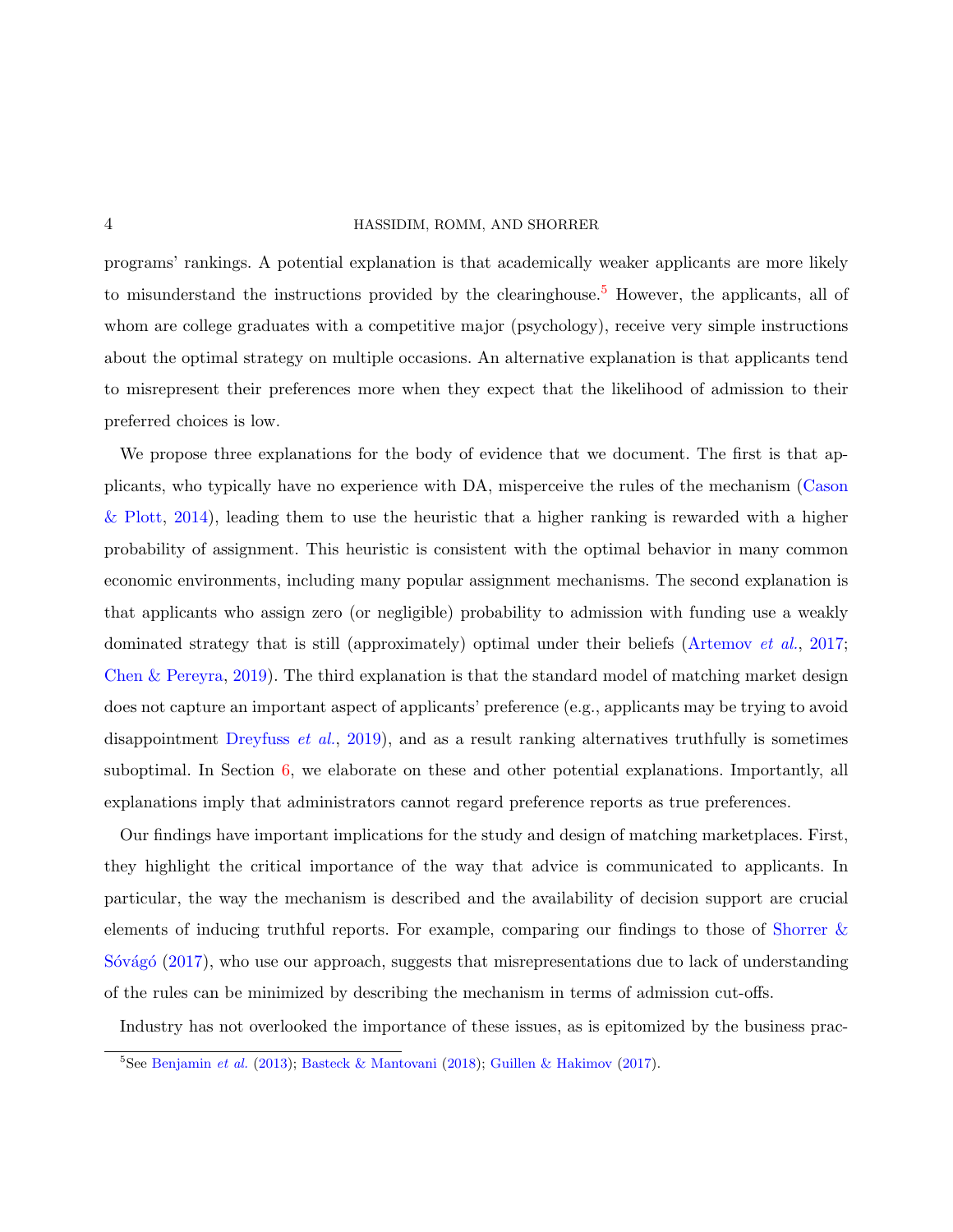tices of National Matching Services (NMS). NMS is a private firm operates in North America. This company organizes entry-level placement matches in a number of industries and professions, including healthcare, education, law, and financial services. With years of accumulated experience, NMS is well aware of applicants' failures in reporting their true preferences over positions. Consequently, they have developed tutorials and decision support tools to assist applicants in making their choices, as well as post-match surveys to assess their success. In 2018, NMS created a matching marketplace for North American Genetic Counseling programs – a medical profession with approximately 1,000 new graduates each year in recent years. The design adopted by NMS closely resembles the design of the IPMM [\(Peranson,](#page-28-3) [2019\)](#page-28-3). Importantly, a large share of the participating programs offer admission under multiple levels of funding. In light of the special features of the Genetic Counseling Admissions Match, and the potential for obvious misrepresentation, NMS created a decision support system called CONFIRM (CONtact For Identified Ranking Mistakes) that aims to identify applicants who reported unexpected preferences and verifying that their report is not the result of a mistake or misunderstanding. The system uses several algorithms to identify potential mistakes while they can still be corrected (using information from both students and programs preference reports).

A second issue is whether preference reports to DA can be assumed truthful. This assumption is used by many studies to evaluate the consequences of alternative strategy-proof mechanisms. For example, it is used to evaluate different randomization methods (Abdulkadiroğlu et al., [2009\)](#page-24-1), different seat reservation schemes (Dur *[et al.](#page-26-4)*, [2018\)](#page-26-4), and different matching algorithms (Abdulkadiroğlu *et al.*, [2017;](#page-25-6) [Che & Tercieux,](#page-26-5) [2019\)](#page-26-5). The underlying rationale is that when one strategy-proof mechanism is replaced with another, only the matching algorithm is changed, and there should be no behavioral response.<sup>[6](#page-4-0)</sup> Some readers of the working paper version of this article have suggested that in light of evidence on preference misrepresentations, this methodology may be problematic. Fack *[et al.](#page-27-2)* [\(2019\)](#page-27-2)

<span id="page-4-0"></span> ${}^{6}$ The assumption of truthful reporting is also used to evaluate the consequence of changing a manipulable mechanism to a strategy-proof alternative and vice versa [\(Budish & Cantillon,](#page-26-6) [2012;](#page-26-6) [He & Magnac,](#page-27-3) [2017\)](#page-27-3), and to estimate applicants' preferences (e.g., Hällsten, [2010\)](#page-27-4).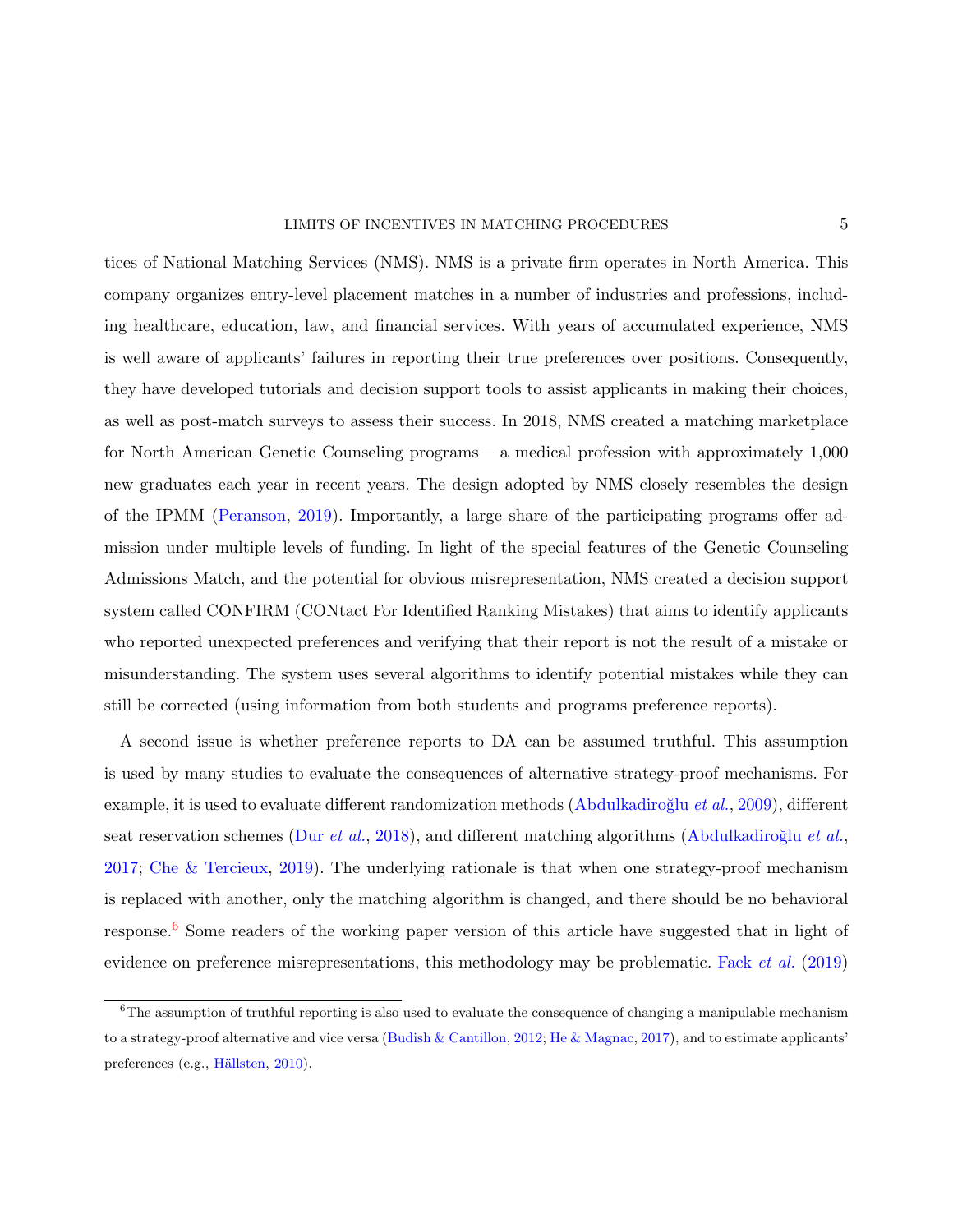find that "incorrectly imposing truth-telling leads to a serious under-estimation of preferences for popular or small schools," and propose replacing the assumption of truthful reporting with the weaker assumption of "stability," when applicants are not facing substantial uncertainty about the set of feasible alternatives (see [Artemov](#page-25-0) *et al.*, [2017\)](#page-25-0). [Arslan'](#page-25-3)s [\(2018\)](#page-25-3) findings in Turkish college admissions are similar.

#### 1.1. Related Literature

There is a large literature documenting suboptimal behavior in education markets. Informational frictions and the complexity of the application process are often blamed (e.g., [Bettinger](#page-25-7) *et al.*, [2012;](#page-25-7) [Hastings & Weinstein,](#page-27-5) [2008;](#page-27-5) [Pallais,](#page-28-5) [2015\)](#page-28-5). Suboptimal behavior has also been documented in centralized school-choice environments where a strategically demanding mechanism, such as the Boston mechanism, is in place (e.g., [He,](#page-27-6) [2015;](#page-27-6) [Kapor](#page-27-7) et al., [2016\)](#page-27-7). By contrast, the environment we study was designed to eliminate strategic considerations, and informational frictions and the complexity of the application process are not likely explanations.<sup>[7](#page-5-0)</sup>

Numerous recent studies suggest that a substantial fraction of agents may misrepresent their pref-erences under DA. In the lab, Chen & Sönmez [\(2006\)](#page-26-7) find that about 30% of the "proposers" failed to report their true preferences under DA, and the number was even higher for the strategy-proof top trading cycles mechanism [\(Shapley & Scarf,](#page-28-6) [1974\)](#page-28-6). This finding is robust: similar results were found under a variety of treatments and variations of these environments.<sup>[8](#page-5-1)</sup>

In the field, where the stakes are high and individuals are informed of the optimal strategy and are free to seek advice, [Rees-Jones](#page-28-7) [\(2017b\)](#page-28-7) provides survey-based evidence of preference misrepresentation, and [Chen & Pereyra](#page-26-2) [\(2019\)](#page-26-2) provide suggestive evidence. [Rees-Jones & Skowronek](#page-28-8) [\(2018\)](#page-28-8) detect

<span id="page-5-0"></span> $7Budish \& Kessler (2017)$  $7Budish \& Kessler (2017)$  address the related question of students' ability to express their preferences using a reporting language in a more complex course-scheduling environment.

<span id="page-5-1"></span><sup>&</sup>lt;sup>8</sup>Examples include [Braun](#page-25-8) *et al.* [\(2014\)](#page-25-8), [Calsamiglia](#page-26-9) *et al.* [\(2010\)](#page-26-9), [Chen & Kesten](#page-26-10) [\(2019\)](#page-26-10), [Ding & Schotter](#page-26-11) [\(2016,](#page-26-11) [2019\)](#page-26-12), [Echenique](#page-26-13) et al. [\(2016\)](#page-27-8), [Featherstone & Niederle](#page-27-8) (2016), [Guillen & Hing](#page-27-9) [\(2014\)](#page-27-9), Pais & Pintér [\(2008\)](#page-28-9), Pais [et al.](#page-28-10) [\(2011\)](#page-28-10), and [Zhu](#page-29-0) [\(2015\)](#page-29-0).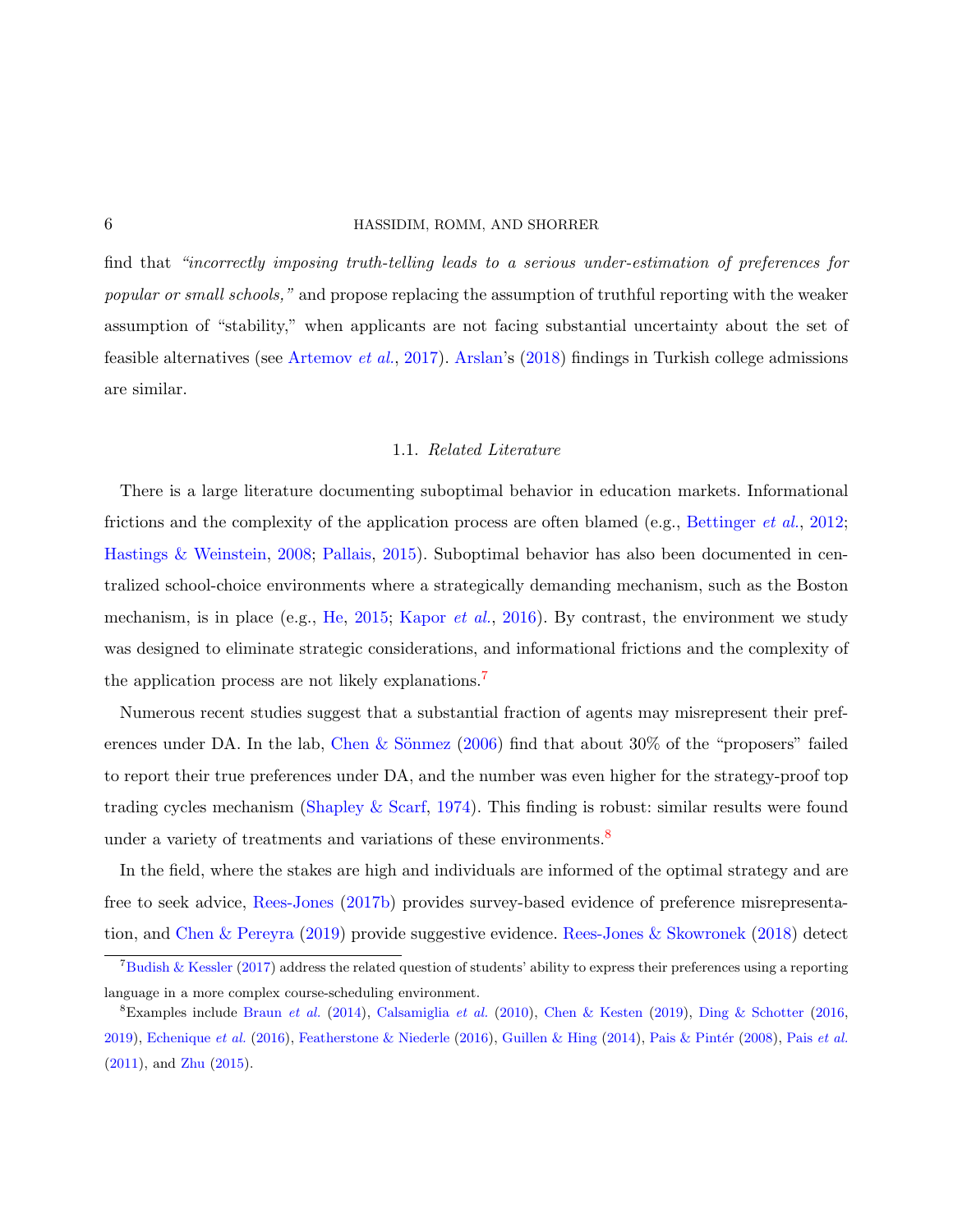misrepresentation in an online experiment whose participants were medical doctors who submitted their preferences to the National Resident Matching Program (NRMP) days before. Our approach provides direct evidence of extensive misrepresentation in the field, relying exclusively on observational data.

Several recent studies find that weaker applicants misrepresent their preferences more under DA (see [Hassidim](#page-27-10) *et al.*, [2017a\)](#page-27-10). [Artemov](#page-25-0) *et al.* [\(2017\)](#page-28-2) and Shorrer & Sóvágó (2017) use the approach we present here for detecting misrepresentation and find a negative correlation between obvious misrepresentation and academic ability in Australia and Hungary, respectively. [Rees-Jones](#page-28-7) [\(2017b\)](#page-28-7) finds a similar pattern in a survey of participants in the NRMP. In all of the above-mentioned settings, academic ability and admission priority (i.e., the strength of the applicant) are positively correlated, making it difficult to separate the effects of the two. In the working paper version of this article [\(Hassidim](#page-27-11) *et al.*, [2016\)](#page-27-11) we use data from one of the experimental treatments of [Li](#page-28-11)  $(2017)$ , and establish a strong negative causal relationship between the strength of an applicant and the rates of misrepresentation.<sup>[9](#page-6-0)</sup> This result is corroborated by [Rees-Jones & Skowronek](#page-28-8) [\(2018\)](#page-28-8) and [Shorrer &](#page-28-2) Sóvágó [\(2017\)](#page-28-2).

Preference misrepresentation in strategy-proof environments is not a phenomenon limited to matching markets. Laboratory experiments have found a similar phenomenon in a variety of strategy-proof environments (e.g., [Attiyeh](#page-25-9) *et al.*, [2000;](#page-25-9) [Kagel](#page-27-12) *et al.*, [1987\)](#page-27-12). In light of such findings, there is increasing interest in mechanisms that are robust to behavioral faults [\(McFadden,](#page-28-12) [2009\)](#page-28-12) and in criteria stronger than strategy-proofness such as secure implementation [\(Cason](#page-26-14) *[et al.](#page-28-13)*, [2006;](#page-26-14) Saijo *et al.*, [2007\)](#page-28-13) and obvious strategy-proofness [\(Li,](#page-28-11) [2017\)](#page-28-11). These notions have already influenced the design of the radio spectrum allocation auctions [\(Leyton-Brown](#page-28-14) *et al.*, [2017\)](#page-28-14). Our findings further underscore the practical importance of such notions.<sup>[10](#page-6-1)</sup>

<span id="page-6-1"></span><span id="page-6-0"></span><sup>&</sup>lt;sup>9</sup>For additional experimental evidences, see Bó & Hakimov [\(2019\)](#page-25-10) and [Echenique](#page-26-13) *et al.* [\(2016\)](#page-26-13).

<sup>&</sup>lt;sup>10</sup>[Ashlagi & Gonczarowski](#page-25-11) [\(2018\)](#page-25-11) show that stable outcomes cannot be implemented in a manner that is obviously strategy-proof for applicants.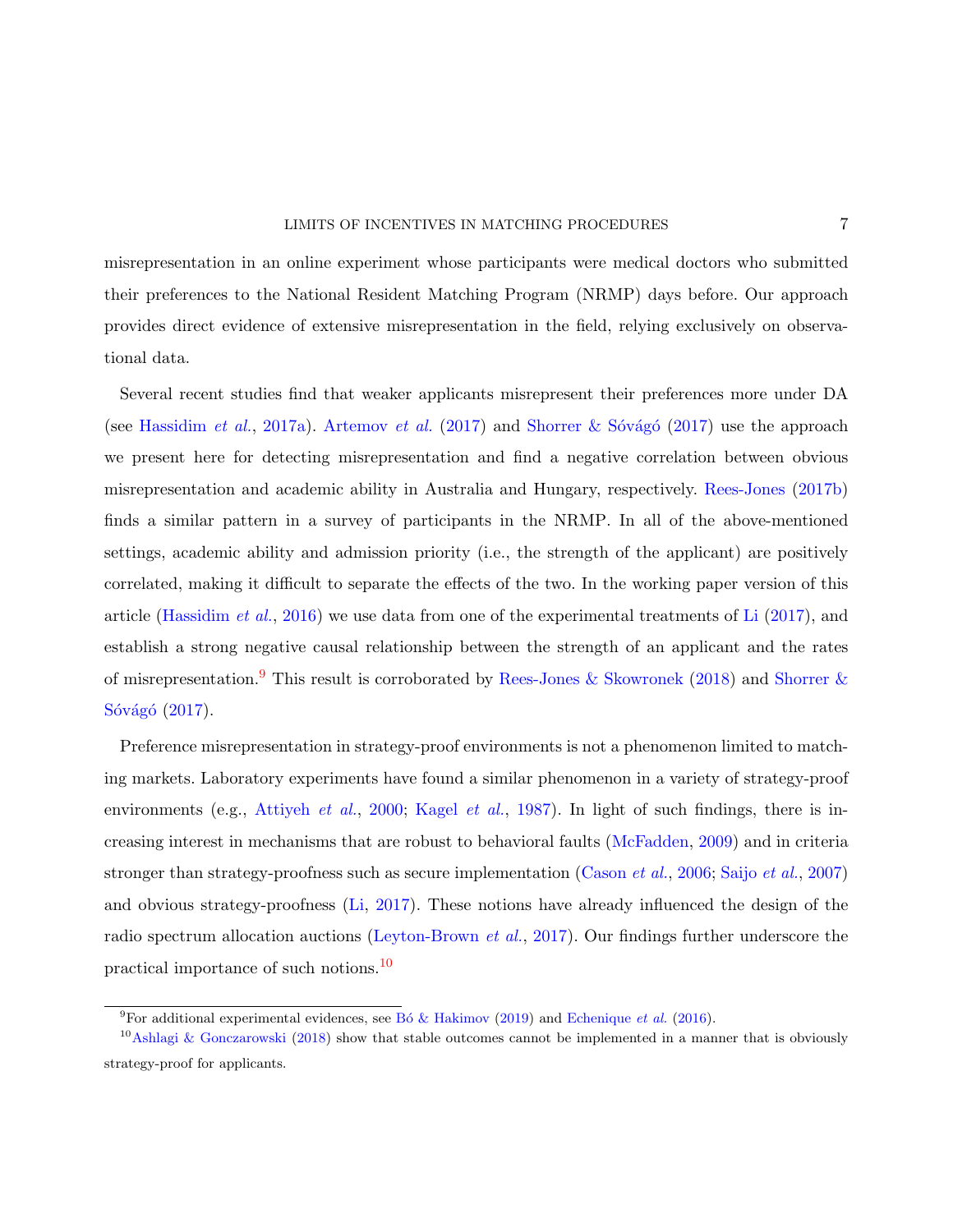#### 2. BACKGROUND: THE ISRAELI PSYCHOLOGY MASTER'S MATCH

In this section we provide a brief review of the IPMM (see [Hassidim](#page-27-13) *et al.*, [2017b\)](#page-27-13). We begin with a brief review of the pre-existing institutions and then describe the centralized market, focusing on the unique features that allow us to detect applicants' deviations from truthful reporting.

## 2.1. Admissions to Psychology Graduate Programs prior to 2014

Prior to 2014, admission to Master's and PhD programs in psychology was a mostly decentralized process, with some coordination between departments with regard to the dates on which notifications of admission, rejection, or wait-list status were sent to applicants. Applicants applied to different programs by sending materials such as undergraduate transcripts, MITAM scores,  $^{11}$  $^{11}$  $^{11}$  and recommen-dation letters.<sup>[12](#page-7-1)</sup> Next, the programs selectively invited applicants to interviews, after which each program ranked its applicants. At this point the actual matching process began.

There were three agreed-upon dates on which programs were supposed to contact applicants:

- On the first date (henceforth round), programs called applicants and notified them about their admission, wait-list status, or rejection. Applicants then had about a week to choose between the offers they had received. By the end of the week, they had to inform programs about the rejection of offers or the tentative acceptance of a single offer.
- On the second round, programs called wait-listed applicants and notified them about admission, wait-list status, or rejection. The applicants again had a week to respond. At the end of this week, they were allowed to withdraw their previous acceptance and to accept (deterministically) at most one offer.

<span id="page-7-0"></span> $11$ The MITAM is an exam that was designed to facilitate screening of applicants for advanced degrees in psychology. It is administered once a year by the Israeli National Institute for Testing and Evaluation. The exam is comprised of two sections: (i) proficiency in psychological research methods and (ii) comprehension of scientific texts in psychology.

For more information see <https://www.nite.org.il/index.php/en/tests/mitam.html> (accessed 7/27/2015).

<span id="page-7-1"></span> $12$ Each institution charges a flat application fee of 460NIS (about \$120).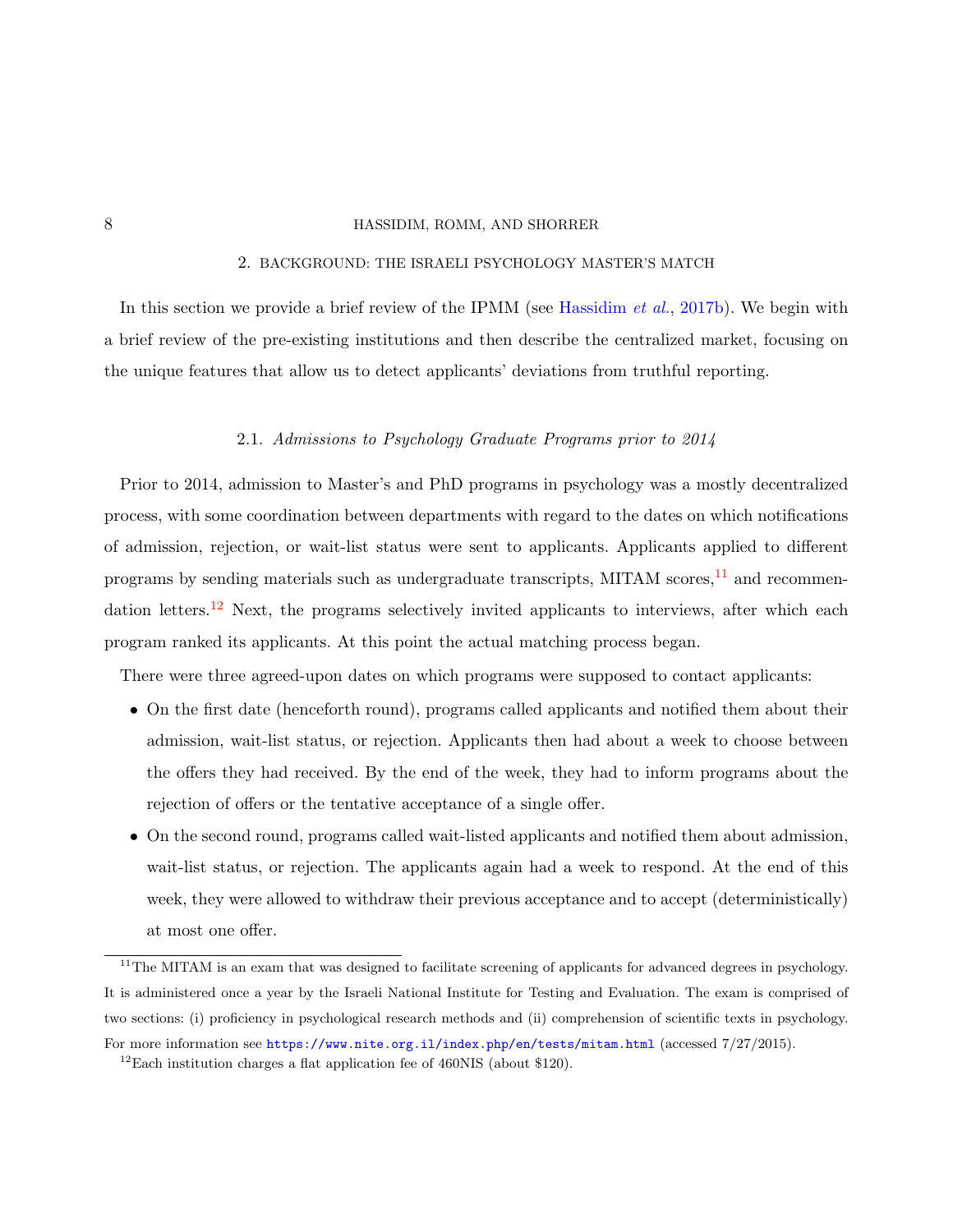• On the third and final round, programs called applicants on their wait-list and offered admission. Applicants could no longer withdraw previous acceptances, but could only deterministically accept incoming offers. Offers at this stage were often "exploding" (had to be accepted or rejected by the end of the phone call).

This process raised several concerns, which mirror concerns about the decentralized matching process for American clinical psychologists in the 1990s [\(Roth & Xing,](#page-28-15) [1997\)](#page-28-15). Specifically, programs had an incentive to recruit in early rounds, and thus they acted strategically by offering admission to more applicants than their intended cohort size and by approaching applicants who were likely to accept their offers early on (e.g., applicants whose family lives in the vicinity of the institution). Applicants also faced strategic dilemmas. For example, applicants who were on the wait-list of their most preferred program by the end of the second round and received an offer from a program they liked less faced the strategic choice between the "riskier" option of waiting and the "safer" acceptance of the offer from the less preferred program.

### 2.2. The Israeli Psychology Master's Match

In response to concerns about pre-existing market institutions, [Hassidim](#page-27-13) et al. [\(2017b\)](#page-27-13) proposed to replace the existing strategically demanding decentralized protocol with a centralized clearinghouse that uses DA. The new mechanism is largely based on the DA algorithm, with the required adaptations to accommodate the unique preference structure of departments as well as of couples on the applicant side.<sup>[13](#page-8-0)</sup> The admission process begins in the exact same way it used to prior to the redesign,  $14$  but after

<span id="page-8-0"></span><sup>&</sup>lt;sup>13</sup>Departments could use affirmative action, submit different rankings of applicants for different programs and terms, and use quotas as in [Kamada & Kojima](#page-27-14) [\(2018\)](#page-27-14). The possibility to apply as a couple was introduced only in 2015 to accommodate a very small number of couples (one couple used this option in the 2015 match). The adapted DA used in  $2014$  was extended in a similar fashion to the Sorted Deferred Acceptance algorithm suggested by [Ashlagi](#page-25-12) et al. [\(2014\)](#page-25-12), which is approximately strategy-proof in large markets with a small number of couples.

<span id="page-8-1"></span> $14$ In particular, institutions still charge a flat application fee of 460NIS (about \$120), independently of the number of programs or tracks the student applies to.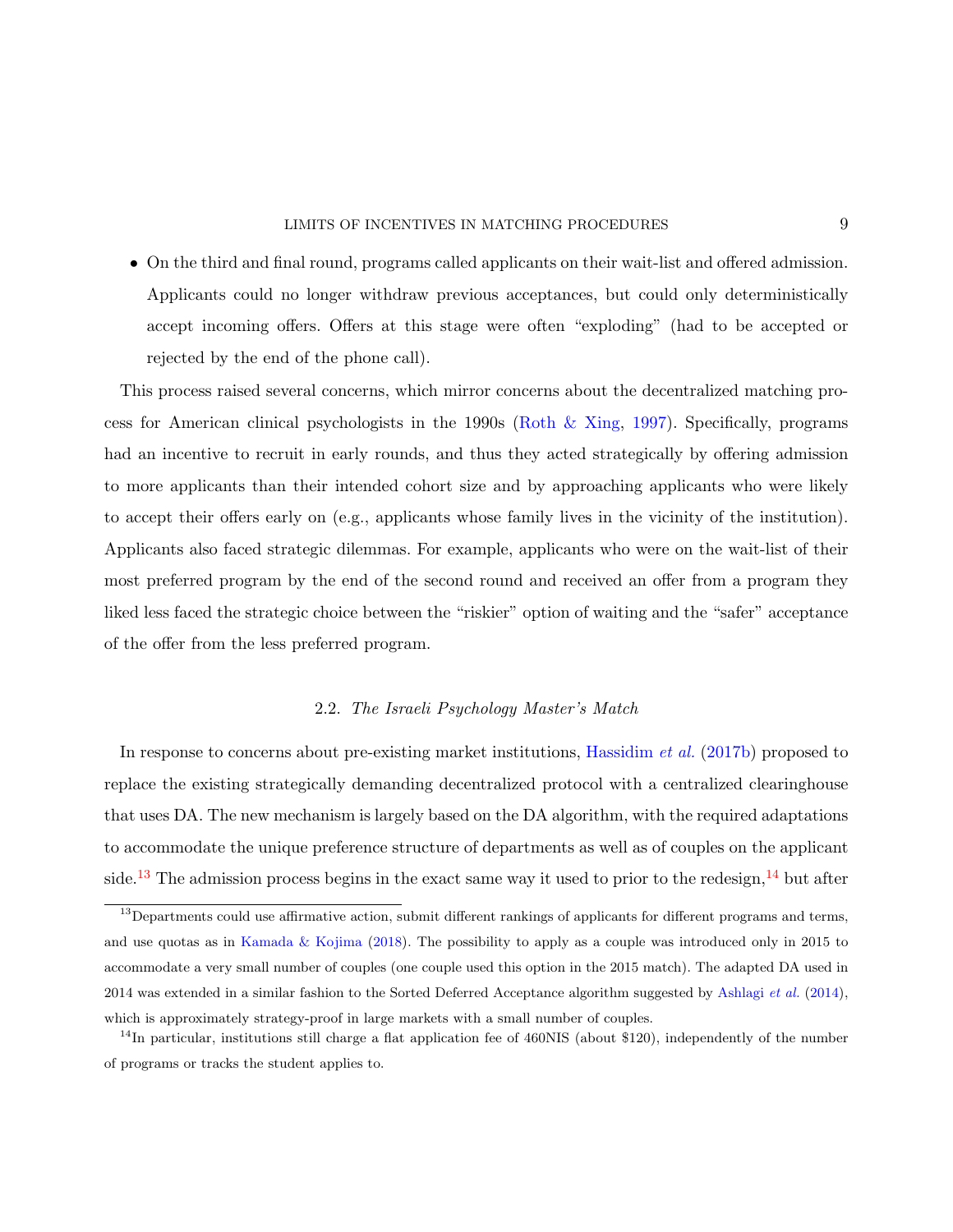the interview stage is completed, applicants are prompted to submit an ROL ranking the positions (program-terms pairs) they may wish to enroll in. Programs are also asked to report their preferences to the centralized clearinghouse at this time. After the preferences reporting stage, the adapted version of the applicant-proposing DA is applied and students and programs are informed about their assignment.

Participants. There are nine universities (PhD-granting institutions) and about twenty colleges in Israel. Universities are publicly funded and have identical tuition costs. College tuition varies, but it is always greater than or equal to university tuition. In general, graduating from a university is more prestigious than graduating from a college.

Thirteen departments offered admissions to their PhD and Master's programs in psychology exclusively through the centralized clearinghouse. More than 90% of the applicants completed their Bachelor's studies in one of the participating departments. Only one college that offers graduate degrees in psychology did not participate. This college was not part of the pre-existing decentralized protocol, and was not considered a competitor by the participating institutions.

Funding and dual listing. Some departments offer positions in the same program, but under different terms. In particular, several programs endow a small subset of admitted students with prestigious no-strings-attached scholarships (e.g., "Presidential Scholarships"). Such scholarships may be a key determinant of applicants' preferences. For example, an applicant's most preferred options could be: 1) program A with funding, 2) program B, and 3) program A without funding. The mechanism is expressive enough to accommodate such preferences. Applicants are asked to rank each alternative (e.g., A with funding) separately, as in  $Sönmez$  [\(2013\)](#page-28-16).

The ability to attract high-quality applicants using a small number of exclusive scholarships was demanded by some departments, which felt that historically scholarships allowed them to improve the quality of their incoming class. In 2014, a total of 10 programs in 3 universities allowed applicants to rank their programs with and without funding. In 2015, one more university allowed applicants to rank its five programs with and without funding. Three universities offered two-year MA scholarships that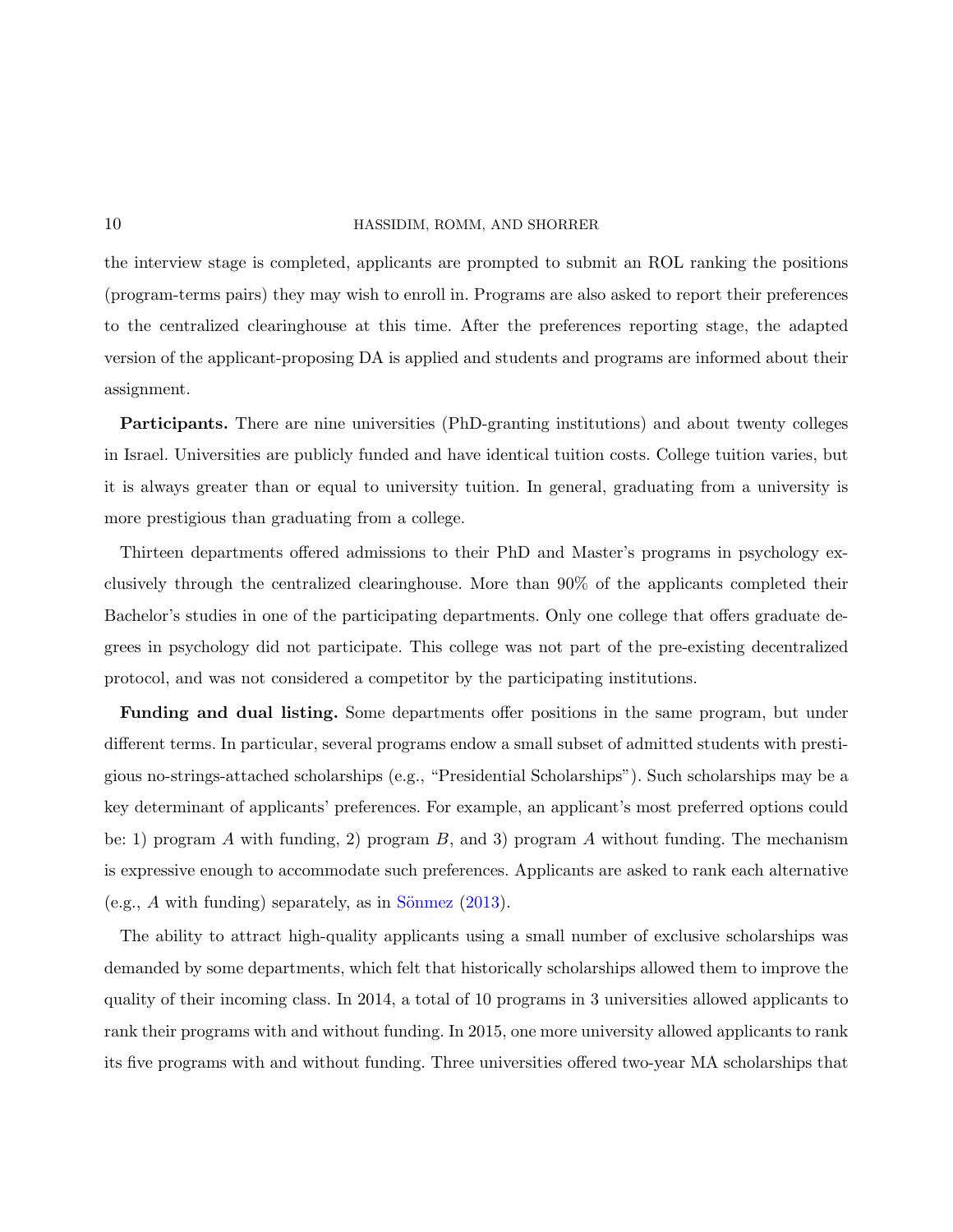ranged from 8,000NIS (\$2,070) a year up to 90,000NIS (\$23,323) a year. Another university offered PhD scholarships that ranged from 16,182NIS (\$4,218) for three years up to 213,879NIS (\$55,760) for a five-year program. The lowest level of funding covers roughly a year's tuition, whereas the highest pays slightly more than the median salary in Israel.

Releasing information. Departments and applicants were informed that their reported preferences and placement would not be revealed to anyone (other than in the form of aggregate statistics), including other applicants and programs. The only exception was that contact information of unmatched applicants would be transferred to programs that either failed to fill their capacity or had open positions due to "no-shows." As a result of this policy, programs could only learn that an applicant had expressed a preference for receiving funding if she was assigned to that program with funding. Specifically, if an applicant was assigned without funding, the program could not tell if she ranked the funded position above the non-funded one.

Educating participants. Faculty and staff in participating departments attended presentations in which both DA and the fact that it was strategy-proof for applicants were covered in great detail. It was also explained that untruthful reporting could, in theory, be beneficial for the programs, but that gaining something from such misrepresentation usually requires extensive knowledge of both applicants' and other programs' behavior.

Applicants participating in the match were advised on multiple occasions to submit their true preferences, and were told that misrepresenting their preferences could only hurt them as compared to telling the truth. This advice was communicated in all emails and letters received from the automated matching system and from the departments themselves. Furthermore, this issue was addressed in multiple forms on the Frequently Asked Questions (FAQ) section of the matching system's website (see [Appendix B\)](#page-35-0).

The system's support team replied to hundreds of inquiries, and strategy-proofness was the subject of dozens. The details of DA and its strategy-proofness were carefully explained to all applicants who inquired about the mechanism. These applicants also received a link to a video of a general-audience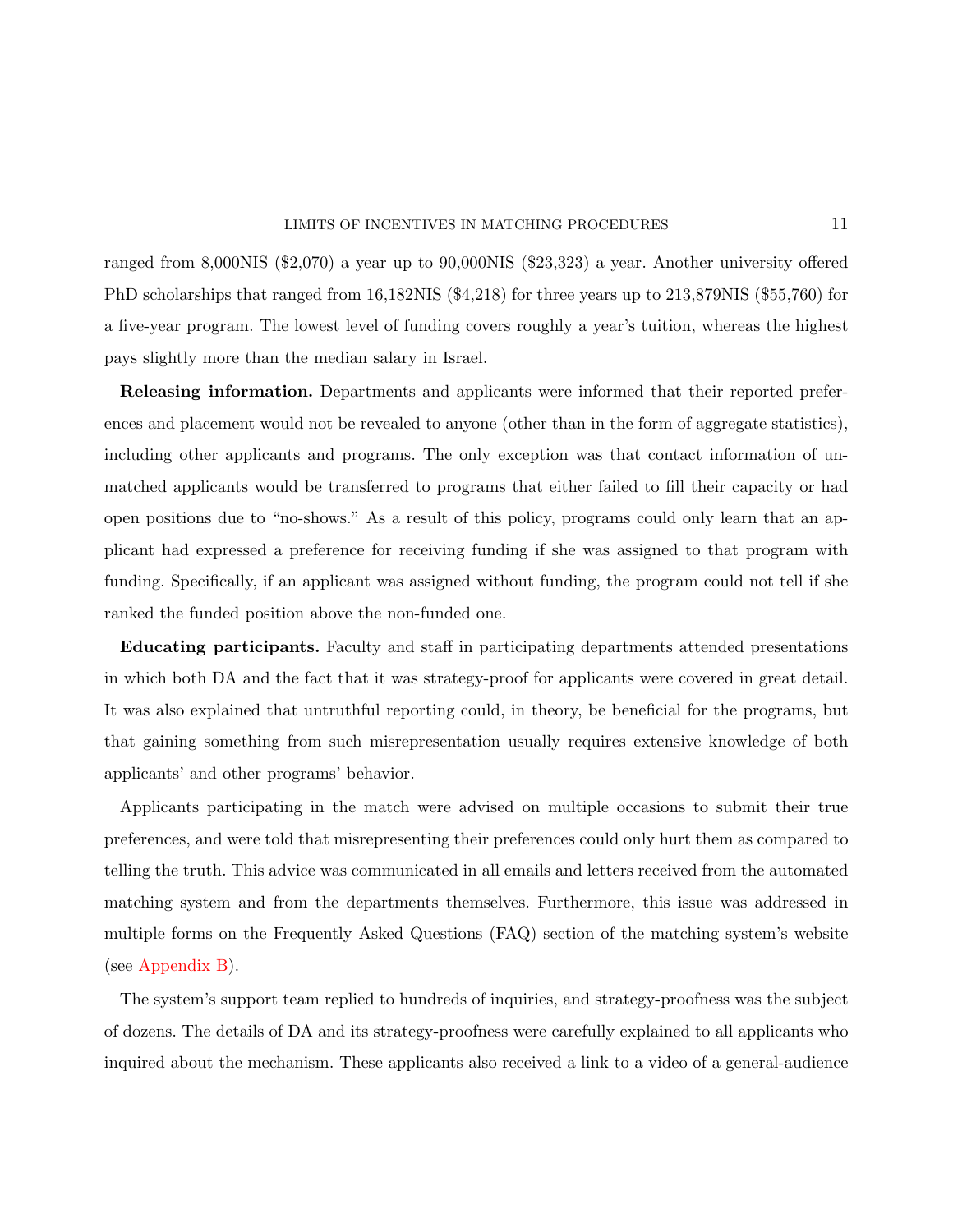lecture on DA in Hebrew.

User interface. Applicants were asked to submit their ROLs online. There was no limit on ROLs' length. The drag-and-drop interface was simple and friendly (see [Appendix C\)](#page-37-0), as reflected in responses to user surveys. If an applicant submitted an ROL that included only a subset of the alternatives offered by a particular program (e.g., only the funded position), a pop-up alert appeared. This feature was meant to mitigate the risk of applicants accidentally ranking only some of the positions offered by a program.<sup>[15](#page-11-0)</sup>

Obvious misrepresentation. Under the assumption that, holding their placement fixed, applicants prefer to receive a prestigious no-strings-attached scholarship, an ROL ranking a non-funded position in some program higher than a funded position in the same program (henceforth obvious flipping), or ranking only a non-funded position in a program that offers funded positions (henceforth *obvious dropping*), is a misrepresentation of the applicant's true preferences. When an ROL is an obvious flipping or an obvious dropping, we say that the ROL is an *obvious misrepresentation* (of true preferences). Under the standard assumptions made in the matching literature—that agents know the rules of the game and that their utility depends only on their realized assignment—obvious misrepresentation is a weakly dominated strategy.

## 3. DATA

## 3.1. Administrative Match Data

Our sample consists of all preference reports submitted to the 2014 and 2015 matches and personal information reported to the matching system (including Bachelor's degree institutions and gender).<sup>[16](#page-11-1)</sup> In 2014, there were 13 departments that offered a total of 52 different programs. Of the 970 applicants who participated in the match, 75.6% were female, 69.6% received their Bachelor's degree from a

<span id="page-11-1"></span><span id="page-11-0"></span><sup>&</sup>lt;sup>15</sup>This feature was also incorporated into NMS's decision support system CONFIRM [\(Peranson,](#page-28-3) [2019\)](#page-28-3).

<sup>&</sup>lt;sup>16</sup>An anonymized version of the data is available on the journal's website, along with information on how to apply for receiving the full dataset.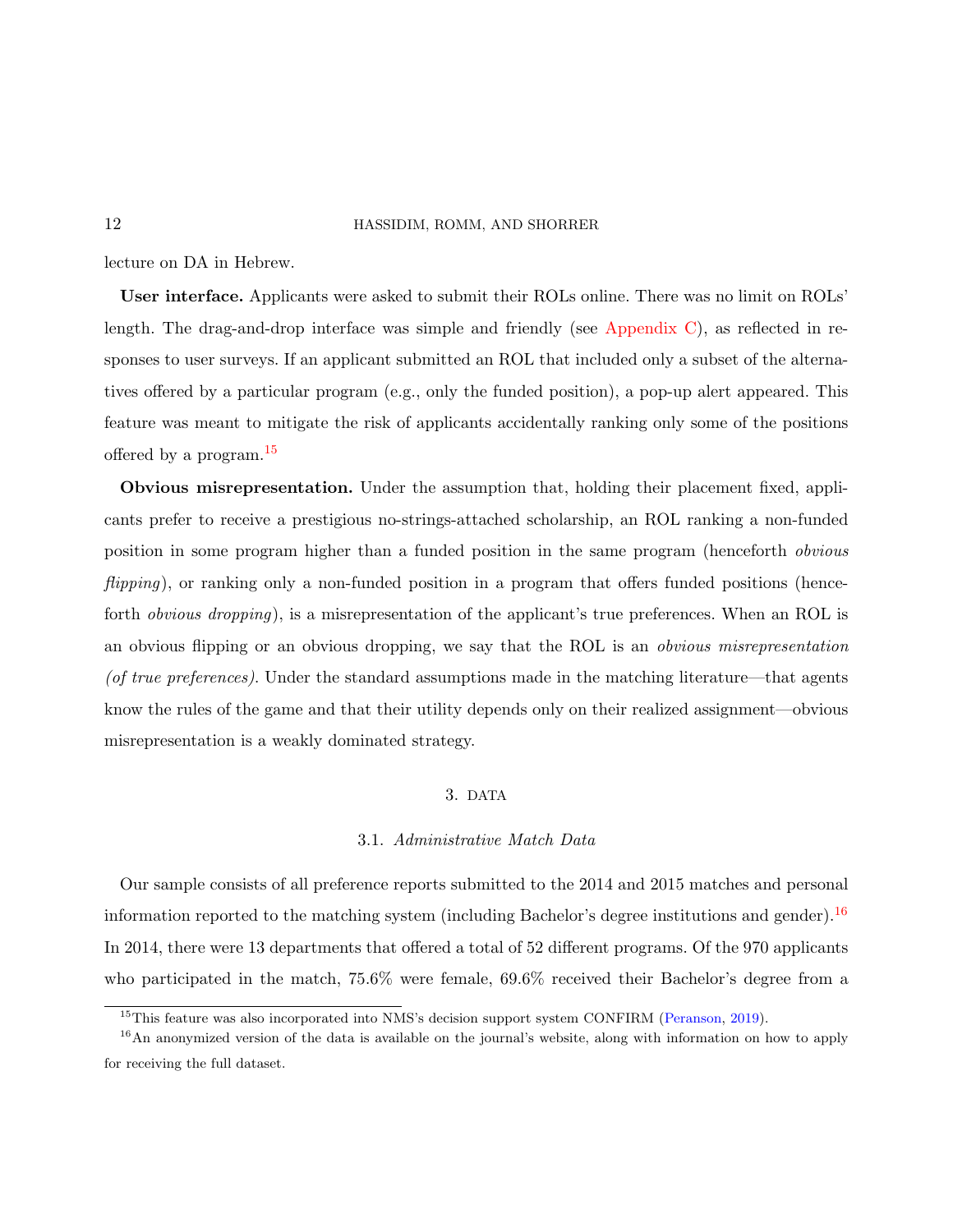university, and 89.4% received their Bachelor's degree from a department with a Master's program. A total of 540 positions were filled through the system, including 25 funded positions.

We call an ROL relevant if it includes a non-funded position in a program that also offers a funded position (the ROL need not include the funded position to be considered relevant). Obvious misrepresentation can be detected only in relevant ROLs. In 2014, 260 applicants submitted a relevant ROL. Of these, 73% were female, 68.5% received their Bachelor's degree from a university, and 87.7% received their Bachelor's degree from a department with a Master's program. Only 11 ROLs included a funded position but not the non-funded position in the same program.

In 2015, there were 13 departments that offered 50 different programs. Of the 964 applicants,<sup>[17](#page-12-0)</sup> 74.7% were female, 73.4% received their Bachelor's degree from a university, and 91.6% received their Bachelor's degree from a department with a Master's program. A total of 197 of the applicants had already applied in 2014. Due to the increase in the number of dually listed programs, the number of relevant ROLs grew to 444 (72.3% of which were female, 80.6% with a Bachelor's degree from a university, and 92.8% with a Bachelor's degree from a department with a Master's program). A total of 588 positions were filled through the match, including 35 funded positions. Only 14 ROLs included a funded position but not the non-funded position in the same program.

The level of observation we chose for the main analyses was a particular applicant ROL. This choice left us with  $704 (= 260 + 444)$  relevant observations. We further eliminated from our sample 32 observations that corresponded to the first ROL submitted by individuals who applied in both years. We did this to allow for learning when possible (none of our results change if we consider either the complete sample or only the first ROLs).<sup>[18](#page-12-1)</sup> Of the 672 remaining relevant ROLs, 72.7% were submitted by females, 76% by university graduates, and 90.8% by graduates of institutions with a Master's program.

<span id="page-12-0"></span> $17$ In 2015 couples were allowed to submit a joint preference list. Only one couple used this option, and was excluded from the analysis.

<span id="page-12-1"></span><sup>&</sup>lt;sup>18</sup>Our results also continue to hold if we include in the sample all ROLs that contain any position in a dually listed program (that is, if we include the 25 ROLs that included only funded positions in dually listed programs).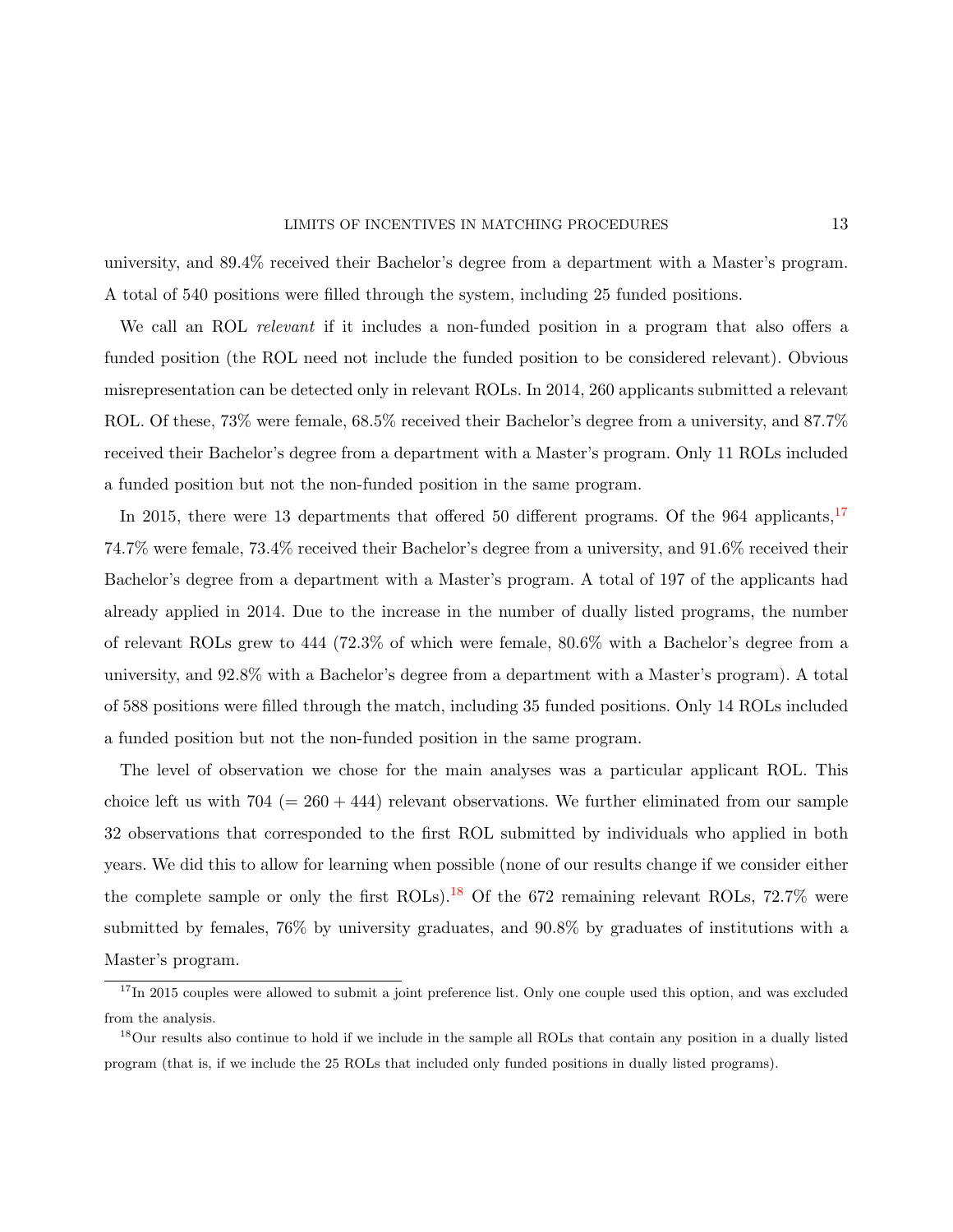## TABLE I

#### DESCRIPTIVE STATISTICS: IPMM  $2014-2015^a$

|                                                                     | 2014         | 2015         |
|---------------------------------------------------------------------|--------------|--------------|
| Departments                                                         | 13           | 13           |
| Programs                                                            | 52           | 50           |
| Dually listed                                                       | 10           | 15           |
| Applicants (with repetitions)                                       |              |              |
| Female                                                              | 733          | 720          |
| Male                                                                | 237          | 244          |
| BA from university                                                  | 675          | 708          |
| BA from MA-granting department                                      | 867          | 883          |
| Placed                                                              | 540          | 588          |
| Placed with funding                                                 | 25           | 35           |
| Average ROL length                                                  | 4.09         | 4.56         |
| Total                                                               | 970          | 964          |
| Applicants who submitted relevant ROLs (with repetitions)           |              |              |
| Female                                                              | 190          | 321          |
| Male                                                                | 70           | 123          |
| BA from university                                                  | 178          | 358          |
| BA from MA-granting department                                      | 228          | 412          |
| Placed                                                              | 193          | 341          |
| Placed with funding                                                 | 23           | 35           |
| Average ROL length                                                  | 7.15         | 7.03         |
| Total                                                               | 260          | 444          |
| Applicants who submitted relevant ROLs with OMRs (with repetitions) |              |              |
| Female                                                              | 33           | 63           |
| Male                                                                | 14           | 27           |
| BA from university                                                  | 26           | 63           |
| BA from MA-granting department                                      | 39           | 83           |
| Placed                                                              | 30           | 56           |
| Placed with funding                                                 | $\mathbf{1}$ | $\mathbf{1}$ |
| Average ROL length                                                  | 6.77         | 6.88         |
| Total                                                               | 47           | 90           |

<sup>a</sup> Repetitions refer to the 197 applicants who applied in both years. Source: IPMM 2014–2015 administrative data.

#### 3.2. Survey Data

In addition to the administrative match data, we also use data from two post-match surveys. The first survey was commissioned by the participating departments and was administered online following the 2014 match in order to assess the reaction to the new system. It was voluntary and anonymous. A total of 367 applicants responded. Since this survey was completely anonymous, results cannot be linked to the administrative match data.

Following the 2015 match, we conducted a telephone survey that was designed to assess user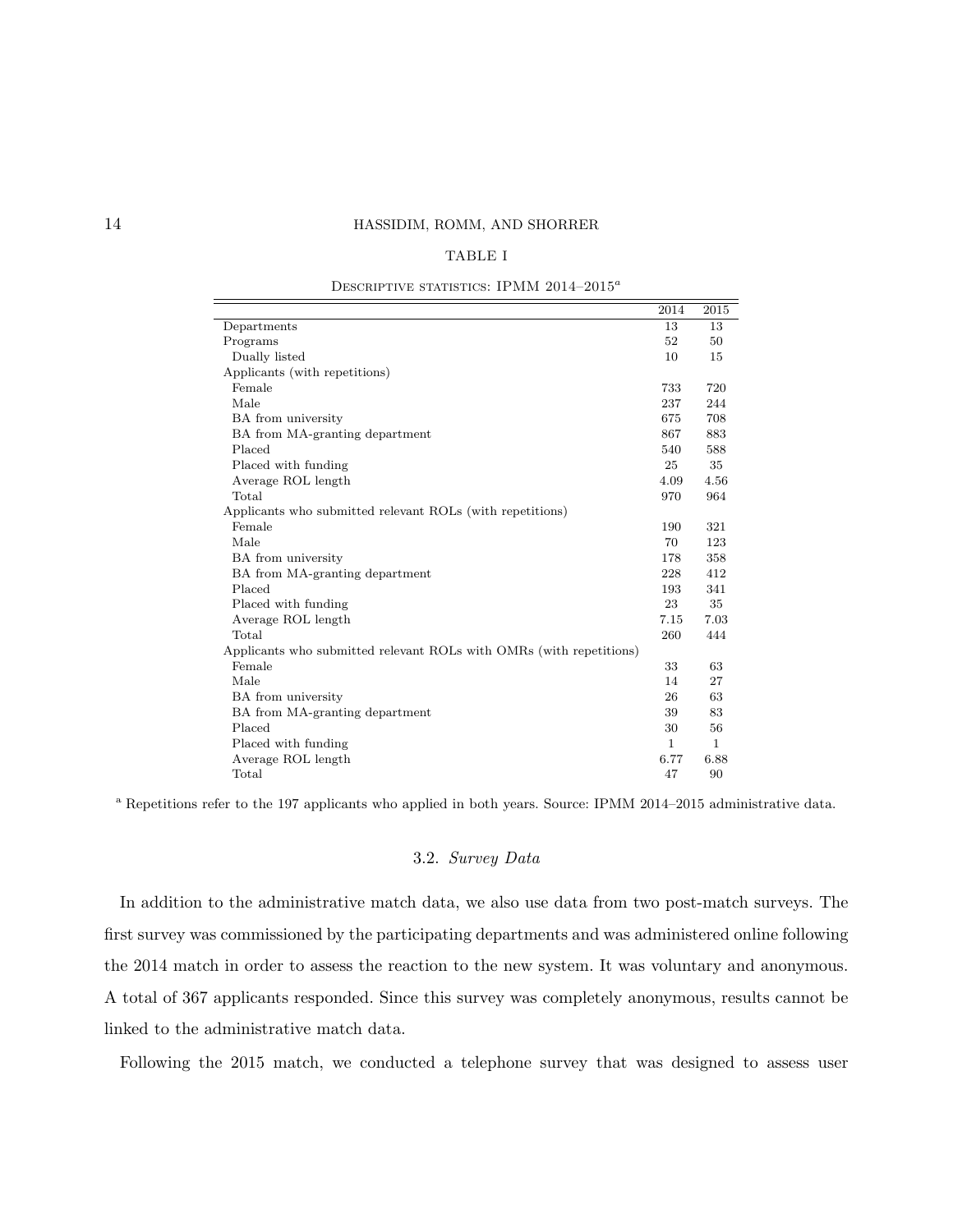satisfaction with the system, and to assess user perception of the system's incentive properties. We focused on the population of applicants who submitted relevant ROLs. Shortly after the match results were published, we contacted these applicants by phone, and asked them if they would be willing to participate in a voluntary survey about the admission process. They were told that the survey was being conducted on behalf of the administrators of the matching system and that their answers would be kept private and secure, would be used only for research purposes and for improving the system, and that in any case their responses would not be transferred to any department of psychology (except as aggregate results). Applicants who agreed were asked several types of questions. First, their identity was ascertained and they were asked if this was the first year they were applying. Second, they were asked about their experience using the automated system. Third, they were asked about the degree to which they were informed about the mechanism. Fourth, they were asked about the degree to which they misrepresented their preferences. Fifth, they were asked about their degree of satisfaction with the admission process in general and the automated matching system in particular. Sixth, they were asked for some demographic information, including their MITAM score and their assessment of their family's socioeconomic status. Finally, they were asked to provide any additional feedback they had, and were offered the opportunity to receive the results of the survey. [Appendix D](#page-38-0) lists all survey questions in the order they were asked, and [Table V](#page-30-0) describes the variables that we used and provides summary statistics.

The response rate was high, 292/444, over 65%. Many non-respondents were abroad or otherwise unavailable to take the call. This high response rate is consistent both with the high level of satisfaction with the matching system among respondents (an average score of 8.1/10 relative to 4.7/10 for satisfaction with the admission process in general) and with the fact that many of the respondents expressed interest in receiving the survey results or volunteered advice on how to improve the system. Respondents and non-respondents were not statistically different in terms of any of the following characteristics: gender, Bachelor's degree institution, whether the applicant was ranked by some program, whether the applicant submitted an obvious misrepresentation, and type of obvious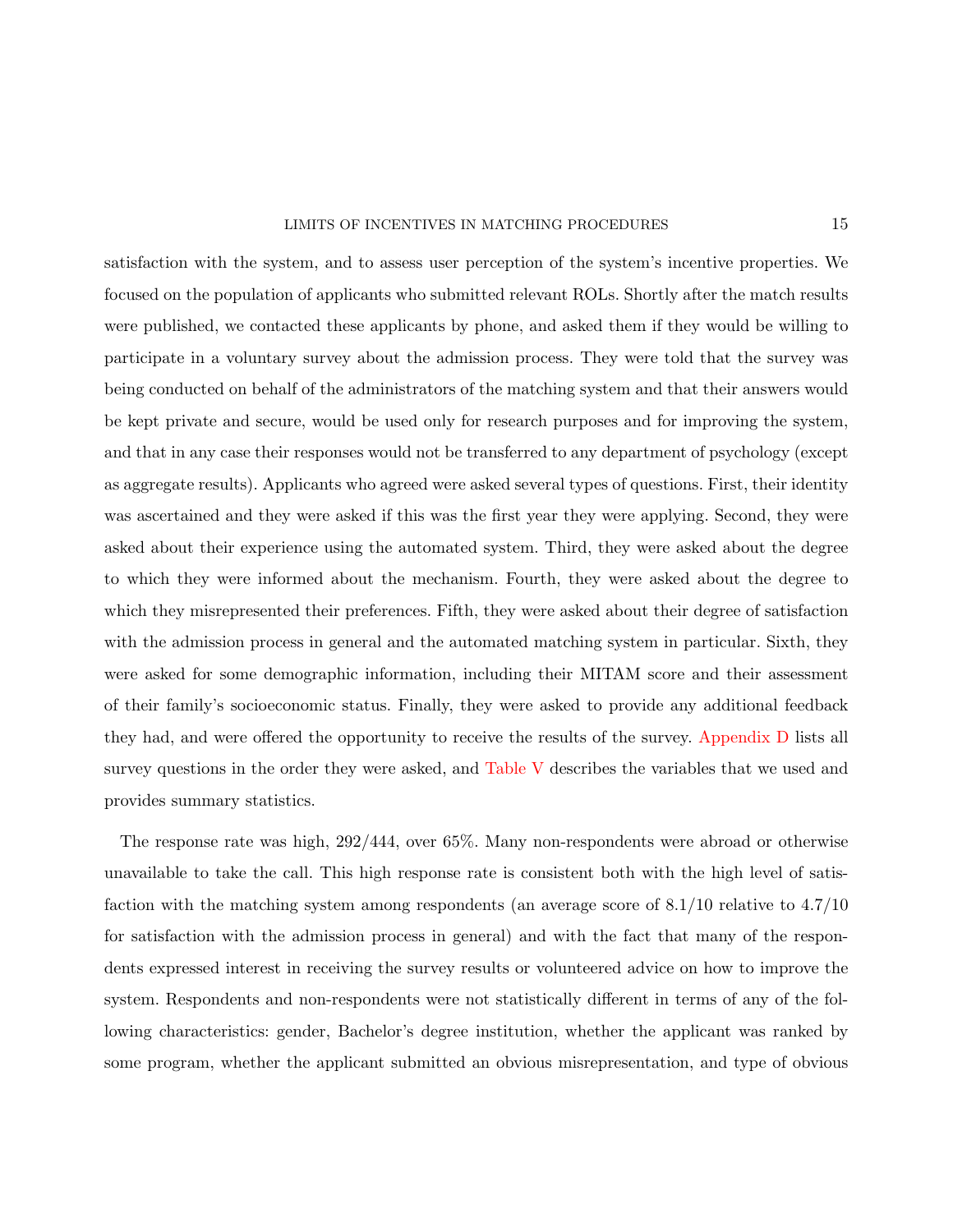misrepresentation (obvious flipping or obvious dropping).

#### 4. THE PREVALENCE OF PREFERENCE MISREPRESENTATION

### 4.1. Direct Evidence

#### TABLE II

THE PREVALENCE OF OBVIOUS MISREPRESENTATIONS: IPMM  $2014-2015^a$ 

|                                        | 2014 | 2015 | Full sample |
|----------------------------------------|------|------|-------------|
| Relevant ROLs                          | 260  | 444  | 672         |
| Obvious misrepresentation              | 47   | 90   | 130         |
| Obvious dropping                       | 25   | 43   | 64          |
| Obvious flipping                       | 25   | 48   | 70          |
| Costly misrepresentation (lower bound) | 3    | 0    | 3           |
| Costly misrepresentation (upper bound) | 6    | 4    | 10          |

<sup>a</sup> The full sample does not include the first ROL of applicants who applied in both years. The lower (upper) bound corresponds to the result from ranking the funded contract directly above the non-funded contract (at the top of the ROL). Source: IPMM 2014–2015 administrative data.

Of the 672 ROLs in our sample, 130 (19.3%) obviously misrepresented the applicant's true preferences, with almost equal shares of obvious flipping and obvious dropping. The fractions are stable across years. Preferences over all dually listed programs were obviously misrepresented by some ROLs, with the percentage of ROLs misrepresenting preferences for funding in a certain program ranging from 9% to 29% (mean=16.7%, std. dev.=5.35%) across dually listed programs. In 2015, the fraction of obvious misrepresentations with respect to programs that were already dually listed in 2014 was slightly lower than the fraction of obvious misrepresentations with respect to programs that were dually listed for the first time, but the difference is not statistically significant (14.5% versus 16.7%,  $p = .43$ .

Of the 289 ROLs that include multiple dually listed programs, 55 ROLs (19.0%) were an obvious misrepresentation. Of these, 24 ROLs (8.3%) ranked the funded position higher for one program but not for another program, 13 (4.5%) of which reversed the order of one pair but not that of another.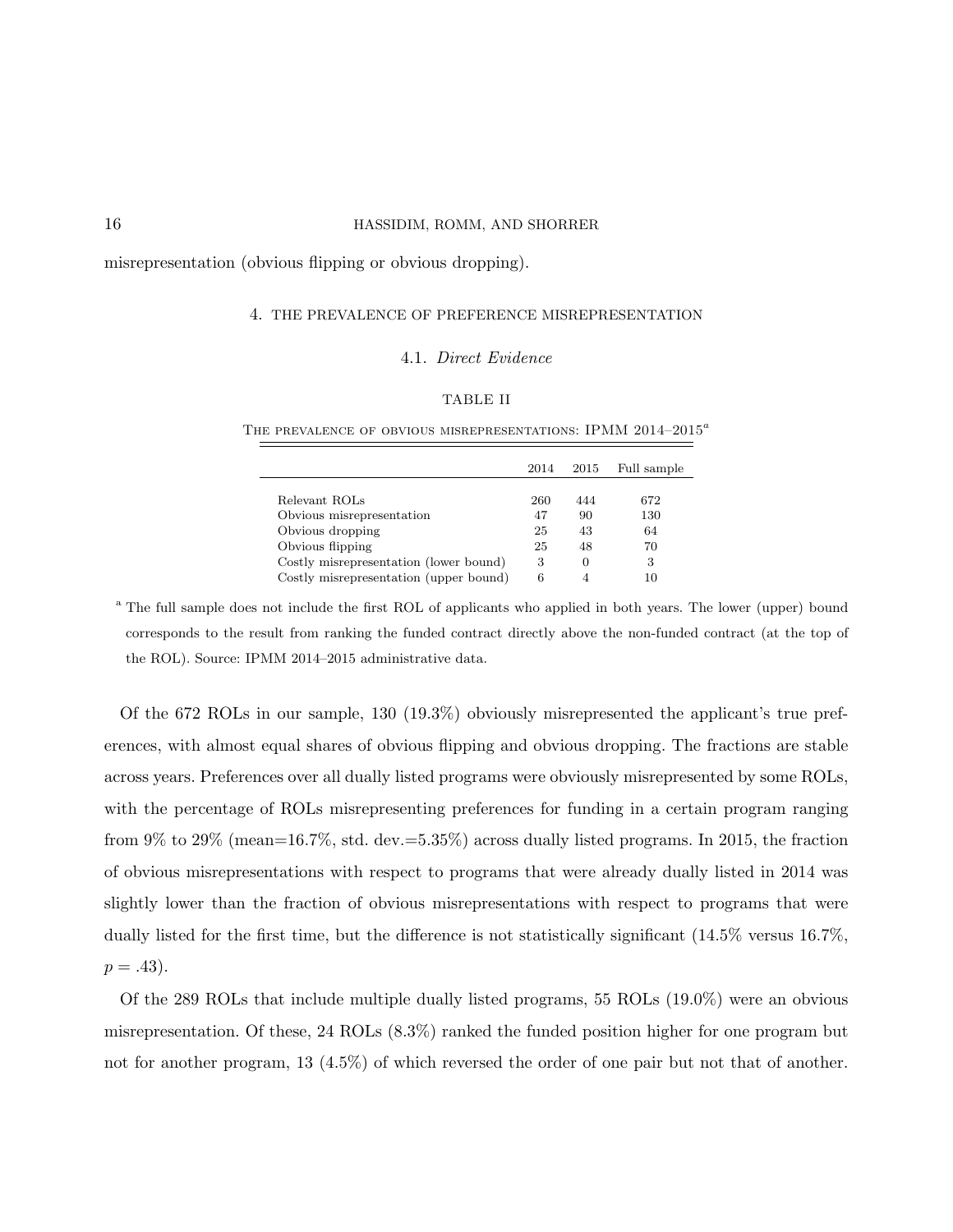These findings refute the assumption of truthfulness under the weaker assumption that the direction of each applicant's preference for (or aversion to) funding is not program-specific.

### 4.2. Survey-based Evidence

Of the 292 participants in the 2015 survey, 38 (13%) reported submitting an ROL that ranked some program higher relative to their true preferences, and 49 (16.8%) reported submitting an ROL that ranked some program lower relative to their true preferences. A total of 59 participants (20.2%) reported at least one of these forms of misrepresentation. When respondents gave a verbal justification for their behavior, it often involved (strategically irrelevant) considerations of chances of admission. Three applicants reported lack of trust in the system as the reason. Only 18 of the 59 participants who reported increasing or decreasing the rank of some program submitted an obvious misrepresentation.

Of the 54 respondents who actually submitted an obvious misrepresentation, only 29 (53.7%) re-ported this behavior (17 denied and 8 refused to answer this question).<sup>[19](#page-16-0)</sup> By contrast, only 12 of the other 238 respondents (5.0%) falsely reported that they submitted an obvious misrepresentation, and only 8 (3.4%) refused to answer (the differences are statistically significant at  $p < 0.01$ using Fisher's exact test). The most common justifications given by respondents for obvious misrepresentation were thinking that chances were slim and improving admission probability. Only three respondents attributed obvious misrepresentation to misunderstanding or mistrusting the system.

The above figures, combined with the lack of evidence of selection in responding to the survey, suggest a downward bias in survey-based estimates of preference misrepresentation, potentially due to individuals' reluctance to report socially undesirable behavior. Of the 367 participants in the 2014 survey, 18% reported submitting an ROL that was only "*partially truthful*," with 1% reporting not submitting their true preferences. Of the 13% of the respondents who reported giving a higher ranking to a study track "that ranked you high (even though you may have preferred other study tracks)," more

<span id="page-16-0"></span><sup>&</sup>lt;sup>19</sup>Of the 28 respondents who submitted an obvious flipping, 16 (57%) reported such behavior. Similarly, only 14 of the 27 (52%) respondents who submitted an obvious dropping reported such behavior.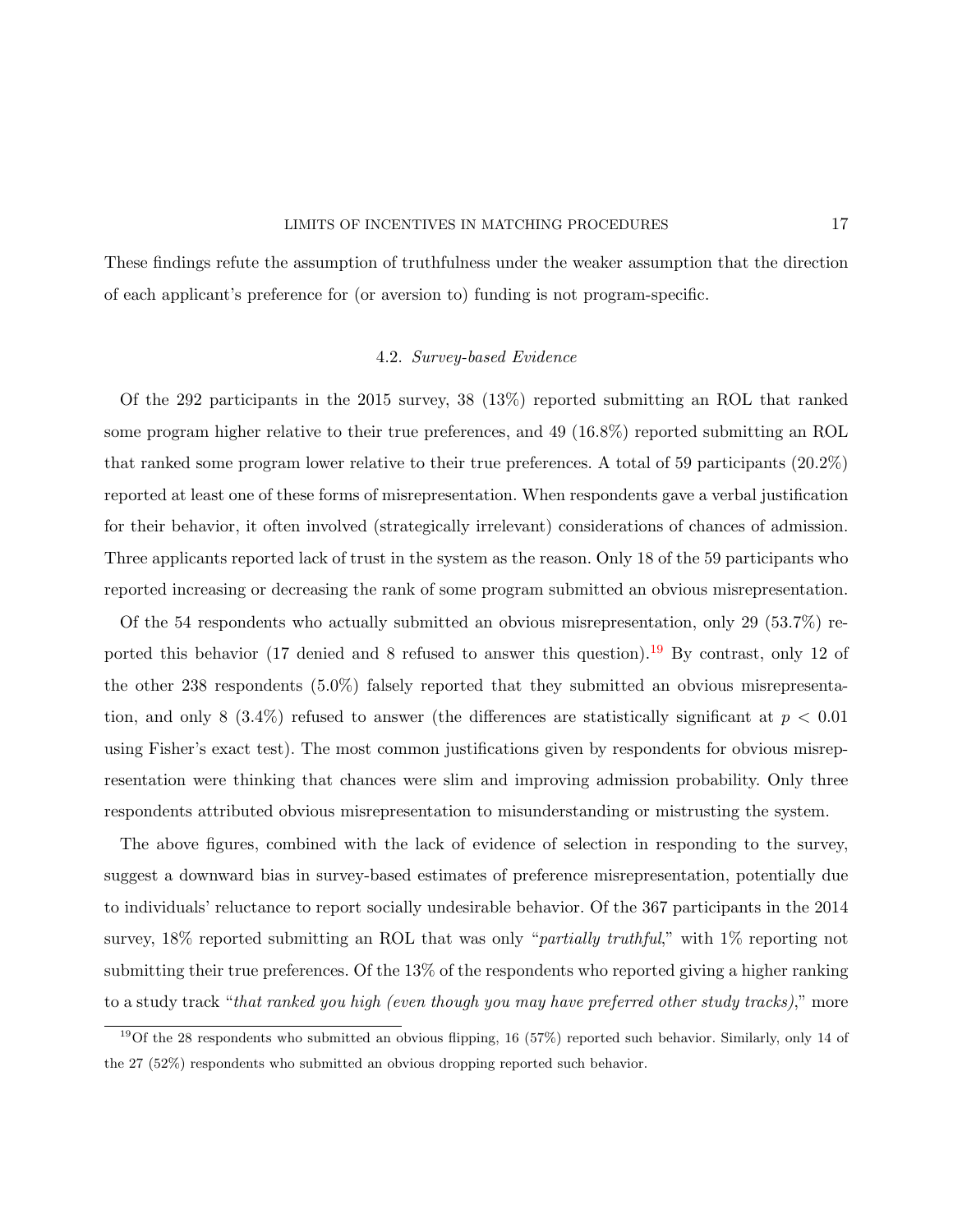than a third (5%) also reported that they were truthful.

The 2014 survey was quite direct in its attempt to understand agents' behavior. For example, 18% responded positively to the question: "In your opinion, was there a strategic advantage in ranking programs to which you think you have a better chance of being admitted (even though it was made clear that there was no such advantage)?" Most of these respondents could not explain why. An additional 21% reported that they thought that the answer was negative, but they could not explain why.

#### 5. THE COST AND CORRELATES OF PREFERENCE MISREPRESENTATION

Is obvious misrepresentation in the IPMM costly? We address this question in two ways to get a lower and an upper bound for the cost of obvious misrepresentation. First, we change each ROL that obviously misrepresented true preferences, by ranking funded positions just above the corresponding non-funded positions while leaving the rest of the ROLs unchanged (including other ROLs with obvious misrepresentations) and recalculate the outcome of the matching mechanism. This gives us a lower bound of 3 affected individuals. That is, 3 out of 130 individuals would have received a scholarship (of more than \$6,000 on average) in the program they were assigned to had they asked for one. For an upper bound, we repeat the same exercise, this time ranking the funded positions as first choices. We get an upper bound of 10 affected individuals. The additional 7 individuals were placed in a program they ranked higher than the non-funded position in the program where they could have received a scholarship (of more than \$5,000, on average). Since, in ROLs that were not an obvious misrepresentation, the funded and non-funded contracts in the same program were typically ranked consecutively, it is natural to assume that the true value is closer to the lower bound (with the caveat that this paper establishes that ROLs often do not reflect true preferences, especially with respect to funding).

It is important to stress, however, that the above bounds account for the cost of *obvious* misrepresentation only. Our approach cannot detect other kinds of preference misrepresentation, and thus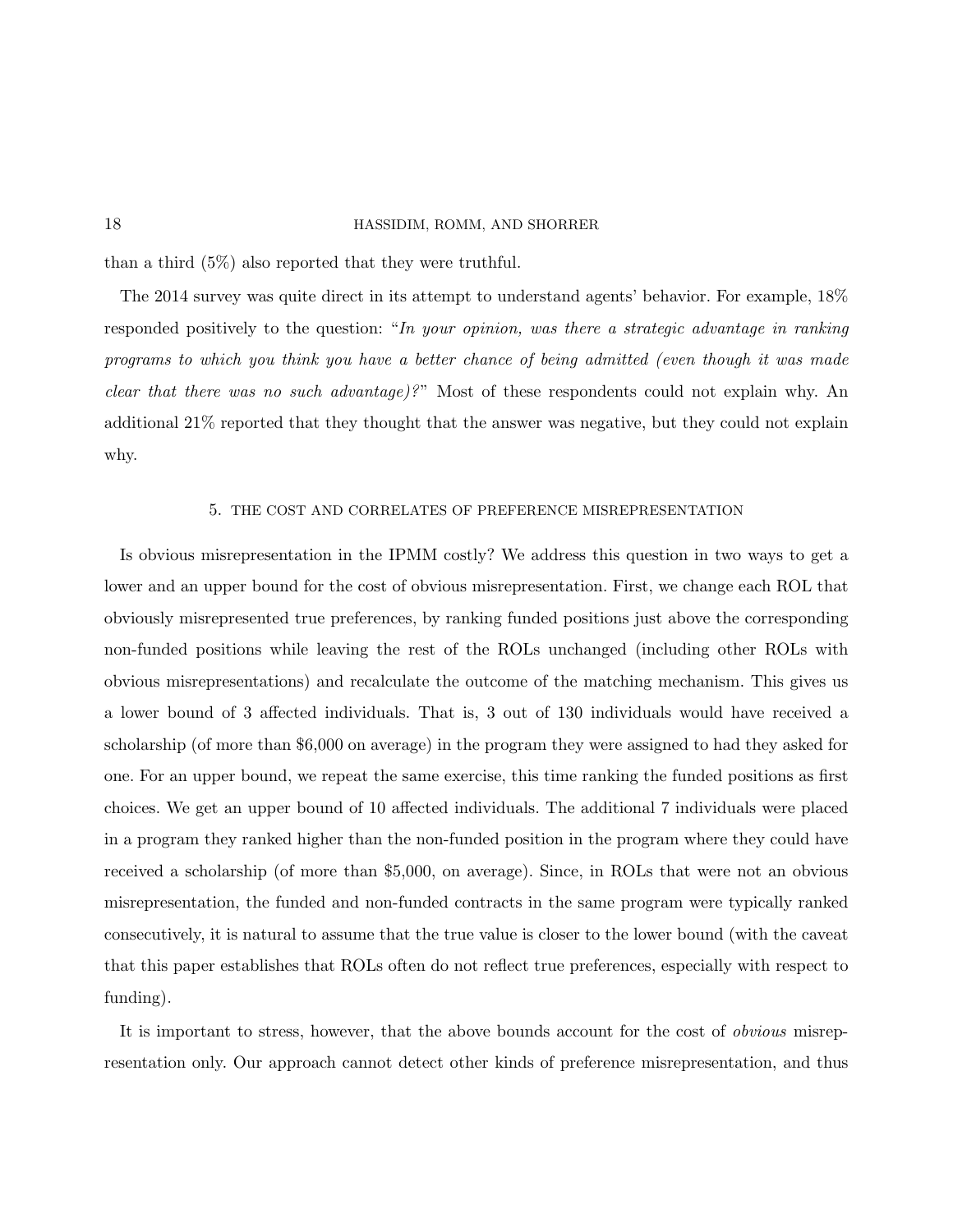we are unable to measure their costs. Furthermore, the potential cost of obvious misrepresentation is bounded by the limited availability of scholarships in the IPMM. By contrast, Shorrer  $\&$  Sóvágó [\(2017\)](#page-28-2) study an environment with many funded positions and establish a substantial lower bound for the cost of obvious misrepresentation. In Australia, [Artemov](#page-25-0) *et al.* [\(2017\)](#page-25-0) provide a wider range for the cost of obvious misrepresentation, with a lower bound of 1.39% and an upper bound of 19.92%. In [Appendix E,](#page-40-0) we show that in the absence of a behavioral response (i.e., holding students' ROLs fixed) an increase in the number of scholarships offered by programs would translate to a proportional increase in the share of cases where obvious misrepresentation is costly.

To put the numbers above into perspective, note that 58 out of 567 (10.2%) relevant ROLs with no obvious misrepresentation resulted in placement in a funded position. That is, if we were to perform the symmetric analysis and separately change each ROL with no obvious misrepresentation to an obvious misrepresentation (in all programs, where applicable) holding the rest of the ROLs fixed,  $10.2\%$  of the students will be affected.<sup>[20](#page-18-0)</sup> Moreover, the value of lost scholarships would have been over \$12,000. The smaller proportion among misrepresenters of applicants who had the potential to be placed in a funded position suggests that it is not the strongest applicants who submit obvious misrepresentations.

Another indication that obvious misrepresentation is more common among weaker applicants is that the number of misrepresenters who hold a (more prestigious) university Bachelor's degree is 85 (65.4%), significantly lower than their share in the population of applicants who submitted relevant ROLs (76.1\%,  $p = 0.016$ ). By contrast, the gender ratio of the misrepresenters is similar to that of the general population (92 women and 38 men).

Next, we perform linear regressions with the dependent variable being an indicator that equals one if the ROL is an obvious misrepresentation. The right-hand side variables include year, gender,

<span id="page-18-0"></span> $^{20}$ In [Appendix E,](#page-40-0) we perform a similar analysis that eliminates the aggregate correlation between obvious misrepresentation and strength of application and find similar results. We thank an anonymous referee for suggesting the analyses in this appendix.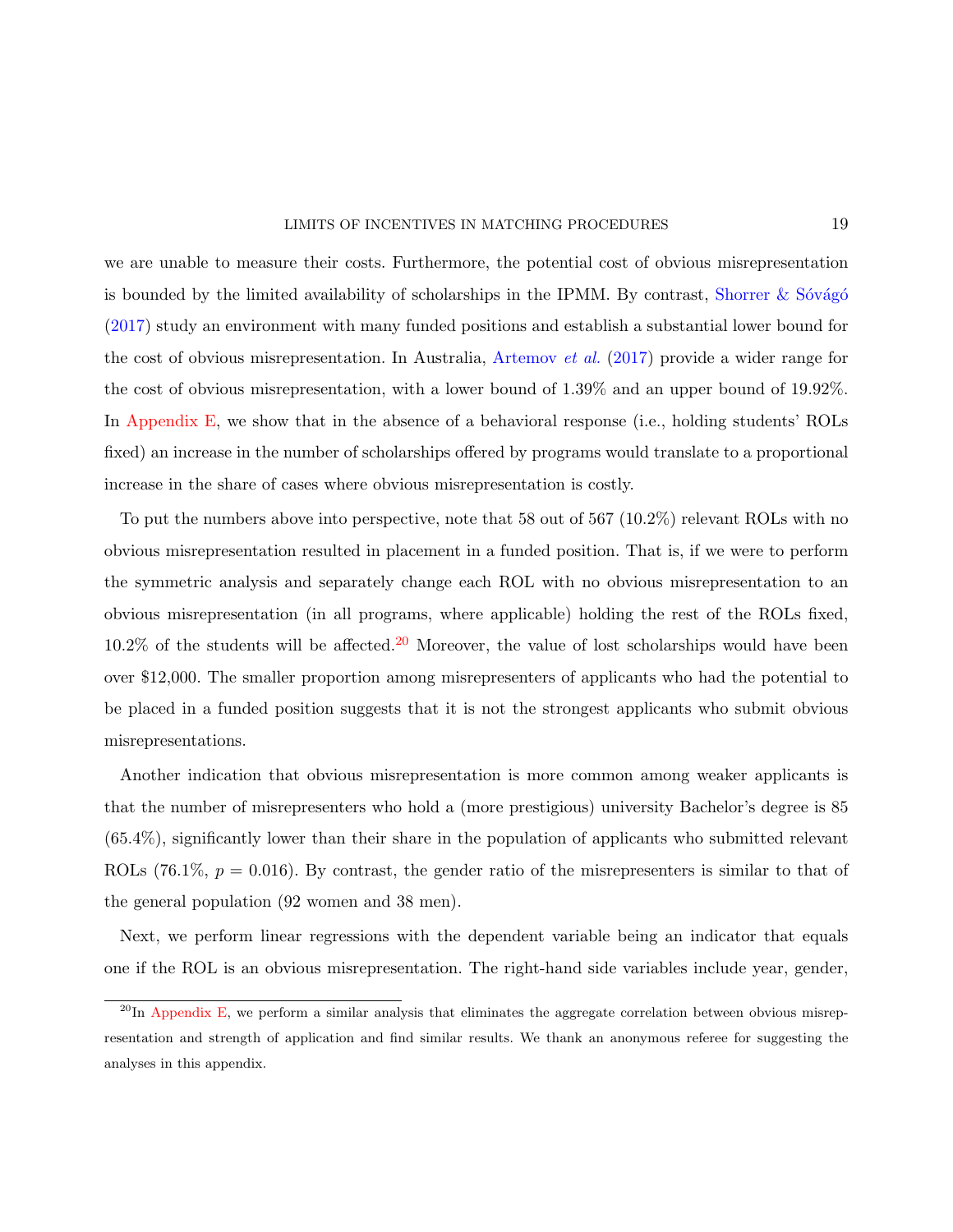## TABLE III

<span id="page-19-1"></span>CORRELATES OF OBVIOUS MISREPRESENTATION: ADMINISTRATIVE DATA<sup>a</sup>

|                                       | (1)        | (2)       | (3)         |
|---------------------------------------|------------|-----------|-------------|
|                                       | OMR        | Flipped   | Dropped     |
| Female                                | $-0.0290$  | $-0.0300$ | $-0.00656$  |
|                                       | (0.0356)   | (0.0280)  | (0.0266)    |
| NotRanked                             | $0.202***$ | $0.0905*$ | $0.101**$   |
|                                       | (0.0635)   | (0.0499)  | (0.0510)    |
| DesirabilityQuintile(1)               | 0.0352     | 0.0273    | 0.0152      |
|                                       | (0.0533)   | (0.0416)  | (0.0413)    |
| DesirabilityQuintile(2)               | $-0.0437$  | $-0.0278$ | $-0.0165$   |
|                                       | (0.0506)   | (0.0375)  | (0.0392)    |
| DesirabilityQuintile(3)               | 0.0315     | 0.0240    | $-0.00268$  |
|                                       | (0.0531)   | (0.0412)  | (0.0400)    |
| DesirabilityQuintile(4)               | $-0.0706$  | $-0.0152$ | $-0.0662**$ |
|                                       | (0.0479)   | (0.0387)  | (0.0325)    |
| Year and BA institution fixed effects | YES        | YES       | YES         |
|                                       |            |           |             |
| Observations                          | 672        | 672       | 672         |
| R-squared                             | 0.071      | 0.038     | 0.039       |

\*\*\* $p < 0.01,$ \*\* $p < 0.05,$ \* $p < 0.1$ 

<sup>a</sup> The table presents the results of a linear regression of a dummy variable for obvious misrepresentation (OMR) on variables that are available from the administrative match data. The analysis is repeated breaking down obvious misrepresentation by type. In all specifications, the year dummy and all institution dummies have coefficients that are not statistically distinguishable from 0. Robust standard errors are in parentheses.

and Bachelor's degree institution fixed effects, a dummy for being the ROL of one of the 15% of the applicants who were not ranked by any program in the year the ROL was submitted, and dummies for the quintile of the eigenvector centrality measure of the desirability of an applicant.<sup>[21](#page-19-0)</sup> We repeat this analysis further refining the dependent variable by the type of misrepresentation: flipping or dropping. [Table III](#page-19-1) and [Table VI](#page-31-0) summarize our findings.

<span id="page-19-0"></span> $^{21}$ The eigenvector centrality measure of the desirability of applicants is based on the eigenvector associated with the largest eigenvalue of the matrix A that summarizes pairwise comparisons of applicants' rankings by the programs. Specifically,  $A_{ij} = (n_{ij} + 1)/(n_{ji} + 1)$ , where  $n_{ij}$  denotes the number of programs that ranked both i and j and ranked  $i$  above  $j$ . Both the eigenvector centrality measure of the desirability of applicants and the quintiles are calculated separately for each year. [Table VIII](#page-33-0) provides evidence of a positive correlation between this ad-hoc measure of desirability and our measure of ability, applicants' (self-reported) MITAM scores.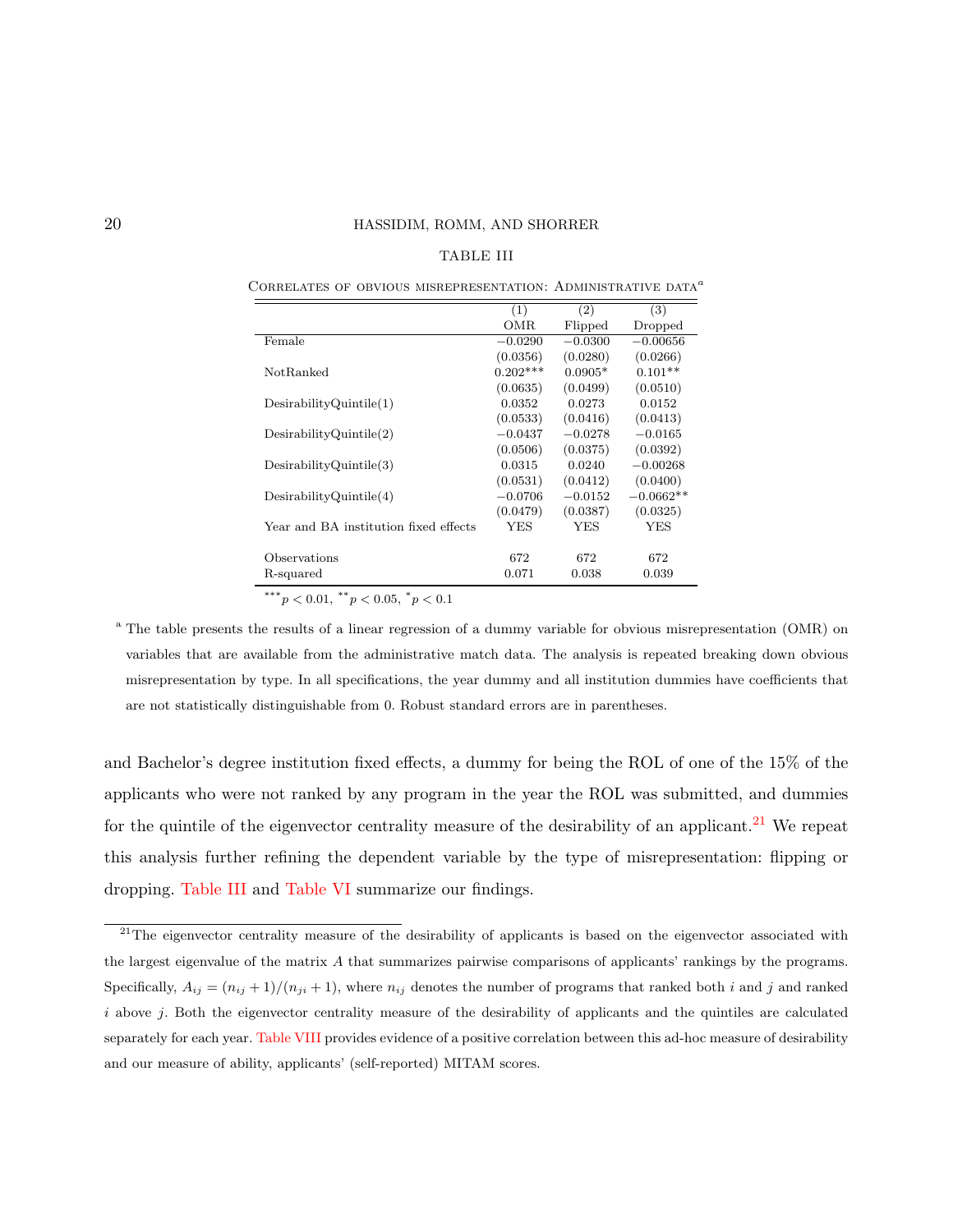The estimated coefficients indicate that being "unpopular" with departments correlates with submitting an obvious misrepresentation. For example, column (1) illustrates that unranked applicants were more than twice as likely to submit an obvious misrepresentation relative to applicants who were ranked by some program. While the regressions in this section are used only as a convenient means to summarize the data and should not be given a causal interpretation, this could suggest that more desirable applicants are more likely to be truthful, or at least less likely to submit an obvious misrepresentation.

In [Appendix F](#page-43-0) we change the level of observation to a specific *application* – a program on an ROL. This allows us to add program-specific controls, as well as applicant-program-specific controls. The correlation with being unranked by programs persists, and in addition we find a lower tendency for obvious misrepresentation in applications where funding was feasible for the applicant (i.e., ones where the applicant would have been funded had she placed the funded position at the top of her  $ROL$ ).<sup>[22](#page-20-0)</sup>

The 2015 post-match survey allows us a more refined look into the correlates of misrepresentation. In particular, we have a better measure of academic ability in the form of the (self-reported) MITAM score. We regress a dummy for obvious misrepresentation on administrative and survey-based controls. The results are summarized in [Table IV.](#page-21-0) All specifications suggest a negative relation between MITAM and obvious misrepresentation above the median MITAM score in the sample.

In [Table VII](#page-32-0) we further break down the obvious misrepresentation variable to obvious dropping and obvious flipping. In both cases the relationship with the MITAM score persists. Additionally, we find that obvious dropping is correlated with high socioeconomic status, and that obvious flipping is positively correlated with not reading the FAQ. Such correlations can be explained by wealthier indi-

<span id="page-20-0"></span> $^{22}$ A referee pointed out that applicants may be embarrassed to ask for aid in their own undergraduate institution if they come from a wealthy background. Following the referee's suggestion, we added to these regressions a dummy variable for applications from graduates of the same institutions. The results are presented in Table  $X -$  they do not support this theory.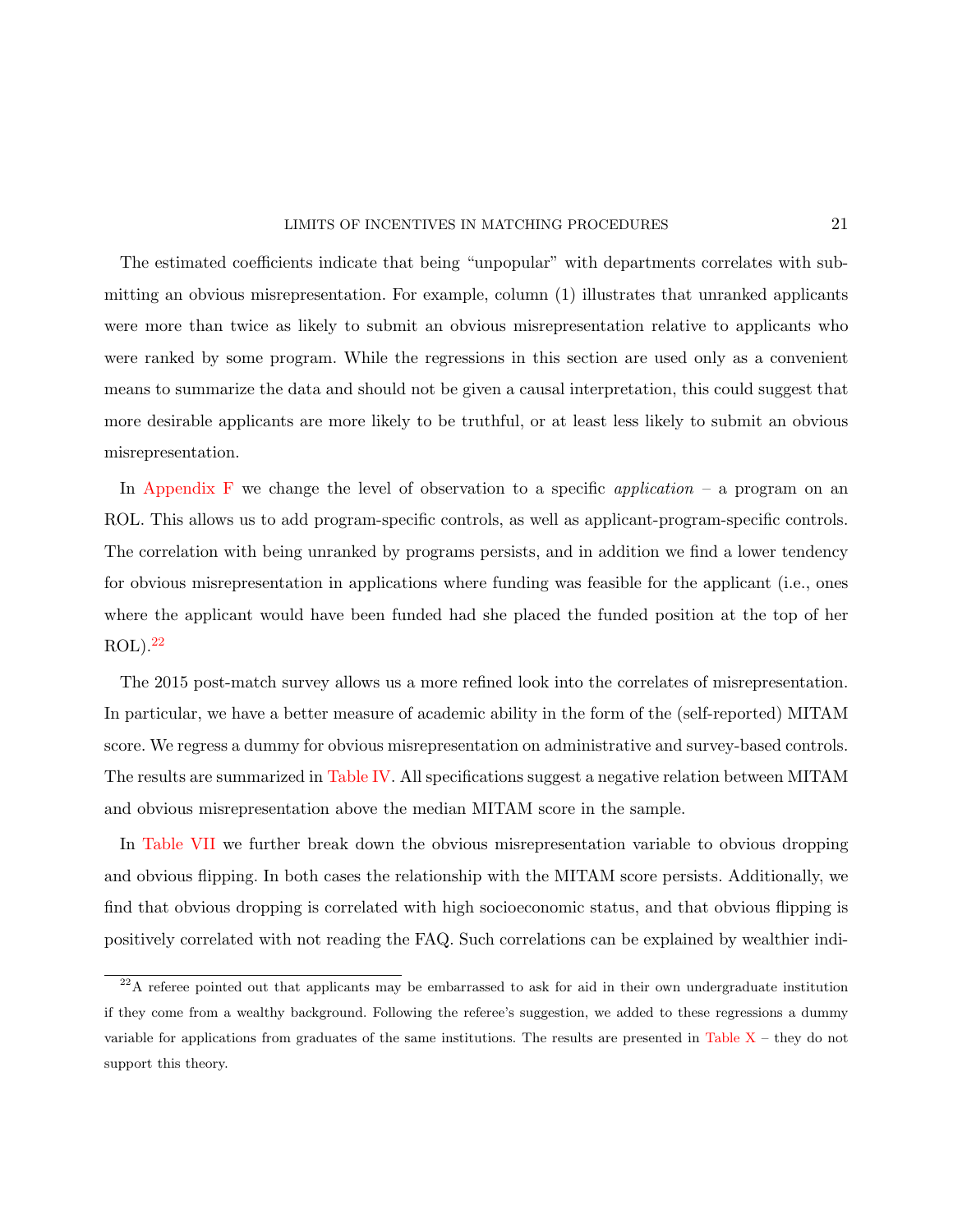## <span id="page-21-1"></span>TABLE IV

<span id="page-21-0"></span>

| CORRELATES OF ODVIOUS MISREFRESENTATION. DURVET DATA |              |              |              |              |
|------------------------------------------------------|--------------|--------------|--------------|--------------|
|                                                      | (1)          | (2)          | (3)          | (4)          |
|                                                      | OMR          | OMR          | OMR          | OMR          |
|                                                      |              |              |              |              |
| Female                                               | $-0.0481$    | $-0.0530$    | $-0.0649$    | $-0.0717$    |
|                                                      | (0.0573)     | (0.0569)     | (0.0576)     | (0.0566)     |
| FaqHelpful                                           | $-0.0117$    | $-0.00645$   | $-0.0212$    | $-0.0166$    |
|                                                      | (0.0896)     | (0.0897)     | (0.0837)     | (0.0859)     |
| FaqNotRead                                           | 0.0709       | 0.0758       | 0.0655       | 0.0705       |
|                                                      | (0.103)      | (0.103)      | (0.0965)     | (0.0985)     |
| <b>ExplanationConfidence</b>                         | $6.73e - 05$ | $-0.00391$   | $8.70e - 05$ | $-0.00377$   |
|                                                      | (0.0267)     | (0.0257)     | (0.0272)     | (0.0261)     |
| Age                                                  | 0.0216       | 0.0180       | 0.00586      | 0.000448     |
|                                                      | (0.0264)     | (0.0259)     | (0.0258)     | (0.0254)     |
| SocioeconomicStatus                                  | 0.0290       | 0.0327       | 0.0307       | 0.0349       |
|                                                      | (0.0209)     | (0.0206)     | (0.0205)     | (0.0202)     |
| <b>MITAM</b>                                         | $-0.0702***$ | $-0.0922***$ | $-0.0824***$ | $-0.106***$  |
|                                                      | (0.0242)     | (0.0240)     | (0.0259)     | (0.0260)     |
| MITAM <sup>2</sup>                                   |              | $-0.0608***$ |              | $-0.0609***$ |
|                                                      |              | (0.0145)     |              | (0.0146)     |
| NotRanked                                            | 0.138        | 0.118        | 0.0534       | 0.0194       |
|                                                      | (0.0846)     | (0.0853)     | (0.107)      | (0.108)      |
| DesirabilityQuintile(1)                              |              |              | $-0.00500$   | $-0.0348$    |
|                                                      |              |              | (0.0955)     | (0.0945)     |
| DesirabilityQuintile(2)                              |              |              | $-0.246***$  | $-0.261***$  |
|                                                      |              |              | (0.0898)     | (0.0878)     |
| DesirabilityQuintile(3)                              |              |              | $-0.0416$    | $-0.0569$    |
|                                                      |              |              | (0.0938)     | (0.0921)     |
| DesirabilityQuintile(4)                              |              |              | $-0.151*$    | $-0.163**$   |
|                                                      |              |              | (0.0787)     | (0.0763)     |
| BA institution fixed effects                         | <b>YES</b>   | <b>YES</b>   | <b>YES</b>   | <b>YES</b>   |
|                                                      |              |              |              |              |
| Observations                                         | 240          | 240          | 240          | 240          |
| R-squared                                            | 0.104        | 0.141        | 0.149        | 0.187        |
|                                                      |              |              |              |              |

CORRELATES OF OBVIOUS MISREPRESENTATION: SURVEY DATA<sup> $a$ </sup>

\*\*\*\*p < 0.01, \*\*p < 0.05, \*p < 0.1

<sup>a</sup> The table presents the results of a linear regression of a dummy variable for obvious misrepresentation (OMR) on variables that are available from the 2015 post-match survey in addition to administrative match data. Columns (2) and (4) include a quadratic term in the MITAM score. Columns (3) and (4) include controls for desirability quintiles. Explanation confidence, age, socioeconomic status, and MITAM were normalized to have a mean of zero and standard deviation of one. Robust standard errors are in parentheses.

viduals putting less weight on funding in their (mistaken) trade-off, and by less attentive individuals being less aware of the way the mechanism works.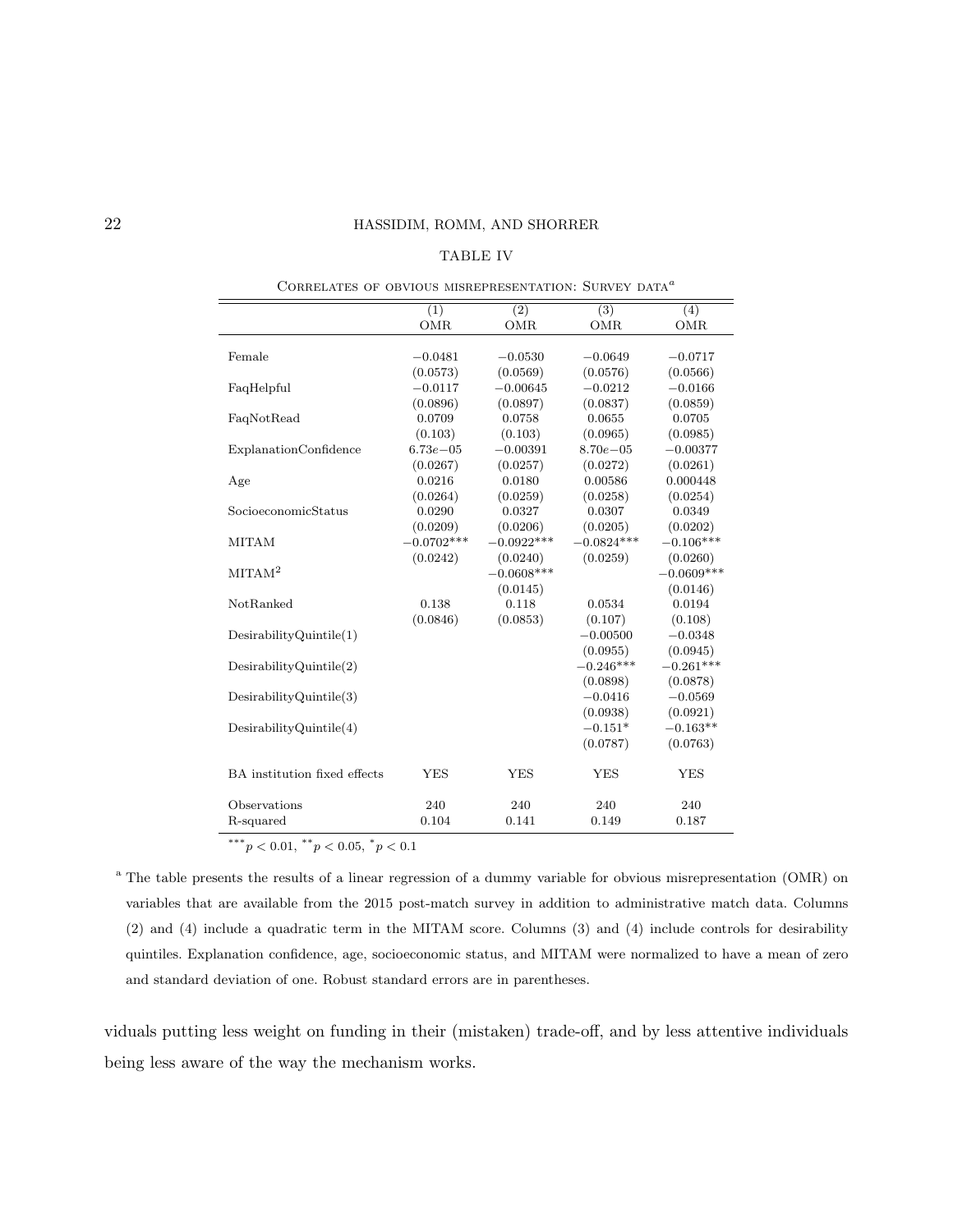Finally, we repeat the analysis of [Table IV](#page-21-0) with reported misrepresentation as the left-hand side variable. The results are summarized in columns (1) and (2) of [Table IX.](#page-34-0) Unranked applicants are significantly more likely to report misrepresentation. Additionally, a higher level of self-confidence about the ability to explain the way the system works is associated with lower rates of (reported) misrepresentation.<sup>[23](#page-22-1)</sup>

### 6. DISCUSSION

<span id="page-22-0"></span>This paper is dedicated to exploring evidence of preference misrepresentation under a strategyproof mechanism. To make the strongest case possible, our approach focuses on detecting ROLs that are extremely unlikely to represent applicants' straightforward and honest ranking of alternatives. In the IPMM, almost a fifth of the students ranked programs without funding above their funded counterparts (or did not rank the funded contracts at all). These obvious misrepresentations in the IPMM demonstrate that, even in near-optimal conditions for truth-telling—a high-stakes decision by highly educated participants who have received plenty of information, advice, and time—one cannot treat reports to a strategy-proof mechanism as necessarily representing an applicant's true ranking of programs.

We stress that obvious misrepresentations are but the tip of the iceberg. Since applicants flip naturally-ranked alternatives or drop dominating alternatives, it only stands to reason that they act similarly on alternatives that are more difficult for them to compare directly. This kind of behavior is also frequently reported by applicants in the surveys we conducted. This observation reflects on many other high-stakes matching systems, where misrepresentation cannot be directly detected.

An important aspect of misrepresentation is the associated cost to applicants who miss out on feasible alternatives. In our setting, the cost of obvious misrepresentation had to be low, due to the scarcity of the scholarships offered in the IPMM. In a follow-up work, Shorrer & Sóvágó [\(2017\)](#page-28-2) study

<span id="page-22-1"></span> $^{23}$ In this context, it is important to reiterate the fact that the survey was conducted after the match results were published; thus, the reports may have been affected by the match outcomes.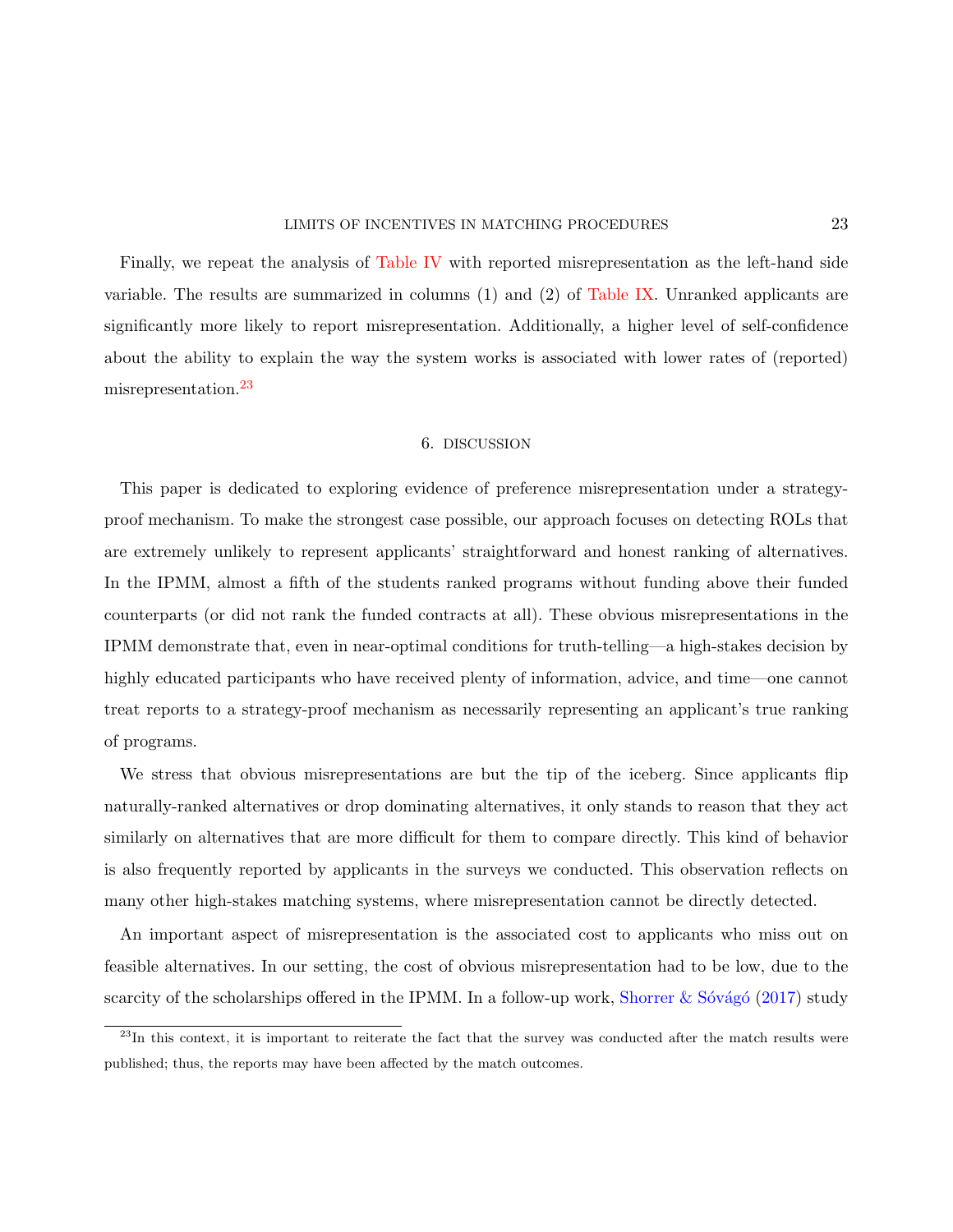an environment where funding is more abundant, and show that the costs associated with obvious misrepresentation are indeed substantial.<sup>[24](#page-23-0)</sup> In Australia, [Artemov](#page-25-0) *et al.* [\(2017\)](#page-25-0) provide a high upper bound and a low lower bound for the cost of obvious misrepresentation.

The phenomenon of preference misrepresentation under a strategy-proof mechanism, and especially the case of obvious misrepresentation, raises the question of "why." Here we list three explanations that we believe are relevant for the specific case of the IPMM. These explanations and others are more thoroughly discussed and evaluated by [Hassidim](#page-27-10) *et al.* [\(2017a\)](#page-27-10).

First, applicants may misunderstand or mistrust the advice communicated to them (in multiple forms and on various occasions) regarding the optimal strategy.<sup>[25](#page-23-1)</sup> If applicants do not fully understand the mechanism or do not trust the information they are given, a natural intuition is to believe that the mechanism rewards a higher ranking with an increased probability of matching. Survey responses that indicated misrepresentation with an intention to increase the likelihood of admission provide direct support for this theory, which is also consistent with the negative correlation between the strength of an applicant and obvious misrepresentation.

A second potential explanation of misrepresentation is that applicants use a weakly dominated strategy because they believe that, in practice, the chances that the dominant strategy will do better are zero or close to zero. In the case of obvious misrepresentation, applicants may not believe that they can actually get the scholarship (e.g., because they suspect they are ranked low compared to other applicants).<sup>[26](#page-23-2)</sup> This explanation is consistent with the negative correlation between the strength of an applicant and obvious misrepresentation, and with survey responses indicating misrepresentation due to low chances of admission.

<span id="page-23-0"></span>Finally, it is possible that applicants' preferences do not solely depend on their final assignment.

<sup>&</sup>lt;sup>24</sup>Similarly, [Dwenger](#page-26-15) et al. [\(2018\)](#page-26-15) show that preference reversals in German college admissions, which are suboptimal under the standard assumptions of the matching literature, have substantial allocative consequences.

<span id="page-23-1"></span> $^{25}$ After all, individuals are sometimes told that "honesty is the best policy," even when being honest is not optimal.

And verifying the incentive properties of DA is not entirely straightforward.

<span id="page-23-2"></span> $^{26}$ We find this explanation less plausible for obvious flipping.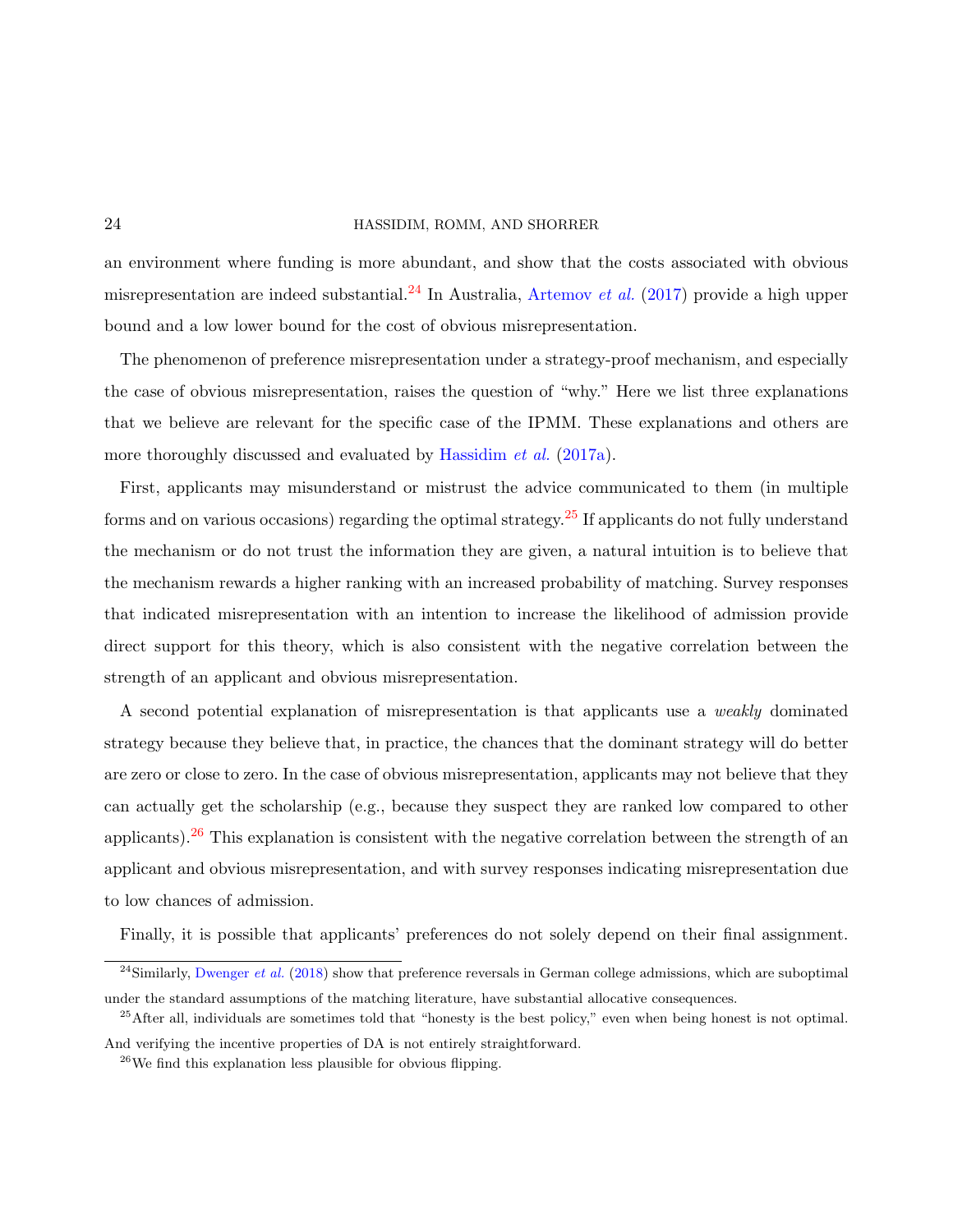Specifically, misrepresentation may be motivated by trying to avoid disappointment [\(Dreyfuss](#page-26-3) et al.,  $2019$ ) or by self-image concerns (Bénabou & Tirole, [2011;](#page-25-13) Kőszegi, [2006\)](#page-27-15). That is, participants may distort their choices to restrain themselves from developing unrealistic expectations regarding their outcome, or to avoid receiving information about their desirability or priority, as this may hurt their self-image.<sup>[27](#page-24-2)</sup> These two motives are also consistent with the correlation between applicants' strength and truthful behavior. However, our surveys did not directly investigate these concerns.<sup>[28](#page-24-3)</sup>

To conclude, our novel method for detecting (certain) preference misrepresentations allowed us to affirm the prediction of previous evidence from experimental studies. We have shown that preference misrepresentation is prevalent even in real-life high-stakes strategy-proof matching systems. Our market design recommendation is, therefore, to focus attention on these populations that are most likely to misrepresent their preferences, and suffer the consequences. One way to do this is to develop tools, like the ones used in the Genetic Counseling match, to identify applicants who likely belong to this population. Other meaningful interventions may include direct explanation efforts, adding transparency to promote trust, and facilitating data access to create reliable and accurate expectations among participants.

#### REFERENCES

- <span id="page-24-0"></span>Abdulkadiroğlu, Atila, Pathak, Parag A., Roth, Alvin E., & Sönmez, Tayfun. 2005. The Boston public school match. American Economic Review, 95(2), 368–371.
- <span id="page-24-1"></span>Abdulkadiro˘glu, Atila, Pathak, Parag A., & Roth, Alvin E. 2009. Strategy-proofness versus efficiency in matching with indifferences: Redesigning the NYC high school match. American Economic Review, 99(5), 1954–1978.

<span id="page-24-2"></span> $27$ This last motivation is less plausible in environments where applicants learn whether they would have been allocated other options had they asked for them [\(Artemov](#page-25-0) et al., [2017;](#page-25-0) [Chen & Pereyra,](#page-26-2) [2019;](#page-26-2) Shorrer & Sóvágó, [2017\)](#page-28-2). For other possible motivations see [Antler](#page-25-14) [\(2015,](#page-25-14) [2018\)](#page-25-15); [Hassidim](#page-27-10) et al. [\(2017a\)](#page-27-10).

<span id="page-24-3"></span><sup>&</sup>lt;sup>28</sup>Future research can use field experiments to assess the relative importance of these explanations. For example, different explanations lead to different predictions regarding agents' responses to decision support systems that alert students about obvious misrepresentations. Similarly, different theories lead to different predictions about the importance of using a simplified description of the mechanism.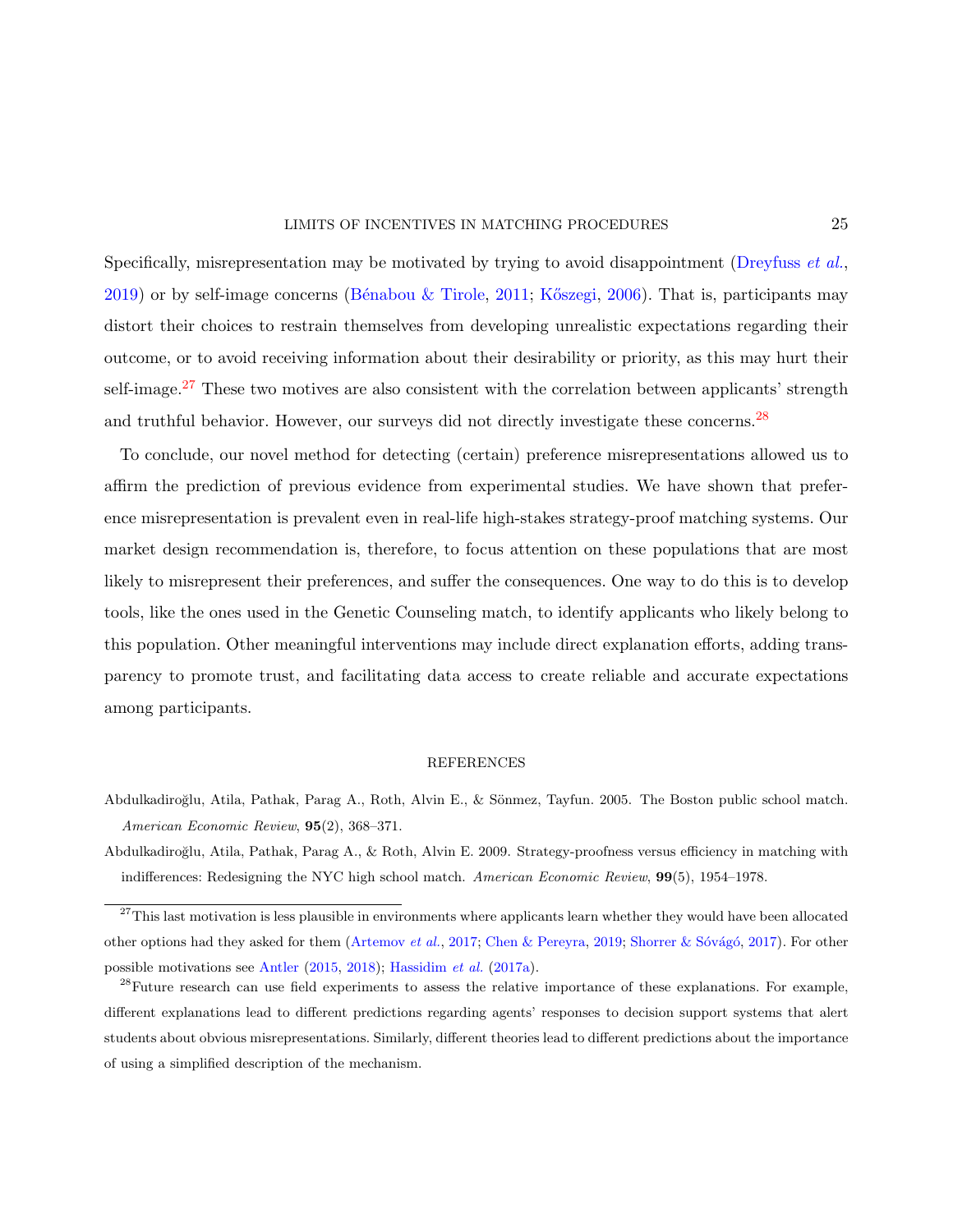- <span id="page-25-6"></span>Abdulkadiroğlu, Atila, Che, Yeon-Koo, Pathak, Parag A., Roth, Alvin E., & Tercieux, Olivier. 2017. Minimizing justified envy in school choice: The Design of New Orleans' OneApp. Tech. rept. National Bureau of Economic Research Technical Report 23265.
- <span id="page-25-14"></span>Antler, Yair. 2015. Two-sided matching with Endogenous preferences. American Economic Journal: Microeconomics, 7(3), 241–258.
- <span id="page-25-15"></span><span id="page-25-3"></span>Antler, Yair. 2018. No one likes to be second choice. The Economic Journal, 129(619), 1119–1138.
- Arslan, Hayri Alper. 2018. Preference estimation in centralized college admissions from reported lists. Available at SSRN: https://ssrn.com/abstract=3126391 or http://dx.doi.org/10.2139/ssrn.3126391.
- <span id="page-25-0"></span>Artemov, Georgy, Che, Yeon-Koo, & He, Yinghua. 2017. Strategic "mistakes": Implications for market design research. Working paper.
- <span id="page-25-11"></span>Ashlagi, Itai, & Gonczarowski, Yannai A. 2018. Stable matching mechanisms are not obviously strategy-proof. Journal of Economic Theory, 177, 405–425.
- <span id="page-25-12"></span>Ashlagi, Itai, Braverman, Mark, & Hassidim, Avinatan. 2014. Stability in large matching markets with complementarities. Operations Research,  $62(4)$ , 713–732.
- <span id="page-25-9"></span>Attiyeh, Greg, Franciosi, Robert, & Isaac, R Mark. 2000. Experiments with the pivot process for providing public goods. Public Choice,  $102(1-2)$ , 93-112.
- <span id="page-25-2"></span>Azevedo, Eduardo M, & Budish, Eric. 2018. Strategy-proofness in the large. The Review of Economic Studies, 86(1), 81–116.
- <span id="page-25-5"></span>Basteck, Christian, & Mantovani, Marco. 2018. Cognitive ability and games of school choice. Games and Economic Behavior, 109, 156–183.
- <span id="page-25-13"></span>Bénabou, Roland, & Tirole, Jean. 2011. Identity, morals, and taboos: Beliefs as assets. The Quarterly Journal of Economics, 126(2), 805–855.
- <span id="page-25-4"></span>Benjamin, Daniel J., Brown, Sebastian A., & Shapiro, Jesse M. 2013. Who is 'behavioral'? Cognitive ability and anomalous preferences. Journal of the European Economic Association, 11(6), 1231–1255.
- <span id="page-25-7"></span>Bettinger, Eric P., Long, Bridget Terry, Oreopoulos, Philip, & Sanbonmatsu, Lisa. 2012. The role of application assistance and information in college decisions: Results from the H&R Block FAFSA experiment. The Quarterly Journal of Economics, 127(3), 1205–1242.
- <span id="page-25-1"></span>Biró, Péter. 2007. Higher education admission in Hungary by a score-limit algorithm. In: The 18th International Conference on Game Theory at Stony Brook University.
- <span id="page-25-10"></span>Bó, Inácio, & Hakimov, Rustamdjan. 2019. Iterative Versus Standard Deferred Acceptance: Experimental Evidence (Iterative Vs. Standard DA Experiments). The Economic Journal.
- <span id="page-25-8"></span>Braun, Sebastian, Dwenger, Nadja, K¨ubler, Dorothea, & Westkamp, Alexander. 2014. Implementing quotas in university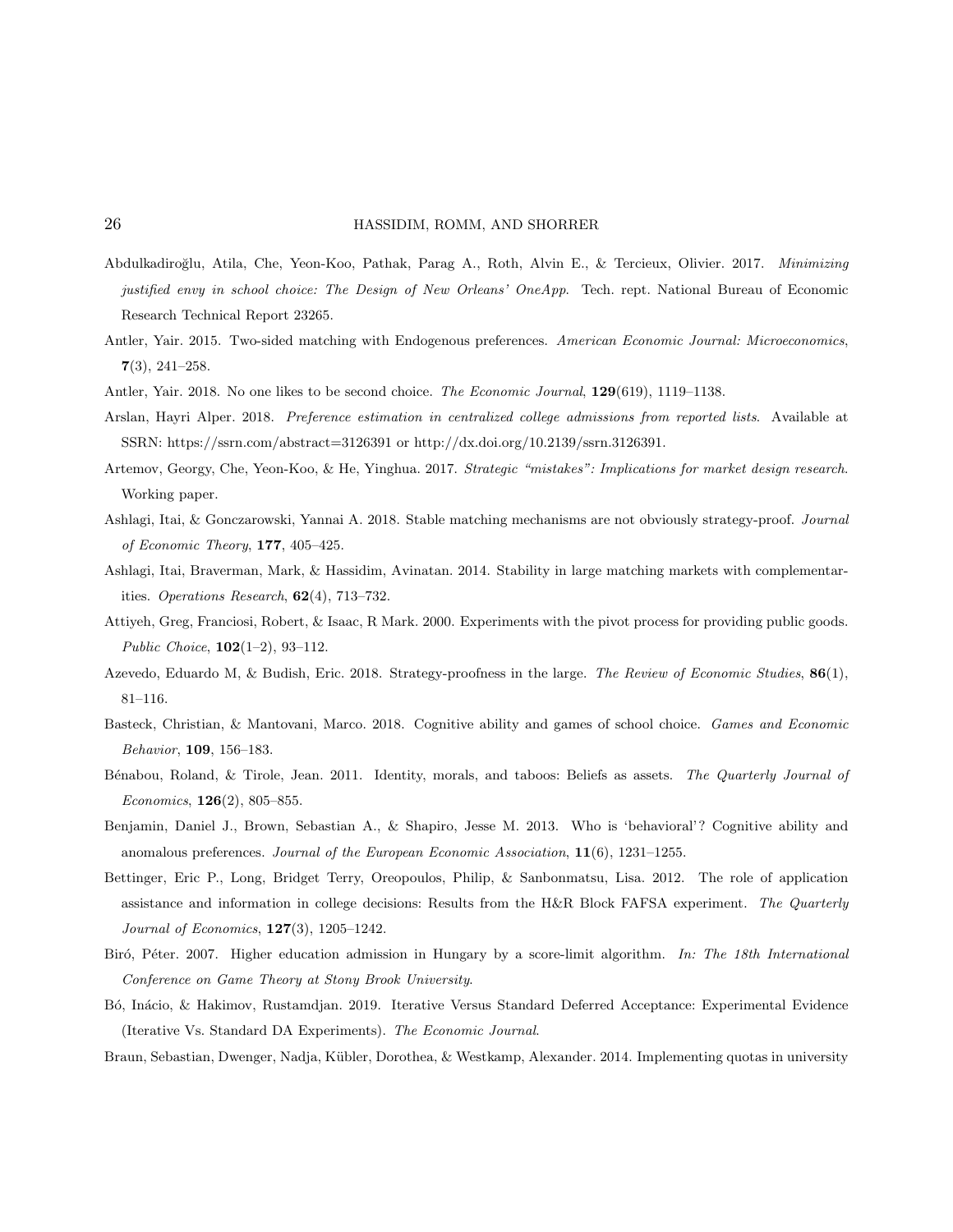admissions: An experimental analysis. Games and Economic Behavior, 85, 232–251.

- <span id="page-26-6"></span>Budish, Eric, & Cantillon, Estelle. 2012. The multi-unit assignment problem: Theory and evidence from course allocation at Harvard. American Economic Review, 102(5), 2237–2271.
- <span id="page-26-8"></span>Budish, Eric, & Kessler, Judd B. 2017. Can agents "report their types"? An experiment that changed the course allocation mechanism at Wharton. Working paper.
- <span id="page-26-9"></span>Calsamiglia, Caterina, Haeringer, Guillaume, & Klijn, Flip. 2010. Constrained school choice: An experimental study. American Economic Review, 100(4), 1860–1874.
- <span id="page-26-1"></span>Cason, Timothy N., & Plott, Charles R. 2014. Misconceptions and game form recognition: Challenges to theories of revealed preference and framing. Journal of Political Economy,  $122(6)$ , 1235–1270.
- <span id="page-26-14"></span>Cason, Timothy N., Saijo, Tatsuyoshi, Sjöström, Tomas, & Yamato, Takehiko. 2006. Secure implementation experiments: Do strategy-proof mechanisms really work? Games and Economic Behavior, 57(2), 206–235.
- <span id="page-26-5"></span>Che, Yeon-Koo, & Tercieux, Olivier. 2019. Efficiency and stability in large matching markets. Journal of Political  $Economy, 127(5), 2301-2342.$
- <span id="page-26-10"></span><span id="page-26-2"></span>Chen, Li, & Pereyra, Juan Sebastián. 2019. Self-selection in school choice. Games and Economic Behavior.
- Chen, Yan, & Kesten, Onur. 2019. Chinese college admissions and school choice reforms: An experimental study. Games and Economic Behavior, 115, 83–100.
- <span id="page-26-7"></span>Chen, Yan, & Sönmez, Tayfun. 2006. School choice: An experimental study. Journal of Economic Theory,  $127(1)$ , 202–231.
- <span id="page-26-11"></span>Ding, Tingting, & Schotter, Andrew. 2016. Matching and chatting: An experimental study of the impact of network communication on school-matching mechanisms. Games and Economic Behavior, 103, 94–115.
- <span id="page-26-12"></span>Ding, Tingting, & Schotter, Andrew. 2019. Learning and mechanism design: An experimental test of school matching mechanisms with intergenerational advice. The Economic Journal, 129(623), 2779–2804.
- <span id="page-26-3"></span>Dreyfuss, Bnaya, Heffetz, Ori, & Rabin, Matthew. 2019. Dominated Choices or Loss-Averse Choosers? (Sub)optimal Behavior in Truthful Mechanisms and Expectations-Based Reference Dependence. Working paper.
- <span id="page-26-0"></span>Dubins, Lester E., & Freedman, David A. 1981. Machiavelli and the Gale–Shapley algorithm. American Mathematical Monthly, 88(7), 485–494.
- <span id="page-26-4"></span>Dur, Umut, Kominers, Scott Duke, Pathak, Parag A., & Sönmez, Tayfun. 2018. Reserve design: Unintended consequences and the demise of Boston's walk zones. Journal of Political Economy, 126(6), 2457–2479.
- <span id="page-26-15"></span>Dwenger, Nadja, Kübler, Dorothea, & Weizsäcker, Georg. 2018. Flipping a coin: Evidence from university applications. Journal of Public Economics, 167, 240–250.
- <span id="page-26-13"></span>Echenique, Federico, Wilson, Alistair J., & Yariv, Leeat. 2016. Clearinghouses for two-sided matching: An experimental study. Quantitative Economics, 7(2), 449–482.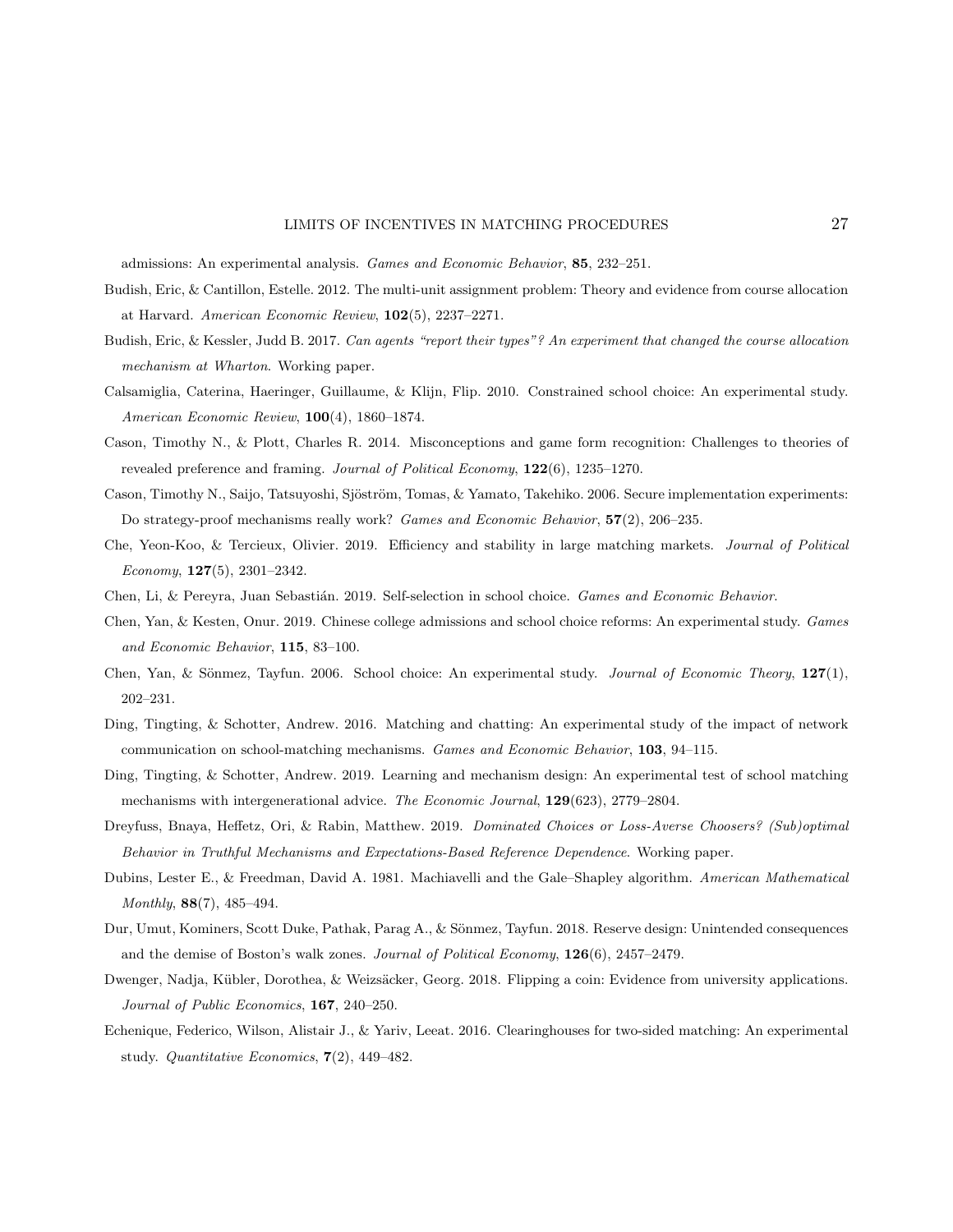- <span id="page-27-2"></span>Fack, Gabrielle, Grenet, Julien, & He, Yinghua. 2019. Beyond Truth-Telling: Preference Estimation with Centralized School Choice and College Admissions. American Economic Review, 109(4), 1486–1529.
- <span id="page-27-8"></span>Featherstone, Clayton R., & Niederle, Muriel. 2016. Boston versus deferred acceptance in an interim setting: An experimental investigation. Games and Economic Behavior, 100, 353–375.
- <span id="page-27-0"></span>Gale, David, & Shapley, Lloyd S. 1962. College admissions and the stability of marriage. American Mathematical Monthly, 69(1), 9–15.
- <span id="page-27-1"></span>Guillen, Pablo, & Hakimov, Rustamdjan. 2017. Not quite the best response: Truth-telling, strategy-proof matching, and the manipulation of others. Experimental Economics, 20(3), 670–686.
- <span id="page-27-9"></span>Guillen, Pablo, & Hing, Alexander. 2014. Lying through their teeth: Third party advice and truth telling in a strategy proof mechanism. European Economic Review, 70, 178–185.
- <span id="page-27-4"></span>Hällsten, Martin. 2010. The structure of educational decision making and consequences for inequality: A Swedish test case. American Journal of Sociology, 116(3), 806–854.
- <span id="page-27-11"></span>Hassidim, Avinatan, Romm, Assaf, & Shorrer, Ran I. 2016. "Strategic" behavior in a strategy-proof environment. Working paper.
- <span id="page-27-10"></span>Hassidim, Avinatan, Déborah, Marciano, Romm, Assaf, & Shorrer, Ran I. 2017a. The mechanism is truthful, why aren't you? American Economic Review: Papers and Proceedings, 107(5), 220–224.
- <span id="page-27-13"></span>Hassidim, Avinatan, Romm, Assaf, & Shorrer, Ran I. 2017b. Redesigning the Israeli Psychology Master's Match. American Economic Review, 107(5), 205–209.
- <span id="page-27-5"></span>Hastings, Justine S., & Weinstein, Jeffrey M. 2008. Information, school choice, and academic achievement: Evidence from two experiments. The Quarterly Journal of Economics, 123(4), 1373–1414.
- <span id="page-27-6"></span>He, Yinghua. 2015. Gaming the Boston school choice mechanism in Beijing. Toulouse School of Economics working paper 12-345.
- <span id="page-27-3"></span>He, Yinghua, & Magnac, Thierry. 2017. A Pigouvian approach to congestion in matching markets. Toulouse School of Economics working paper 17-870.
- <span id="page-27-12"></span>Kagel, John H., Harstad, Ronald M., & Levin, Dan. 1987. Information impact and allocation rules in auctions with affiliated private values: A laboratory study. Econometrica, 55(6), 1275–1304.
- <span id="page-27-14"></span>Kamada, Yuichiro, & Kojima, Fuhito. 2018. Stability and strategy-proofness for matching with constraints: A necessary and sufficient condition. Theoretical Economics, 13(2), 761–793.
- <span id="page-27-7"></span>Kapor, Adam, Neilson, Christopher, & Zimmerman, Seth. 2016. Heterogeneous beliefs and school choice. Princeton University working paper 612.
- <span id="page-27-15"></span>Kőszegi, Botond. 2006. Ego utility, overconfidence, and task choice. Journal of the European Economic Association, 4(4), 673–707.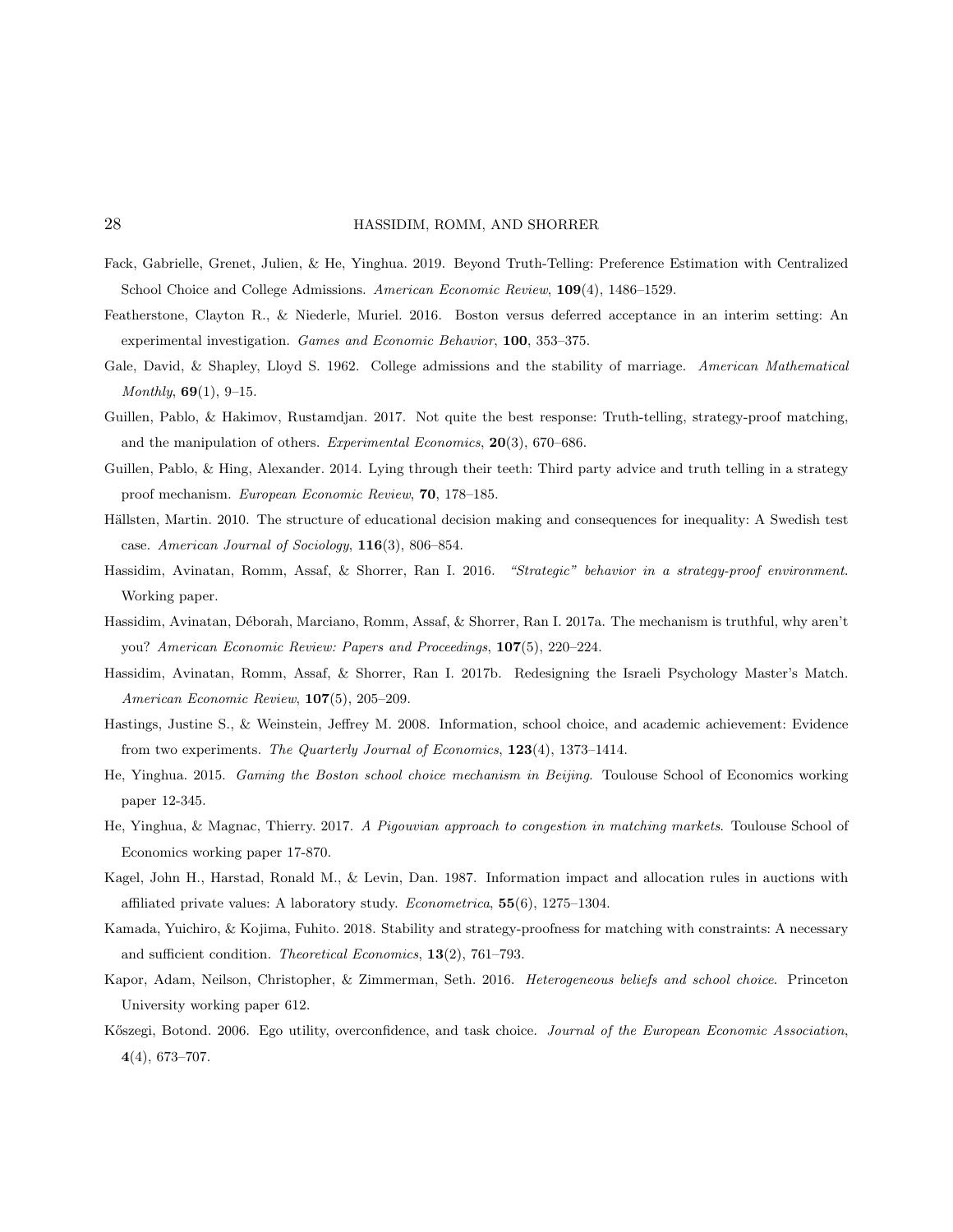- <span id="page-28-14"></span>Leyton-Brown, Kevin, Milgrom, Paul, & Segal, Ilya. 2017. Economics and computer science of a radio spectrum reallocation. Proceedings of the National Academy of Sciences, 114(28), 7202–7209.
- <span id="page-28-12"></span><span id="page-28-11"></span>Li, Shengwu. 2017. Obviously strategy-proof mechanisms. American Economic Review, 107(11), 3257-3287.
- McFadden, Daniel. 2009. The human side of mechanism design: A tribute to Leo Hurwicz and Jean-Jacques Laffont. Review of Economic Design,  $13(1-2)$ ,  $77-100$ .
- <span id="page-28-9"></span>Pais, Joana, & Pintér, Ágnes. 2008. School choice and information: An experimental study on matching mechanisms. Games and Economic Behavior, 64(1), 303–328.
- <span id="page-28-10"></span>Pais, Joana, Pintér, Ágnes, & Veszteg, Róbert F. 2011. College admissions and the role of information: An experimental study. International Economic Review, 52(3), 713–737.
- <span id="page-28-5"></span>Pallais, Amanda. 2015. Small differences that matter: Mistakes in applying to college. Journal of Labor Economics, 33(2), 493–520.
- <span id="page-28-3"></span>Peranson, Jonah. 2019. Design and Implementation of the Genetic Counseling Admissions Match. Page 21 of: Proceedings of MATCH-UP 2019, 5th International Workshop on Matching Under Preferences. Match-UP.
- <span id="page-28-4"></span>Rees-Jones, Alex. 2017a. Mistaken play in the deferred acceptance algorithm: Implications for positive assortative matching. American Economic Review, 107(5), 225–229.
- <span id="page-28-7"></span>Rees-Jones, Alex. 2017b. Suboptimal behavior in strategy-proof mechanisms: Evidence from the residency match. Games and Economic Behavior, 108, 317–330.
- <span id="page-28-8"></span>Rees-Jones, Alex, & Skowronek, Samuel. 2018. An experimental investigation of preference misrepresentation in the residency match. Proceedings of the National Academy of Sciences, 115(45), 11471-11476.
- <span id="page-28-1"></span>Roth, Alvin E. 1982. The economics of matching: Stability and incentives. Mathematics of Operations Research, 7(4), 617–628.
- <span id="page-28-15"></span>Roth, Alvin E., & Xing, Xiaolin. 1997. Turnaround time and bottlenecks in market clearing: Decentralized matching in the market for clinical psychologists. Journal of Political Economy, 105(2), 284–329.
- <span id="page-28-13"></span>Saijo, Tatsuyoshi, Sjöström, Tomas, & Yamato, Takehiko. 2007. Secure implementation. Theoretical Economics, 2(3), 203–229.
- <span id="page-28-6"></span><span id="page-28-2"></span>Shapley, Lloyd, & Scarf, Herbert. 1974. On cores and indivisibility. Journal of Mathematical Economics, 1(1), 23–37.
- Shorrer, Ran I., & Sóvágó, Sándor. 2017. Obvious mistakes in a strategically simple college-admissions environment. Tinbergen Institute discussion paper 2017-107/V. Available at SSRN: https://ssrn.com/abstract=3068672.
- <span id="page-28-16"></span>Sönmez, Tayfun. 2013. Bidding for army career specialties: Improving the ROTC branching mechanism. *Journal of* Political Economy, 121(1), 186–219.
- <span id="page-28-0"></span>Thaler, Richard H., & Sunstein, Cass R. 2008. Nudge: Improving Decisions about Health, Wealth, and Happiness. New Haven, CT: Yale University Press.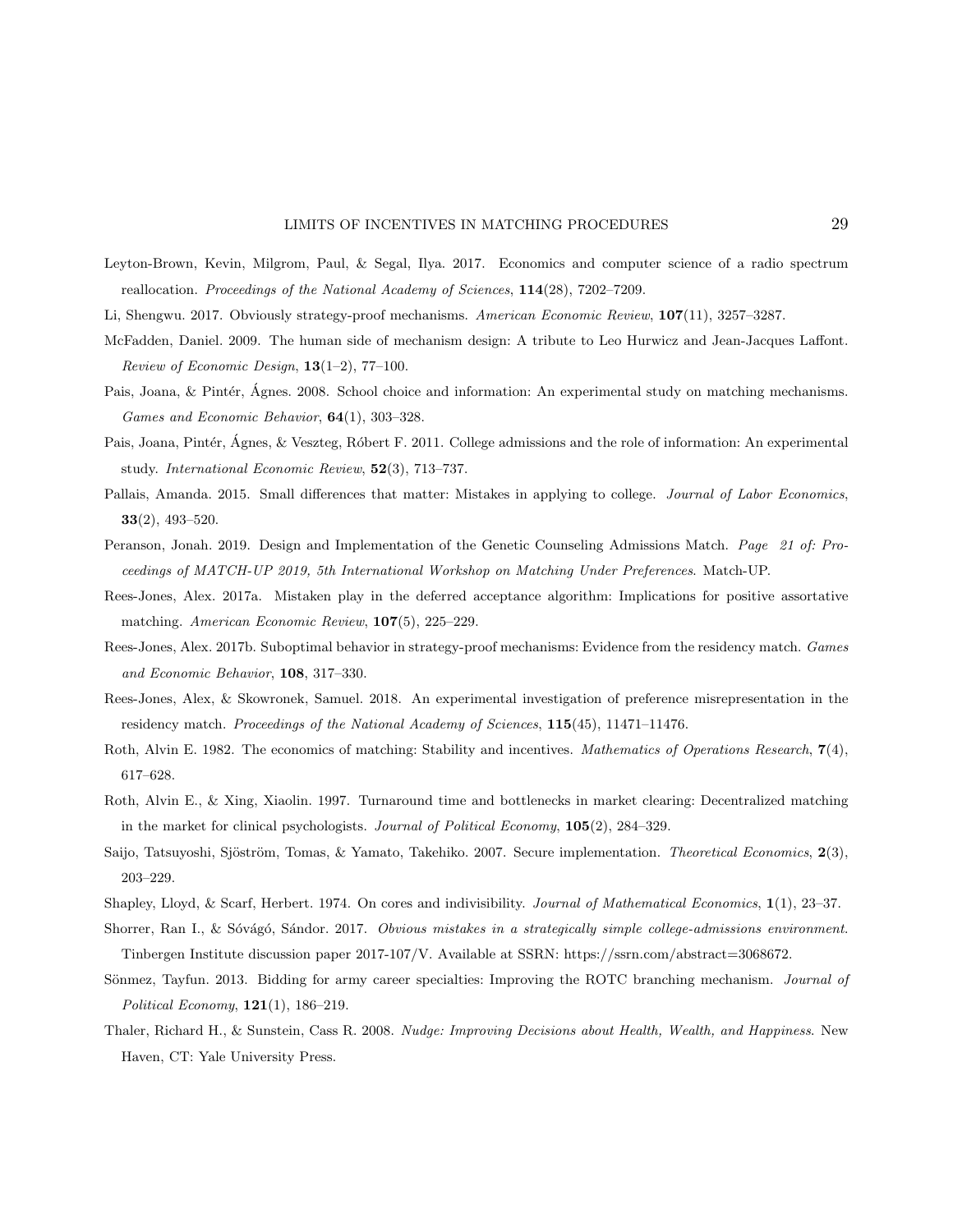<span id="page-29-0"></span>Zhu, Min. 2015. Experience Transmission: Truth-telling adoption in matching. Working paper. Available at SSRN 2631442.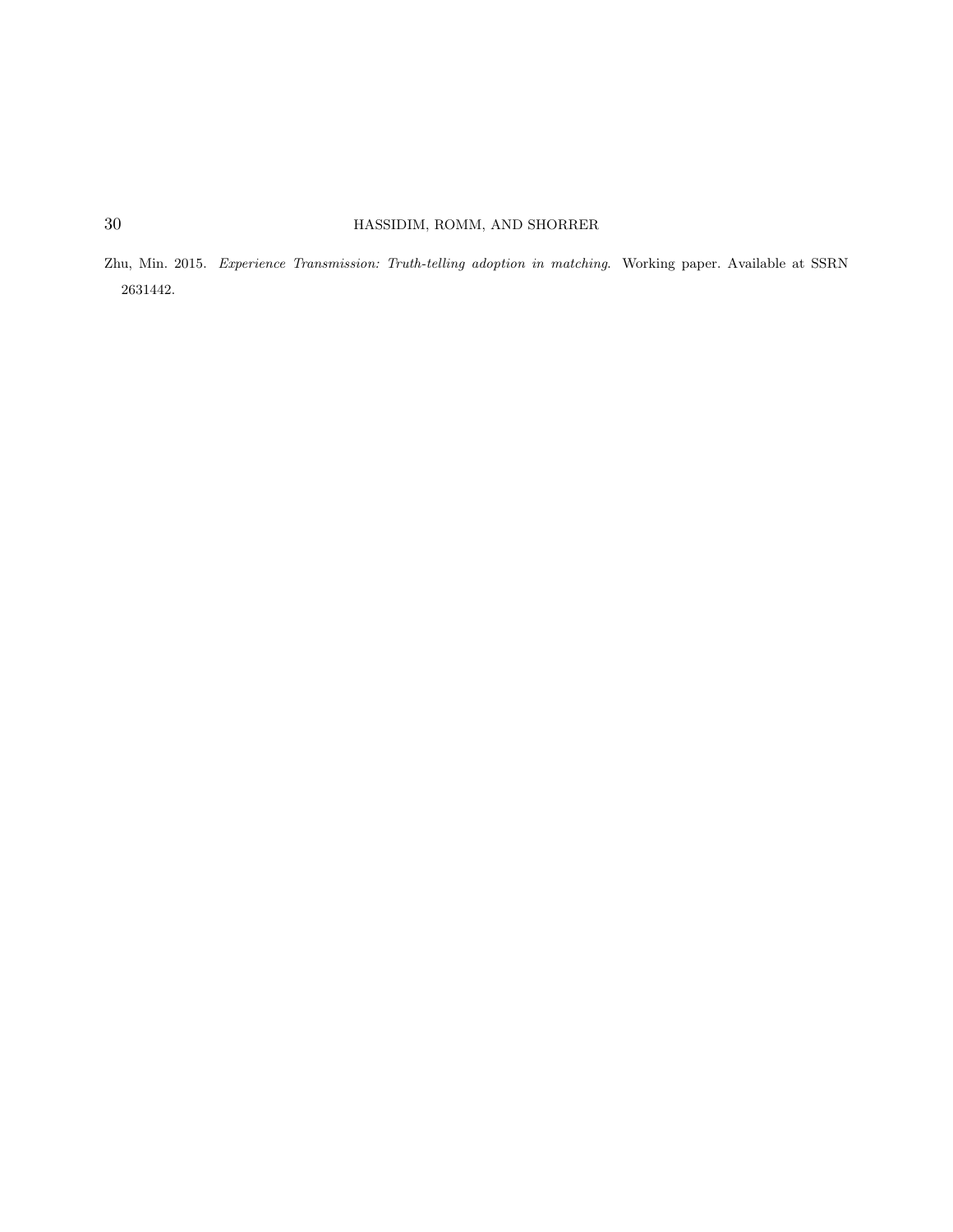### APPENDIX A: ADDITIONAL TABLES AND FIGURES – FOR ONLINE PUBLICATION

### TABLE V

### Variable list

<span id="page-30-0"></span>

| Variable                       | Mean $(SD)$    | Number of<br>observa-<br>tions | Definition                                                                                                                      |
|--------------------------------|----------------|--------------------------------|---------------------------------------------------------------------------------------------------------------------------------|
| A. Administrative data         |                |                                |                                                                                                                                 |
|                                |                |                                |                                                                                                                                 |
| <b>OMR</b>                     | .194(.395)     | 672                            | 1 if ROL is an obvious misrepresentation                                                                                        |
| Flipped                        | .104(.306)     | 672                            | 1 if ROL is obvious flipping                                                                                                    |
| Dropped                        | .095(.294)     | 672                            | 1 if ROL is obvious dropping                                                                                                    |
| Female                         | .728(.446)     | 672                            | 1 if applicant is female, 0 if male                                                                                             |
| NotRanked                      | .149(.356)     | 672                            | 1 if applicant was not ranked by any program in the year<br>the ROL was submitted                                               |
| DesirabilityRank               | 344.46 (187.0) | 672                            | Eigenvector centrality desirability rank of the applicant in<br>the year the ROL was submitted                                  |
| DesirabilityQuin-<br>tile(i)   |                | 672                            | 1 if applicant was in quintile (i) of DesirabilityRank<br>among applicants who were ranked in the year the ROL<br>was submitted |
| Year                           | .661(.474)     | 672                            | 0 if ROL was submitted in 2014, 1 if ROL was submitted<br>in 2015                                                               |
| $BA*$                          |                | 672                            | Dummy variables for Bachelor's degree from each of the<br>participating institutions                                            |
| B. 2015 post-match survey data |                |                                |                                                                                                                                 |
|                                |                |                                |                                                                                                                                 |
| DecreasedPosition              | .17(.376)      | 289                            | 1 if reported ranking some position lower than actual<br>preferences                                                            |
| <b>IncreasedPosition</b>       | .132(.339)     | 288                            | 1 if reported ranking some position higher than actual<br>preferences                                                           |
| ReportedMisrepre-<br>sentation | .204(.404)     | 288                            | 1 if Increased Position=1 or Decreased Position=1                                                                               |
| AwareOfScholar-<br>ship        | .965(.185)     | 283                            | 1 if reported being aware of the option to rank some<br>programs with and without a scholarship                                 |
| ReportedOMR                    | .149(.356)     | 276                            | 1 if reported submitting an obvious misrepresentation                                                                           |
| Age                            | 27.63 (4.126)  | 289                            | Self-reported age                                                                                                               |
| SocioeconomicSta-<br>tus       | 2.793(1.008)   | 285                            | Answer to socioeconomic status question (see<br>Appendix $D$ ), 0 (lowest) to 5 (highest)                                       |
| MitamScore                     | 118.82 (14.93) | 248                            | Self-reported MITAM score                                                                                                       |
| MatchingSatisfac-<br>tion      | 8.08(2.07)     | 291                            | Reported satisfaction from matching process, 1 (lowest)<br>to $10$ (highest)                                                    |
| ApplicationSatis-<br>faction   | 4.68(2.58)     | 290                            | Reported satisfaction from application process, 1 (lowest)<br>to $10$ (highest)                                                 |
| FaqNotRead                     | .762(.426)     | 290                            | 1 if reported not reading the FAQ                                                                                               |
| FaqHelpful                     | .682(.467)     | 290                            | 1 if reported reading the FAQ and that it was helpful                                                                           |
| Explanation-<br>ThiConfidence  | 8.34(1.63)     | 291                            | Self-confidence in ability to explain how the matching<br>process works, 1 (lowest) to 10 (highest)                             |

 $=$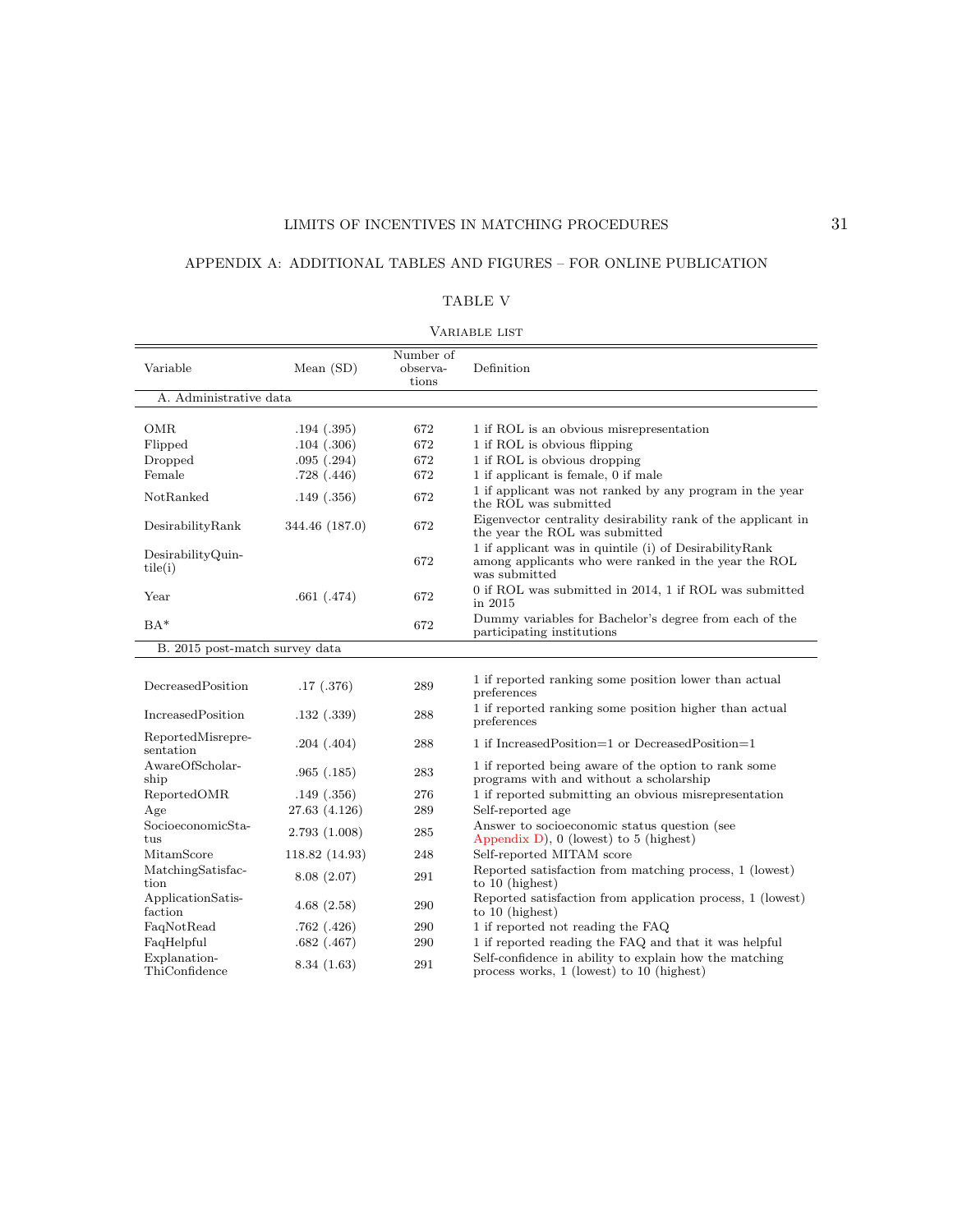|                            | $\overline{(1)}$ | $\overline{(2)}$ | $\overline{(3)}$ | $\overline{(4)}$ | $\overline{(5)}$ | $\overline{(6)}$ | (7)        | (8)        | (9)         |
|----------------------------|------------------|------------------|------------------|------------------|------------------|------------------|------------|------------|-------------|
|                            | OMR              | <b>OMR</b>       | OMR              | Flipped          | Flipped          | Flipped          | Dropped    | Dropped    | Dropped     |
| Female                     |                  | $-0.0269$        | $-0.0290$        |                  | $-0.0298$        | $-0.0300$        |            | $-0.00415$ | $-0.00656$  |
|                            |                  | (0.0354)         | (0.0356)         |                  | (0.0276)         | (0.0280)         |            | (0.0266)   | (0.0266)    |
| NotRanked                  | $0.207***$       | $0.212***$       | $0.202***$       | $0.0891**$       | $0.0891**$       | $0.0905*$        | $0.111***$ | $0.116***$ | $0.101**$   |
|                            | (0.0508)         | (0.0521)         | (0.0635)         | (0.0403)         | (0.0418)         | (0.0499)         | (0.0409)   | (0.0418)   | (0.0510)    |
| Desirability               |                  |                  | 0.0352           |                  |                  | 0.0273           |            |            | 0.0152      |
| Quintile(1)                |                  |                  | (0.0533)         |                  |                  | (0.0416)         |            |            | (0.0413)    |
| Desirability               |                  |                  | $-0.0437$        |                  |                  | $-0.0278$        |            |            | $-0.0165$   |
| Quintile(2)                |                  |                  | (0.0506)         |                  |                  | (0.0375)         |            |            | (0.0392)    |
| Desirability               |                  |                  | 0.0315           |                  |                  | 0.0240           |            |            | $-0.00268$  |
| Quintile(3)                |                  |                  | (0.0531)         |                  |                  | (0.0412)         |            |            | (0.0400)    |
| Desirability               |                  |                  | $-0.0706$        |                  |                  | $-0.0152$        |            |            | $-0.0662**$ |
| Quintile(4)                |                  |                  | (0.0479)         |                  |                  | (0.0387)         |            |            | (0.0325)    |
| Year and BA<br>institution | NO               | <b>YES</b>       | <b>YES</b>       | NO               | <b>YES</b>       | <b>YES</b>       | NO         | <b>YES</b> | <b>YES</b>  |
| fixed effects              |                  |                  |                  |                  |                  |                  |            |            |             |
| Observations               | 672              | 672              | 672              | 672              | 672              | 672              | 672        | 672        | 672         |
| R-squared                  | 0.035            | 0.062            | 0.071            | 0.011            | 0.034            | 0.038            | 0.018      | 0.031      | 0.039       |

TABLE VI

CORRELATES OF OBVIOUS MISREPRESENTATION: ADMINISTRATIVE DATA<sup> $a$ </sup>

\*\*\* $p < 0.01,$ \*\* $p < 0.05,$ \* $p < 0.1$ 

<span id="page-31-0"></span><sup>a</sup> The table presents the results of a linear regression of a dummy variable for obvious misrepresentation (OMR) on variables that are available from the administrative match data. The analysis is repeated breaking down obvious misrepresentation by type. Robust standarderrors are in parentheses.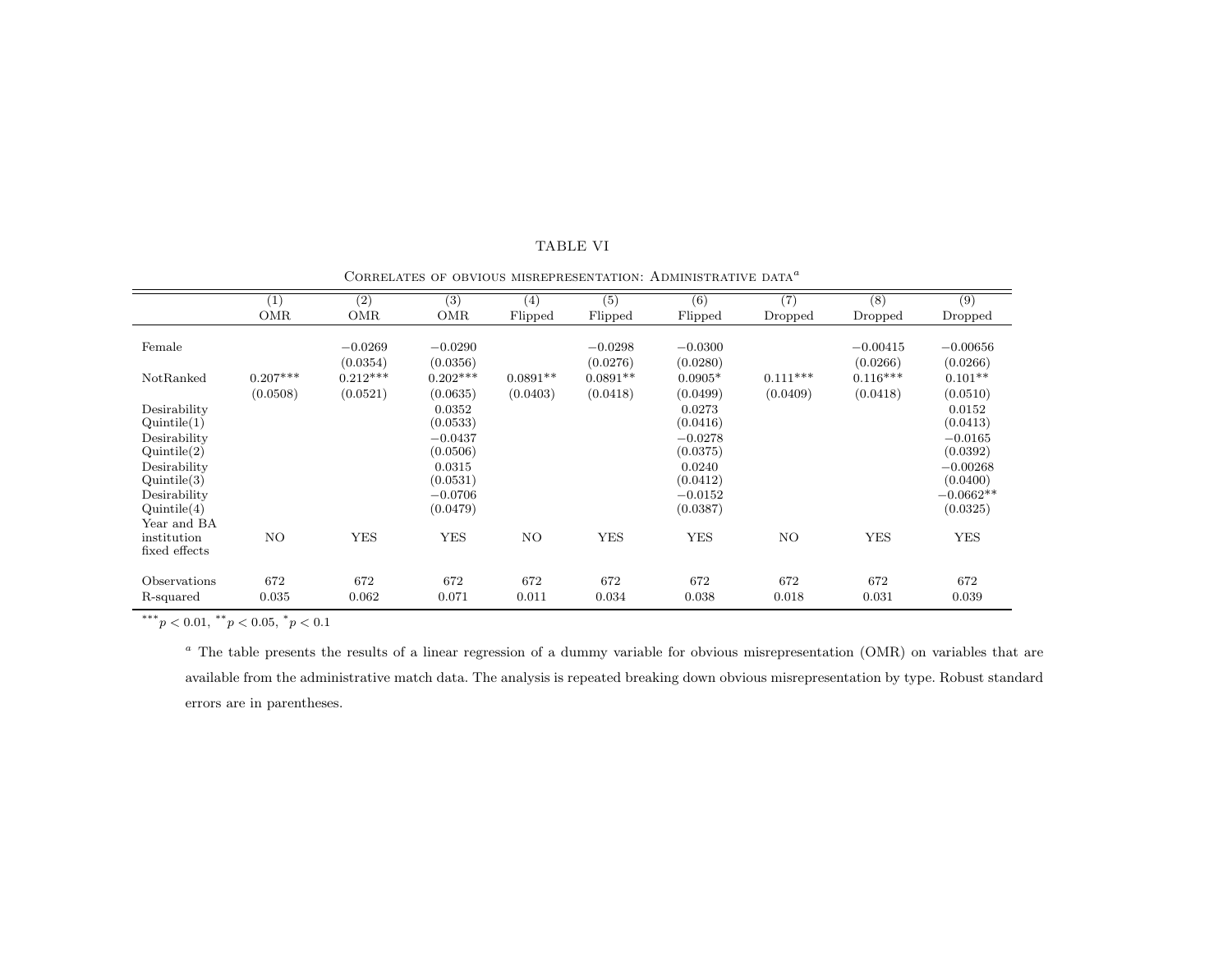| CORRELATES OF DROPPING AND FLIPPING <sup>a</sup>                                                                         |                                              |                                                |                                                                                             |                                                                                                 |                                                   |                                                    |                                                                                                |                                                                                                   |
|--------------------------------------------------------------------------------------------------------------------------|----------------------------------------------|------------------------------------------------|---------------------------------------------------------------------------------------------|-------------------------------------------------------------------------------------------------|---------------------------------------------------|----------------------------------------------------|------------------------------------------------------------------------------------------------|---------------------------------------------------------------------------------------------------|
|                                                                                                                          | Flipped                                      | Flipped                                        | Flipped                                                                                     | Flipped                                                                                         | Dropped                                           | Dropped                                            | Dropped                                                                                        | Dropped                                                                                           |
| Female                                                                                                                   | $-0.0199$                                    | $-0.0230$                                      | $-0.0272$                                                                                   | $-0.0316$                                                                                       | $-0.0242$                                         | $-0.0262$                                          | $-0.0327$                                                                                      | $-0.0355$                                                                                         |
|                                                                                                                          | (0.0427)                                     | (0.0428)                                       | (0.0445)                                                                                    | (0.0443)                                                                                        | (0.0434)                                          | (0.0435)                                           | (0.0426)                                                                                       | (0.0427)                                                                                          |
| FaqHelpful                                                                                                               | 0.0554                                       | 0.0588                                         | 0.0523                                                                                      | 0.0553                                                                                          | $-0.0682$                                         | $-0.0660$                                          | $-0.0741$                                                                                      | $-0.0723$                                                                                         |
|                                                                                                                          | (0.0459)                                     | (0.0462)                                       | (0.0453)                                                                                    | (0.0462)                                                                                        | (0.0794)                                          | (0.0796)                                           | (0.0758)                                                                                       | (0.0768)                                                                                          |
| FaqNotRead                                                                                                               | $0.150**$                                    | $0.154**$                                      | $0.147**$                                                                                   | $0.150**$                                                                                       | $-0.0619$                                         | $-0.0599$                                          | $-0.0636$                                                                                      | $-0.0616$                                                                                         |
|                                                                                                                          | (0.0667)                                     | (0.0669)                                       | (0.0638)                                                                                    | (0.0647)                                                                                        | (0.0863)                                          | (0.0864)                                           | (0.0836)                                                                                       | (0.0844)                                                                                          |
| ExplanationConfi-                                                                                                        | $-0.0169$                                    | $-0.0195$                                      | $-0.0163$                                                                                   | $-0.0188$                                                                                       | 0.0212                                            | 0.0196                                             | 0.0204                                                                                         | 0.0188                                                                                            |
| dence                                                                                                                    | (0.0197)                                     | (0.0192)                                       | (0.0196)                                                                                    | (0.0191)                                                                                        | (0.0239)                                          | (0.0238)                                           | (0.0243)                                                                                       | (0.0241)                                                                                          |
| Age                                                                                                                      | 0.00311                                      | 0.000763                                       | $-0.00450$                                                                                  | $-0.00799$                                                                                      | 0.0171                                            | 0.0156                                             | 0.00951                                                                                        | 0.00733                                                                                           |
|                                                                                                                          | (0.0171)                                     | (0.0169)                                       | (0.0171)                                                                                    | (0.0170)                                                                                        | (0.0199)                                          | (0.0198)                                           | (0.0195)                                                                                       | (0.0194)                                                                                          |
| Socioeconomic<br>Status<br><b>MITAM</b>                                                                                  | 0.00497<br>(0.0176)<br>$-0.0279$<br>(0.0174) | 0.00737<br>(0.0174)<br>$-0.0422**$<br>(0.0177) | 0.00847<br>(0.0171)<br>$-0.0352*$<br>(0.0191)                                               | 0.0112<br>(0.0169)<br>$-0.0506**$<br>(0.0198)                                                   | $0.0332**$<br>(0.0156)<br>$-0.0447**$<br>(0.0180) | $0.0348**$<br>(0.0157)<br>$-0.0537***$<br>(0.0195) | $0.0310**$<br>(0.0154)<br>$-0.0490**$<br>(0.0199)                                              | $0.0326**$<br>(0.0154)<br>$-0.0586***$<br>(0.0220)                                                |
| MITAM <sup>2</sup>                                                                                                       |                                              | $-0.0394***$<br>(0.0124)                       |                                                                                             | $-0.0392***$<br>(0.0124)                                                                        |                                                   | $-0.0248**$<br>(0.00987)                           |                                                                                                | $-0.0245**$<br>(0.0101)                                                                           |
| NotRanked                                                                                                                | $-0.00271$                                   | $-0.0153$                                      | $-0.0272$                                                                                   | $-0.0491$                                                                                       | $0.138*$                                          | $0.130*$                                           | 0.0841                                                                                         | 0.0705                                                                                            |
|                                                                                                                          | (0.0647)                                     | (0.0637)                                       | (0.0791)                                                                                    | (0.0785)                                                                                        | (0.0711)                                          | (0.0724)                                           | (0.0892)                                                                                       | (0.0918)                                                                                          |
| Desirability<br>Quintile(1)<br>Desirability<br>Quintile(2)<br>Desirability<br>Quintile(3)<br>Desirability<br>Quintile(4) |                                              |                                                | 0.0152<br>(0.0742)<br>$-0.143**$<br>(0.0627)<br>0.0200<br>(0.0745)<br>$-0.0399$<br>(0.0641) | $-0.00394$<br>(0.0740)<br>$-0.153**$<br>(0.0629)<br>0.0101<br>(0.0734)<br>$-0.0474$<br>(0.0627) |                                                   |                                                    | 0.00735<br>(0.0752)<br>$-0.102$<br>(0.0726)<br>$-0.0596$<br>(0.0676)<br>$-0.109**$<br>(0.0513) | $-0.00461$<br>(0.0759)<br>$-0.109$<br>(0.0727)<br>$-0.0657$<br>(0.0686)<br>$-0.114**$<br>(0.0520) |
| <b>BA</b> institution<br>fixed effects                                                                                   | <b>YES</b>                                   | <b>YES</b>                                     | <b>YES</b>                                                                                  | <b>YES</b>                                                                                      | <b>YES</b>                                        | <b>YES</b>                                         | <b>YES</b>                                                                                     | <b>YES</b>                                                                                        |
| Observations                                                                                                             | 240                                          | 240                                            | 240                                                                                         | 240                                                                                             | 240                                               | 240                                                | 240                                                                                            | 240                                                                                               |
| R-squared                                                                                                                | 0.076                                        | 0.102                                          | 0.104                                                                                       | 0.130                                                                                           | 0.122                                             | 0.134                                              | 0.150                                                                                          | 0.162                                                                                             |

TABLE VII

\*\*\* $p < 0.01,$ \*\* $p < 0.05,$ \* $p < 0.1$ .

<span id="page-32-0"></span><sup>a</sup> The table presents the results of a linear regression of a dummy variable for obvious flipping (dropping) on variables that are available from the 2015 post-match survey in addition to administrative match data. The specifications follow those in [Table](#page-21-1) IV. Explanation confidence, age, socioeconomic status, and MITAM were normalized to have <sup>a</sup> mean of zero and <sup>a</sup> standard deviation of one. Robust standard errors are inparentheses.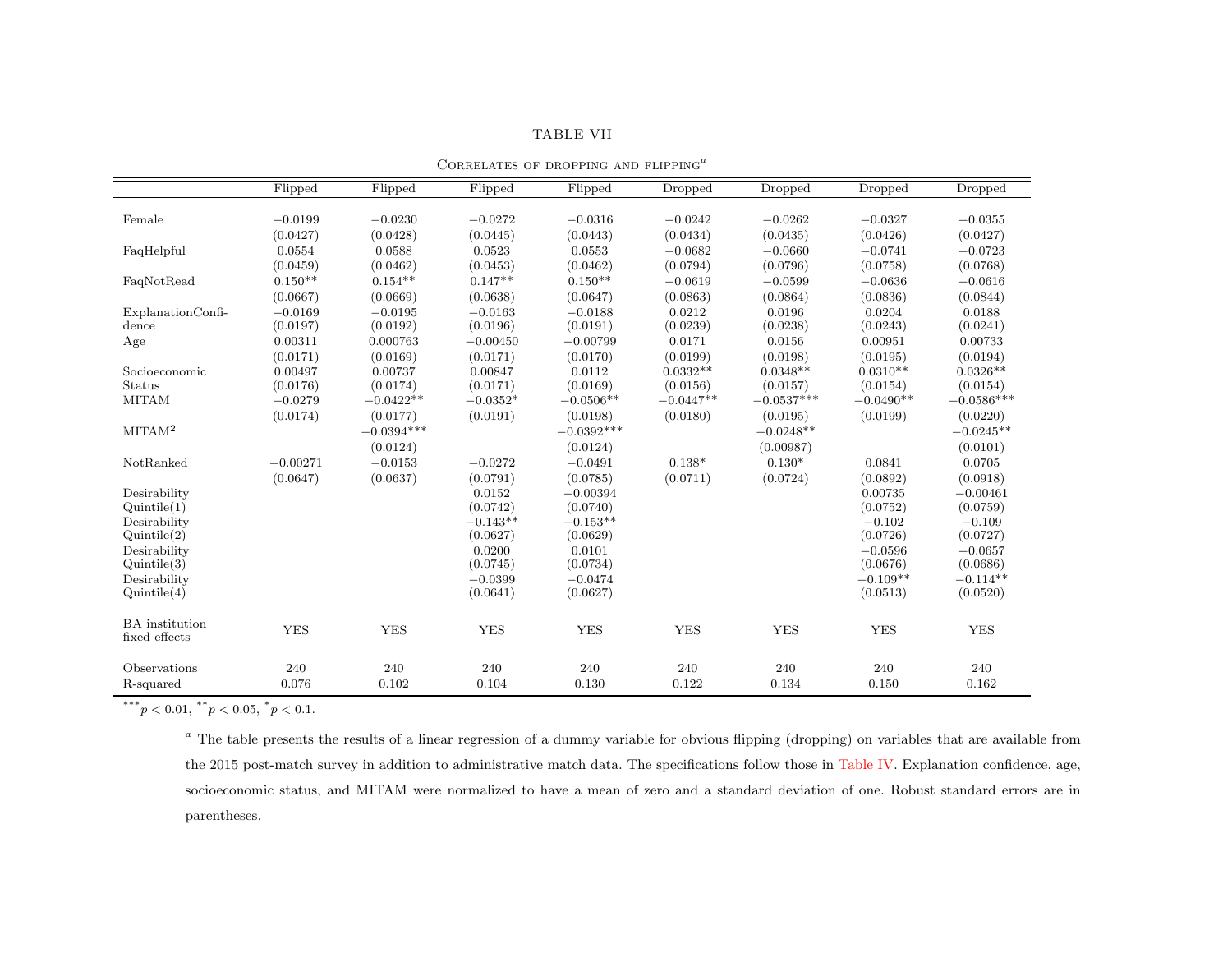## TABLE VIII

<span id="page-33-0"></span>

|                                              | MITAM VS. DESIRABILITY <sup><math>a</math></sup> |              |
|----------------------------------------------|--------------------------------------------------|--------------|
|                                              | (1)                                              | (2)          |
|                                              | <b>MITAM</b>                                     | <b>MITAM</b> |
|                                              |                                                  |              |
| DesirabilityQuintile(1)                      |                                                  | 0.0498       |
|                                              |                                                  | (0.209)      |
| DesirabilityQuintile(2)                      |                                                  | $-0.207$     |
|                                              |                                                  | (0.236)      |
| DesirabilityQuintile(3)                      |                                                  | $-0.0725$    |
|                                              |                                                  | (0.221)      |
| DesirabilityQuintile(4)                      |                                                  | $0.510***$   |
|                                              |                                                  | (0.195)      |
| DesirabilityQuintile(5)                      |                                                  | $0.788***$   |
|                                              |                                                  | (0.197)      |
| DesirabilityRank                             | $-0.00164***$                                    |              |
|                                              | (0.000311)                                       |              |
| Constant                                     | $0.507***$                                       | $-0.223$     |
|                                              | (0.106)                                          | (0.150)      |
|                                              |                                                  |              |
| Observations                                 | 216                                              | 248          |
| R-squared                                    | 0.108                                            | 0.125        |
| *** $p < 0.01$ , ** $p < 0.05$ , * $p < 0.1$ |                                                  |              |

<sup>a</sup> The table presents the results of a linear regression of the self-reported MITAM score from the 2015 post-match survey on our measures of desirability. Column 1 uses the desirability rank, which can only be calculated for individuals who were ranked by some program. Column 2 uses desirability-quintile dummies and includes unranked applicants (omitted dummy). Robust standard errors are in parentheses.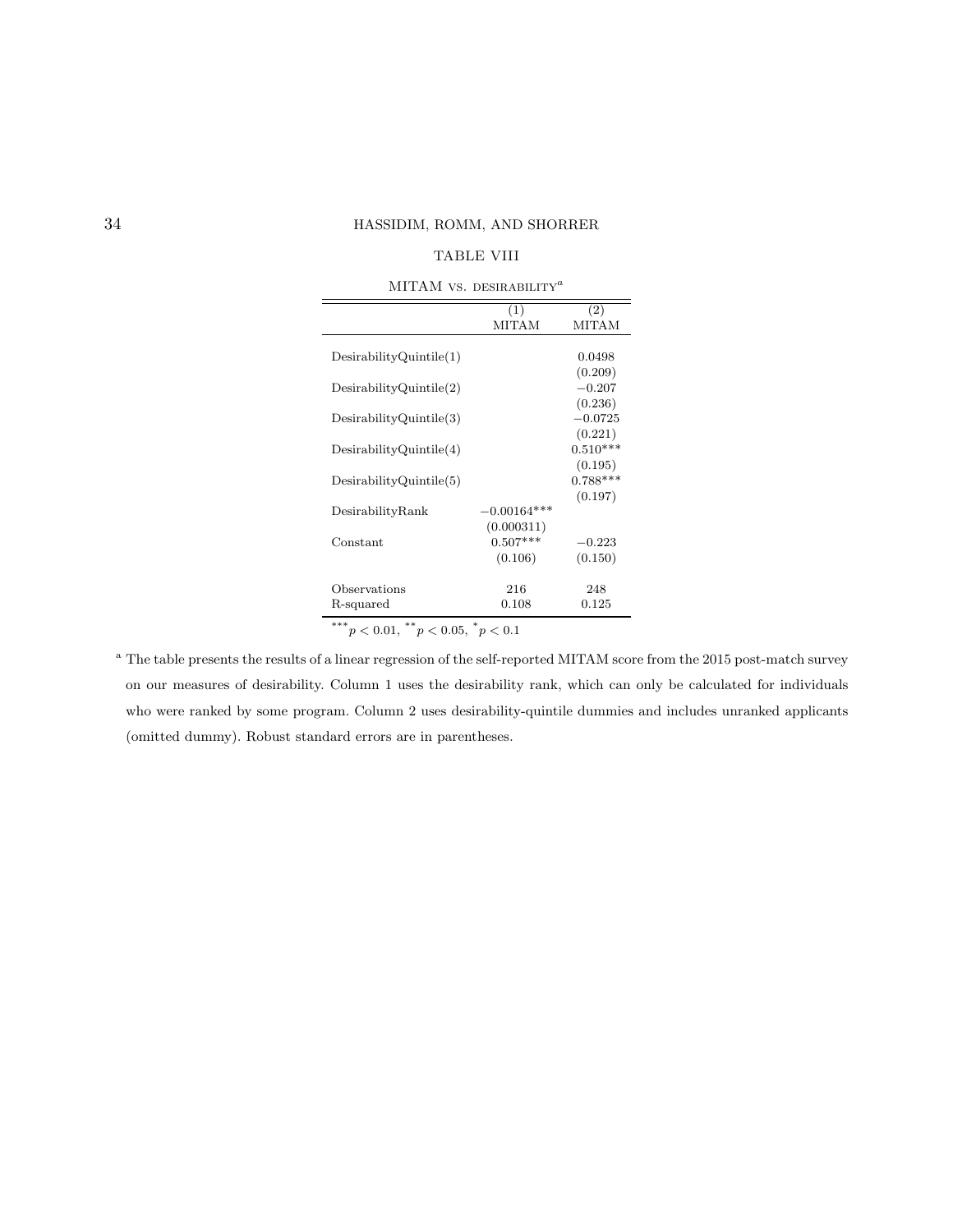### TABLE IX

<span id="page-34-0"></span>

|                              | (1)                             | $\overline{(2)}$                | (3)             | (4)             |
|------------------------------|---------------------------------|---------------------------------|-----------------|-----------------|
|                              | Reported Mis-<br>representation | Reported Mis-<br>representation | Reported<br>OMR | Reported<br>OMR |
| OMR                          |                                 | 0.00266                         |                 | $0.502***$      |
|                              |                                 | (0.0735)                        |                 | (0.0812)        |
| Female                       | $-0.0394$                       | $-0.0392$                       | $-0.0271$       | 0.00179         |
|                              | (0.0573)                        | (0.0580)                        | (0.0506)        | (0.0428)        |
| FaqHelpful                   | $-0.169$                        | $-0.169$                        | $-0.0626$       | $-0.0554$       |
|                              | (0.107)                         | (0.108)                         | (0.0793)        | (0.0728)        |
| FaqNotRead                   | 0.0185                          | 0.0183                          | 0.0271          | 0.00394         |
|                              | (0.122)                         | (0.122)                         | (0.0932)        | (0.0788)        |
| Explanation Confidence       | $-0.0538*$                      | $-0.0538*$                      | $-0.0346$       | $-0.0332$       |
|                              | (0.0273)                        | (0.0274)                        | (0.0273)        | (0.0204)        |
| Age                          | $-0.0257$                       | $-0.0257$                       | $0.0610*$       | $0.0607*$       |
|                              | (0.0271)                        | (0.0272)                        | (0.0318)        | (0.0328)        |
| SocioeconomicStatus          | 0.0463                          | 0.0462                          | 0.0271          | 0.00995         |
|                              | (0.0288)                        | (0.0288)                        | (0.0206)        | (0.0170)        |
| <b>MITAM</b>                 | $-0.00650$                      | $-0.00621$                      | $-0.0336$       | 0.0165          |
|                              | (0.0290)                        | (0.0306)                        | (0.0234)        | (0.0207)        |
| MITAM <sup>2</sup>           | $-0.00359$                      | $-0.00343$                      | $-0.0187$       | 0.0123          |
|                              | (0.0211)                        | (0.0222)                        | (0.0138)        | (0.0116)        |
| NotRanked                    | $0.230**$                       | $0.230**$                       | $0.269**$       | $0.235***$      |
|                              | (0.113)                         | (0.113)                         | (0.105)         | (0.0825)        |
| DesirabilityQuintile(1)      | 0.0126                          | 0.0127                          | $0.182**$       | $0.188***$      |
|                              | (0.0877)                        | (0.0884)                        | (0.0705)        | (0.0685)        |
| DesirabilityQuintile(2)      | $-0.160*$                       | $-0.159*$                       | $-0.0292$       | $0.0882*$       |
|                              | (0.0867)                        | (0.0904)                        | (0.0579)        | (0.0531)        |
| DesirabilityQuintile(3)      | 0.0458                          | 0.0459                          | 0.0616          | 0.0893          |
|                              | (0.0973)                        | (0.0976)                        | (0.0620)        | (0.0589)        |
| DesirabilityQuintile(4)      | $-0.0711$                       | $-0.0707$                       | 0.00437         | 0.0767          |
|                              | (0.0767)                        | (0.0783)                        | (0.0474)        | (0.0501)        |
| BA institution fixed effects | <b>YES</b>                      | <b>YES</b>                      | <b>YES</b>      | <b>YES</b>      |
|                              |                                 |                                 |                 |                 |
| Observations                 | 239                             | 239                             | 230             | 230             |
| R-squared                    | 0.211                           | 0.212                           | 0.195           | 0.449           |

 $\overline{C}$ orrelates of reported misrepresentation<sup>a</sup>

 $p^*p < 0.01$ ,  $p^*p < 0.05$ ,  $p^*p < 0.1$ 

<sup>a</sup> The table presents the results of a linear regression of a dummy variable for reported (obvious) misrepresentation on variables that are available from the 2015 post-match survey in addition to administrative match data. OMR is a dummy variable for submitting an ROL that obviously misrepresented the applicant's preferences. Explanation confidence, age, socioeconomic status, and MITAM were normalized to have 0 mean and standard deviation of 1. The difference in the number of observations stems from survey responders who chose not to respond to the OMR question. Robust standard errors in parentheses.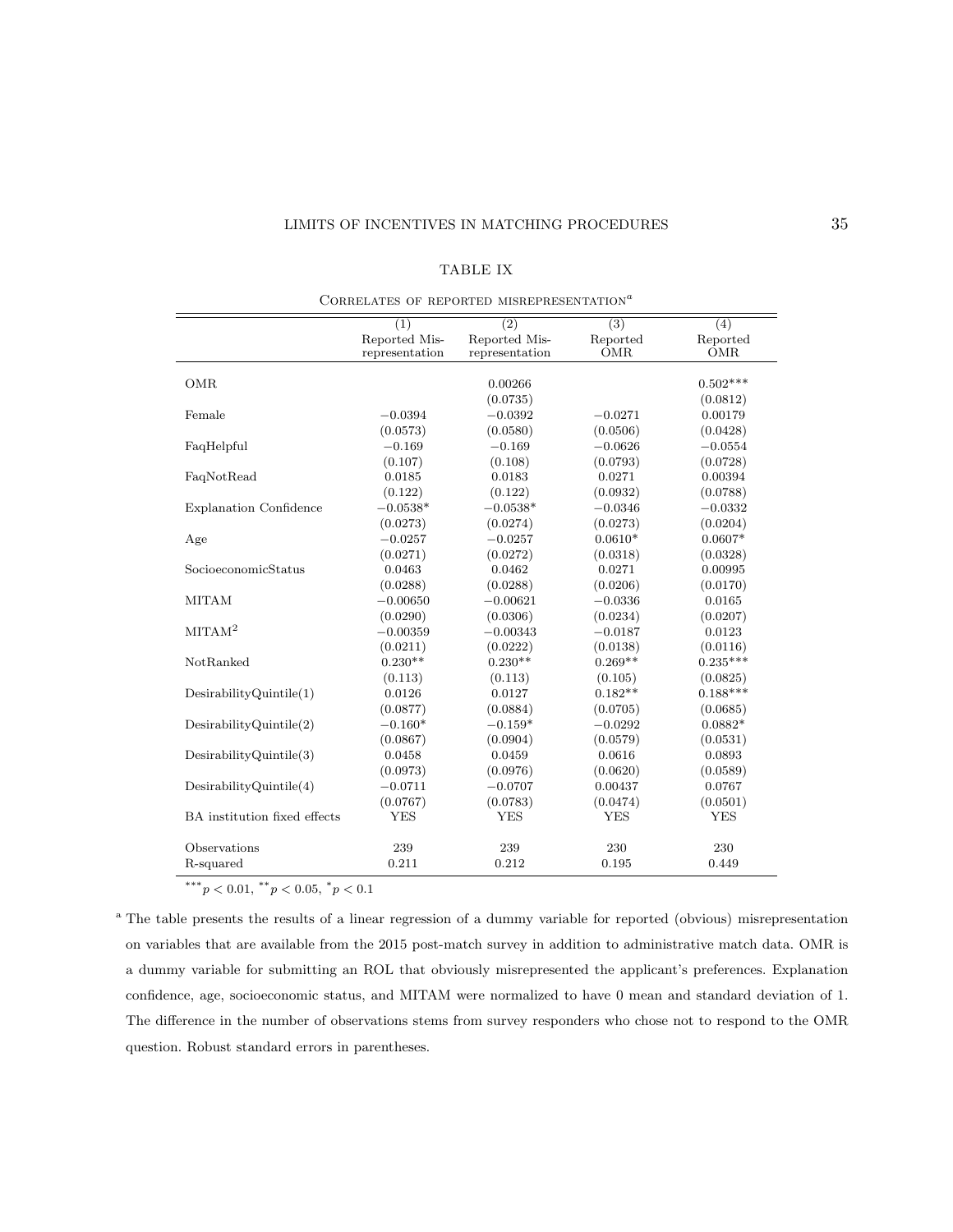

Figure 1.— MITAM vs. desirability. Observations (216, corresponding to respondents to the 2015 post-match survey who were ranked by some program and reported their MITAM score) are partitioned into 20 equal bins by their eigenvector centrality rank. Lower rank corresponds to higher desirability.

### <span id="page-35-0"></span>APPENDIX B: SELECTED FREQUENTLY ASKED QUESTIONS – FOR ONLINE PUBLICATION

This appendix includes a translation of the relevant part of the FAQ page of the matching system website. Any non-person-specific question that was received was paraphrased and posted publicly on this page. $^{29}$  $^{29}$  $^{29}$ 

<span id="page-35-1"></span><sup>&</sup>lt;sup>29</sup>The complete list of questions and answers (in Hebrew) is available at [http://psychologymatch.org/info/FAQ.](http://psychologymatch.org/info/FAQ.aspx) [aspx](http://psychologymatch.org/info/FAQ.aspx) (accessed 7/29/2015).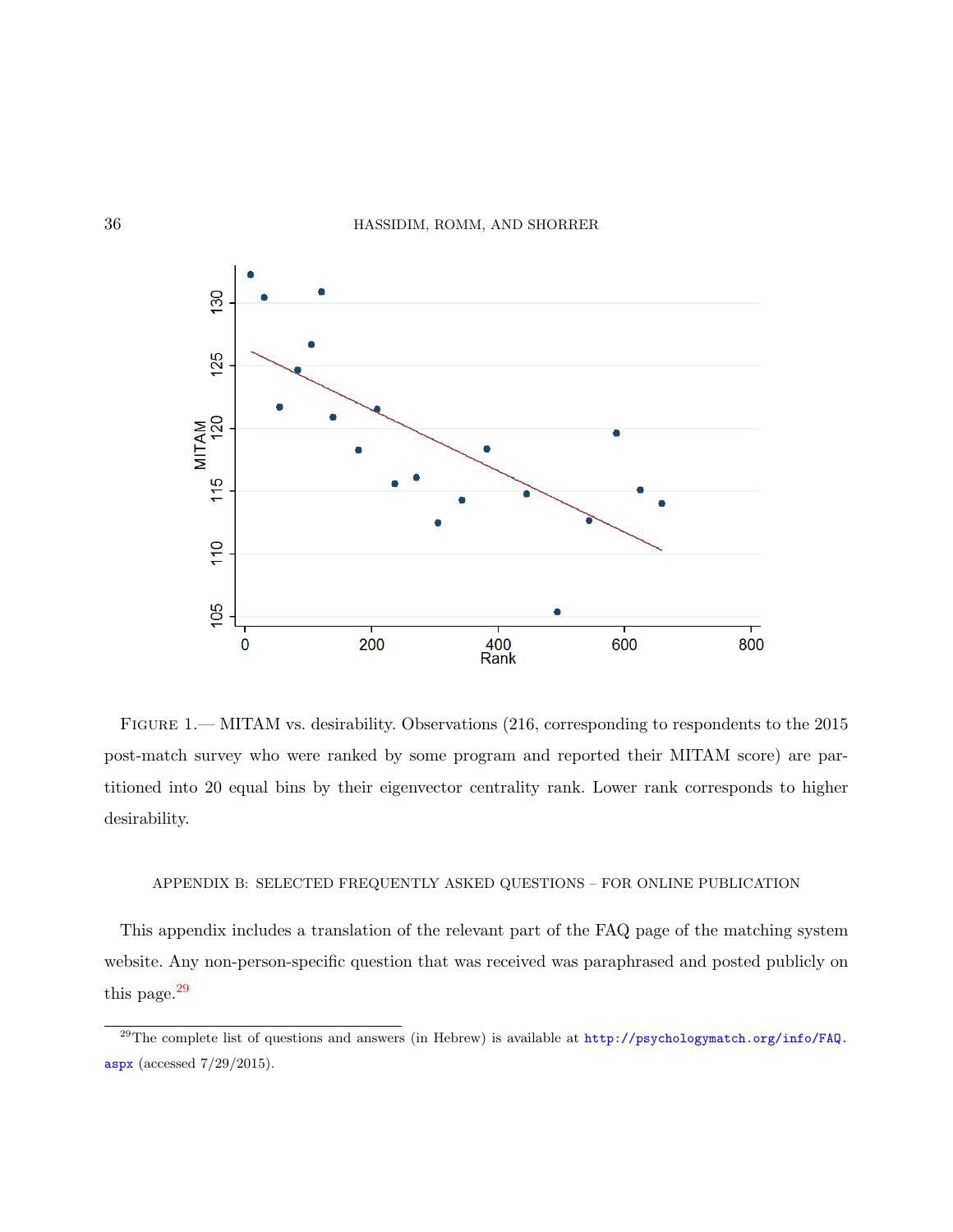Q: Will anyone else see my ROL?

A: Your ROL is secret and no track will ever have access to it. You are the only person permitted to access your ROL, unless you give out your user name and password.

Q: How does the computerized placement process work?

A: The algorithm tries to place each candidate in her most preferred track. If the track prefers other candidates, the algorithm tries to place the candidate in her second favorite track, and so on, until the candidate is temporarily placed, or until she has been rejected by all tracks. After all candidates go through this process the temporary assignment becomes permanent.

Q: Is there room for strategizing? Should I rank a track that I am interested in but feel like I have no chance of being admitted to?

A: The system was designed so that there is no need for being strategic while ranking the tracks. The only thing that should influence the ranking is the degree of desirability of the track for you. Strategic thinking can only hurt your probability of admission, and cannot improve it. To be specific, it is advisable to rank all of the tracks you interviewed with, even if you think your chances of admission are slim. This will not hurt your chances of being admitted to another track.

Q: I want to study clinical psychology, and I am willing to study [anywhere], even on the moon. I had a good interview with program A and a bad one with program B. On the other hand, I prefer B [to A]. How should I rank them?

A: When you determine your ranking, think only of where you want to study, assuming that you will be admitted. Do not worry about odds! In this case, rank B first and A second. If you rank A first you will not increase your chances of being accepted to a psychology program, and you are only hurting yourself.

Q: I had an interview with program A and they told me that if I ranked them first I would be admitted. I prefer B, but they made no promises. What should I do?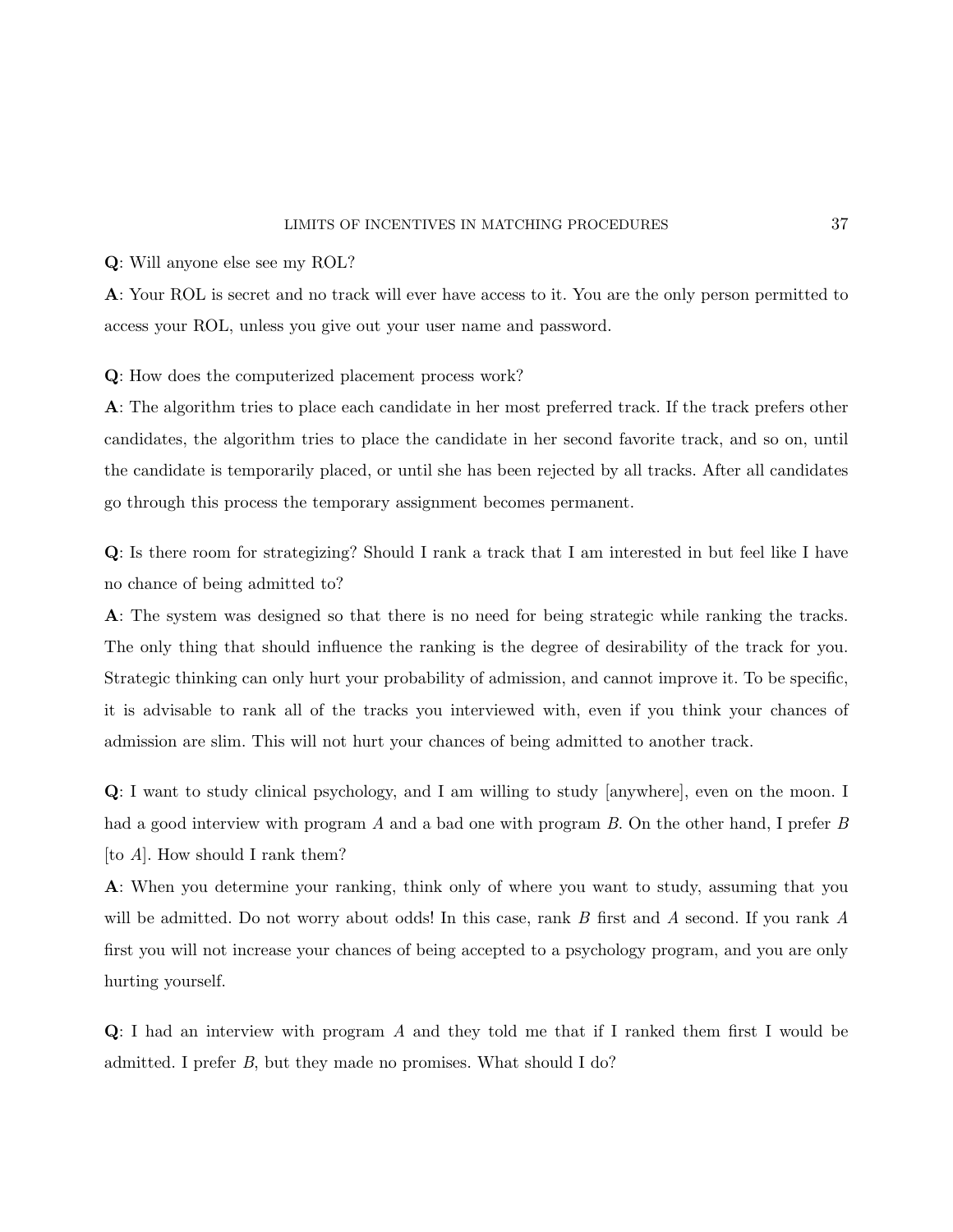A: Great! You are surely going to be admitted to a psychology program. Rank B first and A second. If B wants you (even though you were not promised admission) you will go there; otherwise you will go to A. It is important to underscore that no one will ever see your ranking!

Q: Does the algorithm take into account the fit between my ranking of the track and the track's ranking of me? That is, if another candidate and I are ranked by one of the tracks so that I am ranked 12th and she is 13th, but she gave the track a higher priority than I did, is it possible that she will be admitted and I will not (assuming that I am not admitted to another track)?

A: This is impossible. The matching algorithm (intentionally) does not take into account your ranking of the track, but only the track's ranking of you. The reason why the algorithm works this way is to circumvent contrivances.

Q: Will I know after the fact which tracks admitted me (even if I was not placed there)?

A: Not exactly. Tracks do not submit acceptance/rejection lists to the system, but submit a ranking over candidates and the planned size of the track. Applicants are placed in the best track they can get. That is, if you do not get into a track that you ranked higher, you can deduce that this program has filled its capacity. As for programs you ranked lower than the one you were placed in, you can only tell by contacting the track after the fact. Even if you had been admitted to this track, it would have been impossible to move there after the placement was set.

<span id="page-37-0"></span>APPENDIX C: USER INTERFACE SCREENSHOTS – FOR ONLINE PUBLICATION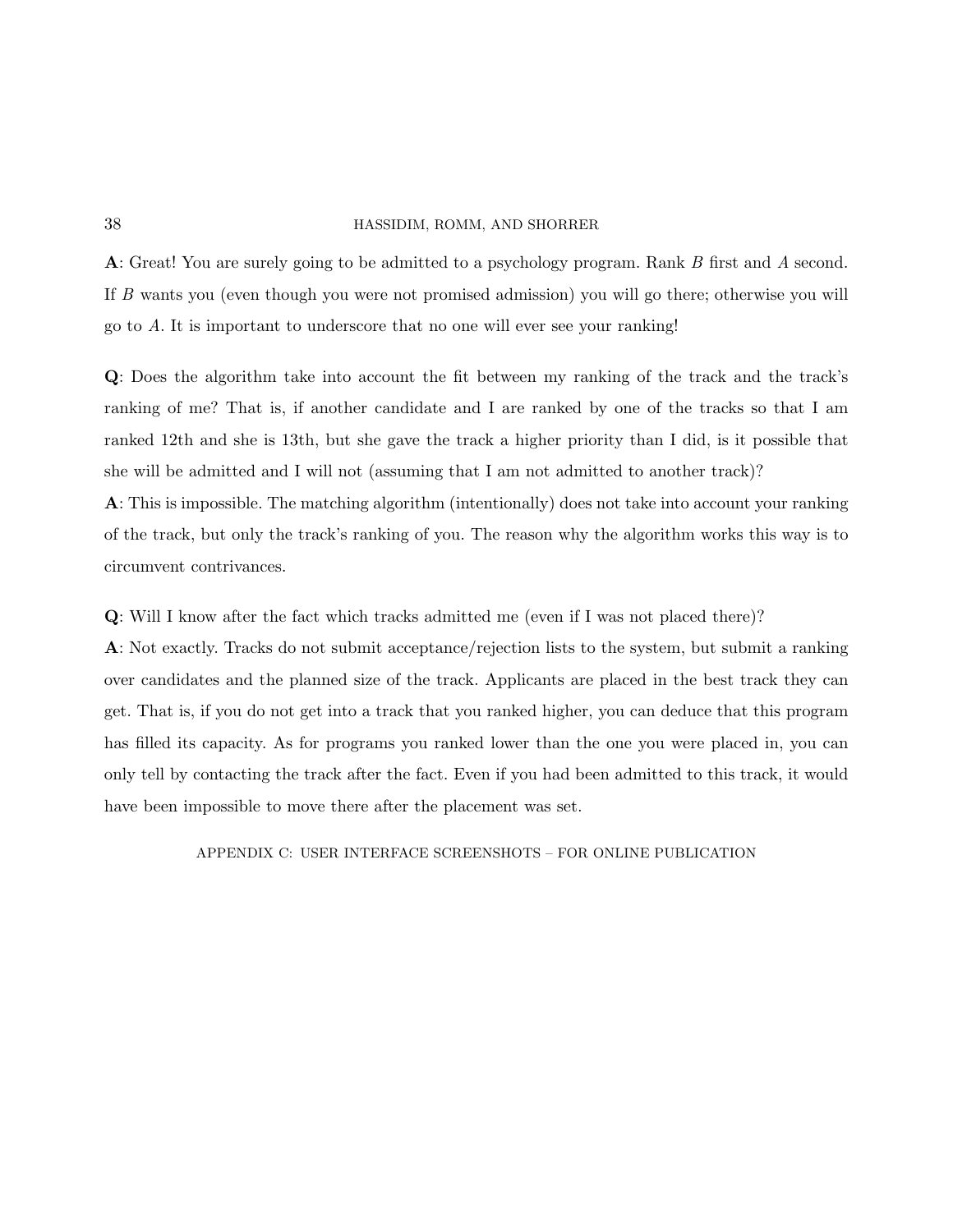

Figure 2.— Ranking screen. Programs (with terms, when applicable) appear on the right-hand side of the screen, and are classified by institution. Applicants can drag and drop any number of alternatives (programs with terms) from the right-hand side of the screen to their ROL on the lefthand side of the screen. They can also drag ranked programs to change their order, or remove them from the ROL.

APPENDIX D: 2015 POST-MATCH SURVEY QUESTIONS – FOR ONLINE PUBLICATION

- <span id="page-38-0"></span>• Was 2015 the first year you applied for a graduate degree?
- If not, in what year did you first apply? Did you use the automated matching system last year?
- Did you encounter any technical difficulties in registering or ranking?
- If so, did you reach out to technical support? Was the response helpful?
- On the matching system website there is a FAQ page. Did you see this page and read the answers that appear there?
- Were the answers helpful?
- On a scale of 1 to 10, if you had to explain to next year's applicants how the matching process works, how well could you explain it?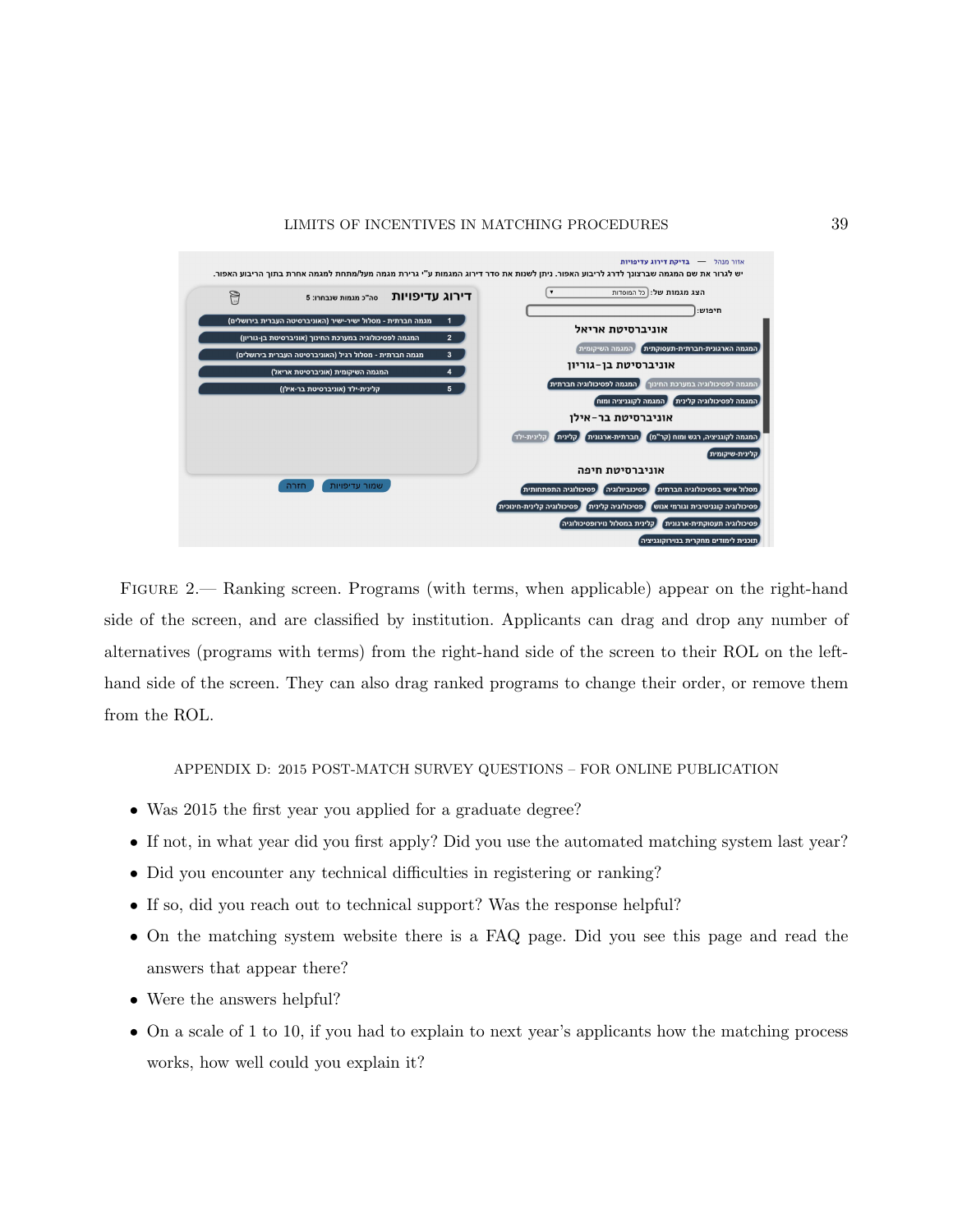![](_page_39_Picture_1.jpeg)

Figure 3.— Missing terms warning. This pop-up alert appears since the applicant chose to rank a program without funding, but did not rank it with a scholarship even though such an option existed. The message reads: "Attention! You ranked: (1) Clinical psychology – without scholarship (The Hebrew University of Jerusalem), but you did not rank (1) Clinical psychology – with scholarship (The Hebrew University of Jerusalem). Do you want to save the current ranking anyway?"

- What were the factors that were important in ranking programs?
- Is there a program you ranked lower than what you really wanted because you thought your chance of being admitted was relatively low?
- If so, please elaborate.
- Is there a program you ranked higher than what you really wanted because you thought your chance of being admitted was relatively high?
- If so, please elaborate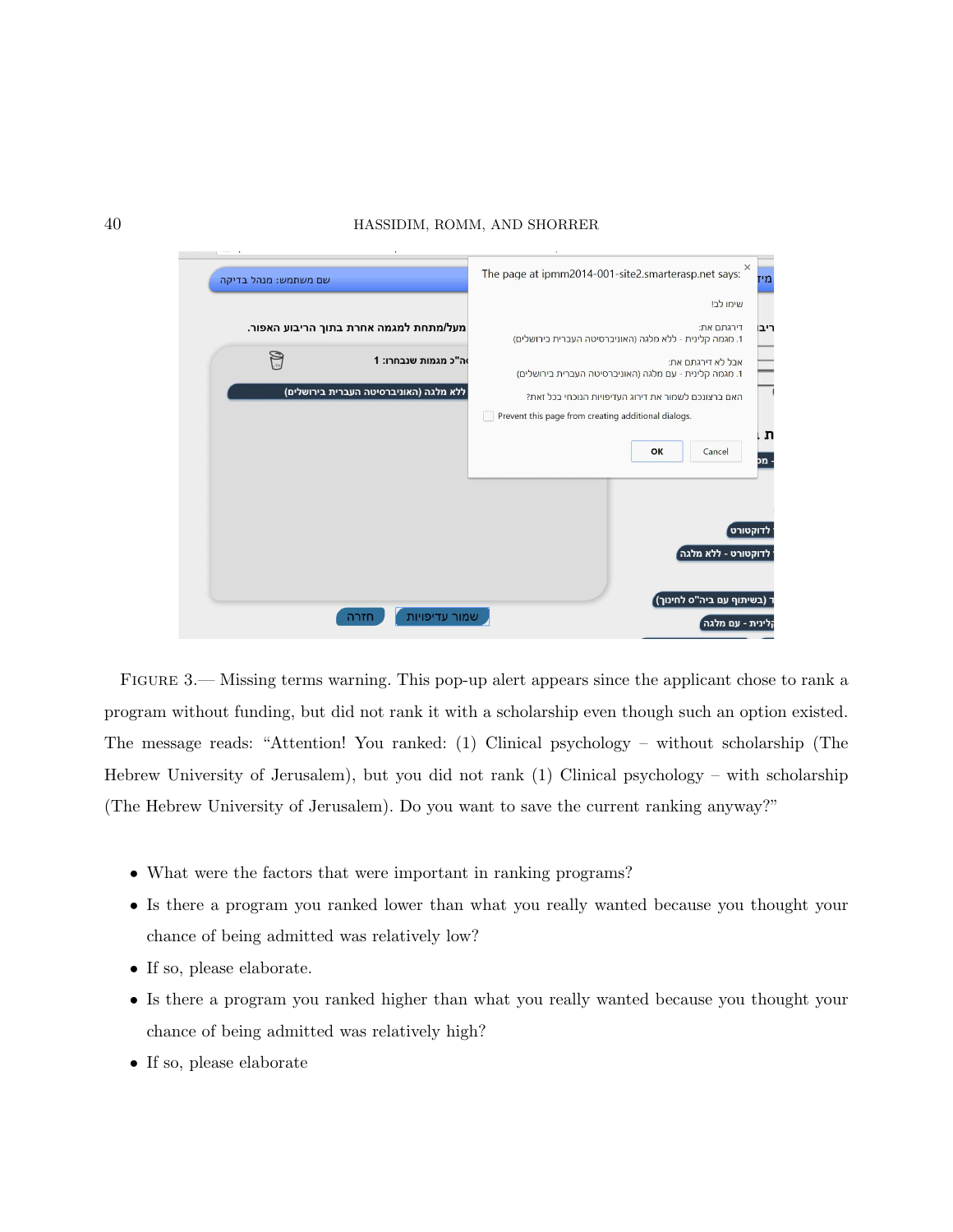- Did you apply to A, B, C, or D (names of institutions offering dually listed programs)?
- If so, you could have ranked some of the programs in those institutions with and without a scholarship. Were you aware of that? Which did you rank higher? Why?
- There was an option to register as a couple. Were you aware of this option? Was it relevant to you?
- If so, did you register as a couple? If you didn't, why not?
- On a scale of 1 to 10, how satisfied are you with the automated matching system?
- On a scale of 1 to 10, how satisfied are you with the admission process generally?
- Would you agree to share some demographic information?
- How old are you?
- Where did you go to high school?
- Where are you from (prior to undergraduate studies)?
- How would you describe the economic status of your family (very high, high, medium-high, medium, medium-low, low)?
- What was your MITAM score?
- Would you like to add any more comments?
- Would you like to receive the results of this survey?

## <span id="page-40-0"></span>APPENDIX E: ADDITIONAL METHODS FOR ASSESSING THE COSTS OF MISREPRESENTATION – FOR ONLINE PUBLICATION

The cost of OMRs is determined by a combination of factors, including the availability of funding and the correlation between OMRs and their potential consequences. In the body of the paper, we provided evidence indicating that OMRs are more likely to appear when they are less likely to be consequential. In this appendix, we provide additional benchmarks. First, we show that the costs of misrepresentation were to increase had misrepresentation not been correlated with potential consequences altogether (in the main text, we eliminated the correlation only at the assessed ROL level, keeping the aggregate behavior fixed). Second, we show that if the availability of scholarships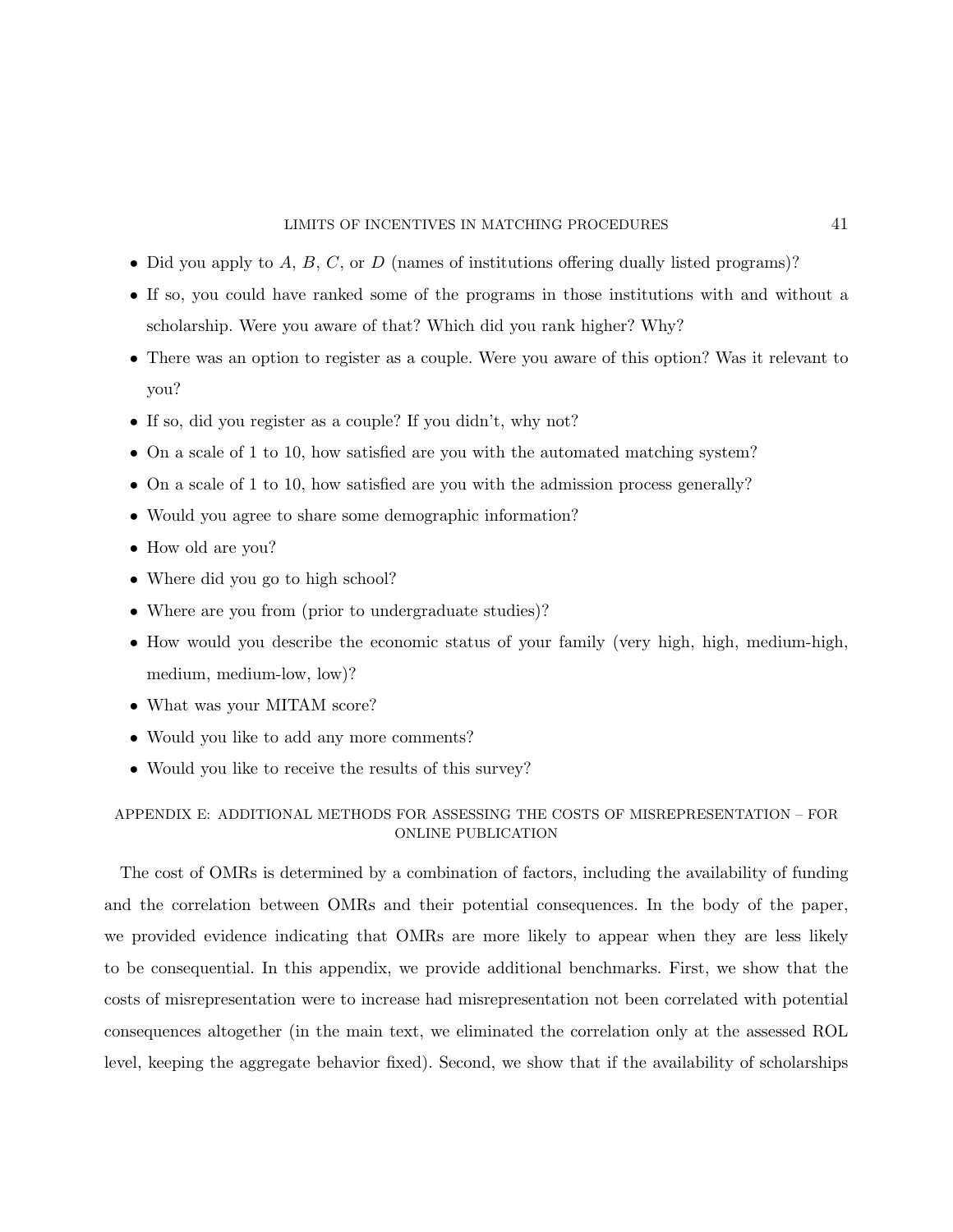were to suddenly increase, the fraction of consequential OMRs would increase proportionately.

#### E.1. Randomizing the identity of misrepresenters

To assess the effect of the correlation between OMRs and their potential consequences, we provide benchmarks in which this correlation is absent. We hold all ROLs fixed, except that OMRs are reassigned uniformly at random across applications, holding the total number of applications with OMRs fixed. When an application that is not an OMR in practice is drawn to be an OMR, we rank the non-funded position immediately after the funded position. When an OMR application is drawn to be non-OMR, we place the funded position immediately above the non-funded position. In all other cases, we do not change the ROL. We repeat this process 100 times, each time calculating the lower and the upper bounds of the cost of OMR as in the main text. On average, we get a lower bound of 9.6 (compared to 3 in the real data), and an upper bound of 22.7 (compared to 10 in the real data).

Next, we repeat this exercise, this time randomizing the OMR status at the ROL level (i.e., if an ROL is an OMR, it misrepresents preferences over all pairs of positions of dually listed programs that appear on the original ROL). In this case we get a lower bound of 6.2 (compared to 3 in the real data), and an upper bound of 15.3 (compared to 10 in the real data). These analyses provide further evidence that OMRs are more common among weaker applicants.

#### E.2. Expanding the availability of scholarships

The scarcity of financial aid in the context of the IPMM practically limits the number of consequential OMRs. In this section, we assess the importance of this channel by increasing the availability of funding. To do so we increasingly replace non-funded positions with funded positions. Over the two years, the number of scholarships that could potentially be added to the market without exceeding the total quotas is almost 160. We iterate over the number of scholarships that can be added (from 0 to 150, in steps of 10), and repeatedly randomize to which positions these scholarships relate 100 times. In each iteration we calculate the average lower and the upper bounds as above. When we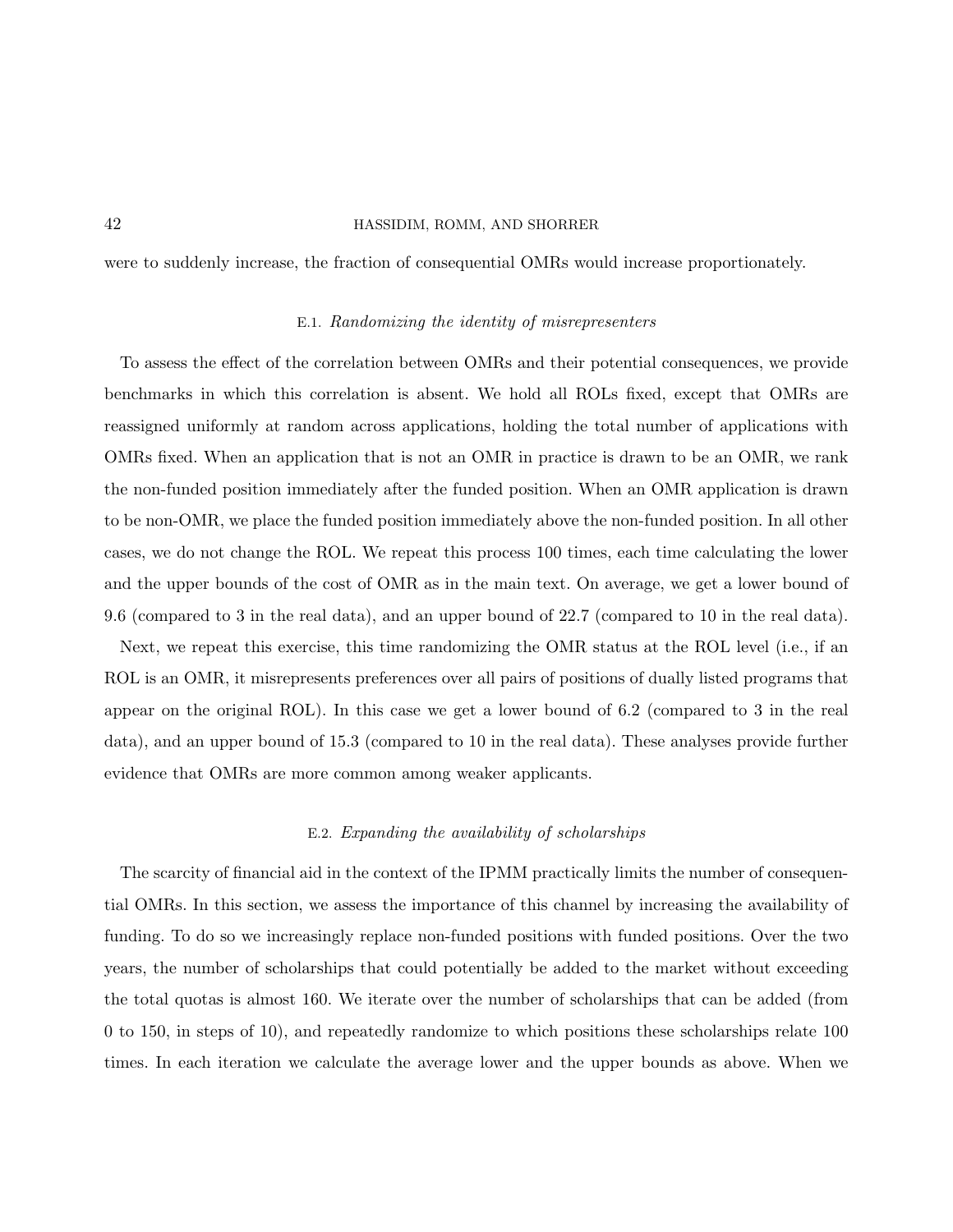expand the number of available scholarships, we also proportionately expand the fraction of students who are ranked by the relevant funded seats. The results of this analysis are summarized in [Figure 4.](#page-42-0)

![](_page_42_Figure_2.jpeg)

<span id="page-42-0"></span>Figure 4.— The hypothetical costs of misrepresentation when the number of scholarships increases

The effect of adding funding opportunities to the market is that more misrepresentations become costly. Not all misrepresentations become costly since, as we show in the paper, many of the misrepresenters are not eligible for admission in the relevant programs (or any other program), and because in some cases, the programs are assigned higher ranked students who did not submit OMRs.

Linearly fitting the above two curves, we get slopes of 0.1 for the lower bound, and 0.14 for the upper bound. In other words, adding a scholarship to the market increases, on average, the probability that OMR is costly for a random applicant with an OMR by .07–.1%. The corresponding hypothetical cost for relevant non-OMR ROLs is .12%.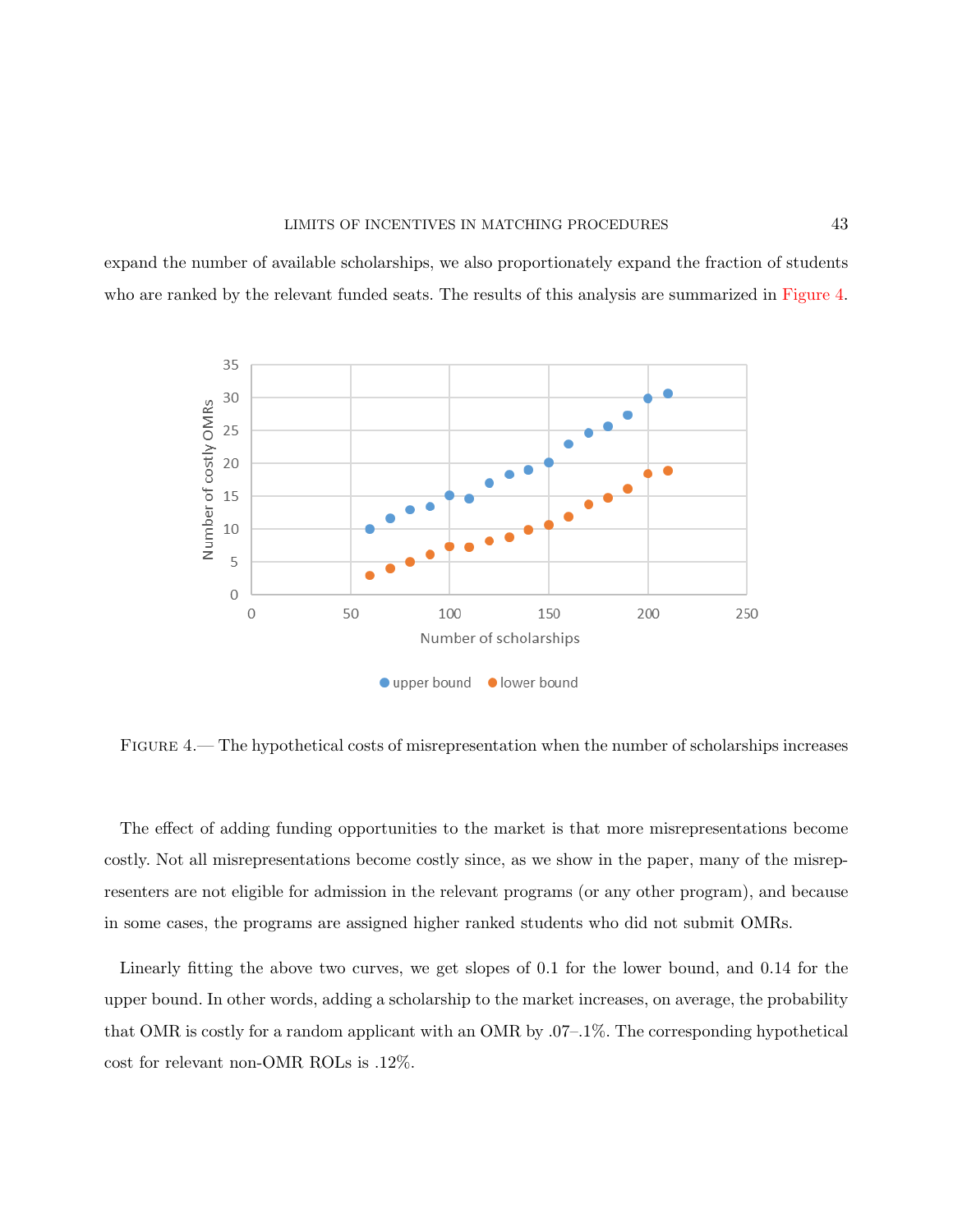#### APPENDIX F: APPLICATION LEVEL ANALYSES – FOR ONLINE PUBLICATION

In this appendix, we change the level of observation from a particular ROL to a particular *appli*cation (a program on an ROL). We limit our sample to relevant applications (i.e, ones that include a non-funded contract with a dually listed program). This allows us to consider program-specific characteristics as well as agent-program-specific characteristics.

[Table X](#page-44-0) presents the results from regressions that add program-specific and agent-program-specific controls to the specifications studied in [Table III](#page-19-1) and [Table IV.](#page-21-0) The variable competitive ratio is our measure of the selectivity of funding in the particular program. Its value is the ratio between the number of available scholarships and the number of applicants to the program (the lower the number the more selective funding is). The variables *feasible funded* and *feasible non-funded* are dummy variables that take the value one if the applicant could have been accepted (with funding) to the program, had she ranked the corresponding contract first. The variable  $BA=MA$  is a dummy variable that takes the value one if the applicant graduated from the institution where the program is located.

As in the main analysis, we find a statistically and economically significant correlation between not being ranked by any program and obvious misrepresentation. In addition, we find statistically and economically significant negative correlation between OMRs and the variable feasible funded. This correlation is in line with applicants making fewer OMRs when they are likely to be costly.

A key limitation of the above analysis (beyond the limitations discussed in the paper) is that the estimated correlation may result from sorting. For example, stronger applicants rank more selective programs, and if they behave differently from weak applicants, this can be absorbed by the selectivity coefficient. To address this concern, in Table [XI](#page-46-0) we augment our analyses by adding an ROL fixed effect. This allows us to use variation in program characteristics and agent-program characteristics in the same ROL (which corresponds to the same individual).

Our finding are in line with the findings above, but they are no longer statistically significant. This is not surprising as variation comes from a very limited number of individuals who applied to multiple dually listed programs and obviously misrepresented their preferences only with respect to some of

<span id="page-43-0"></span>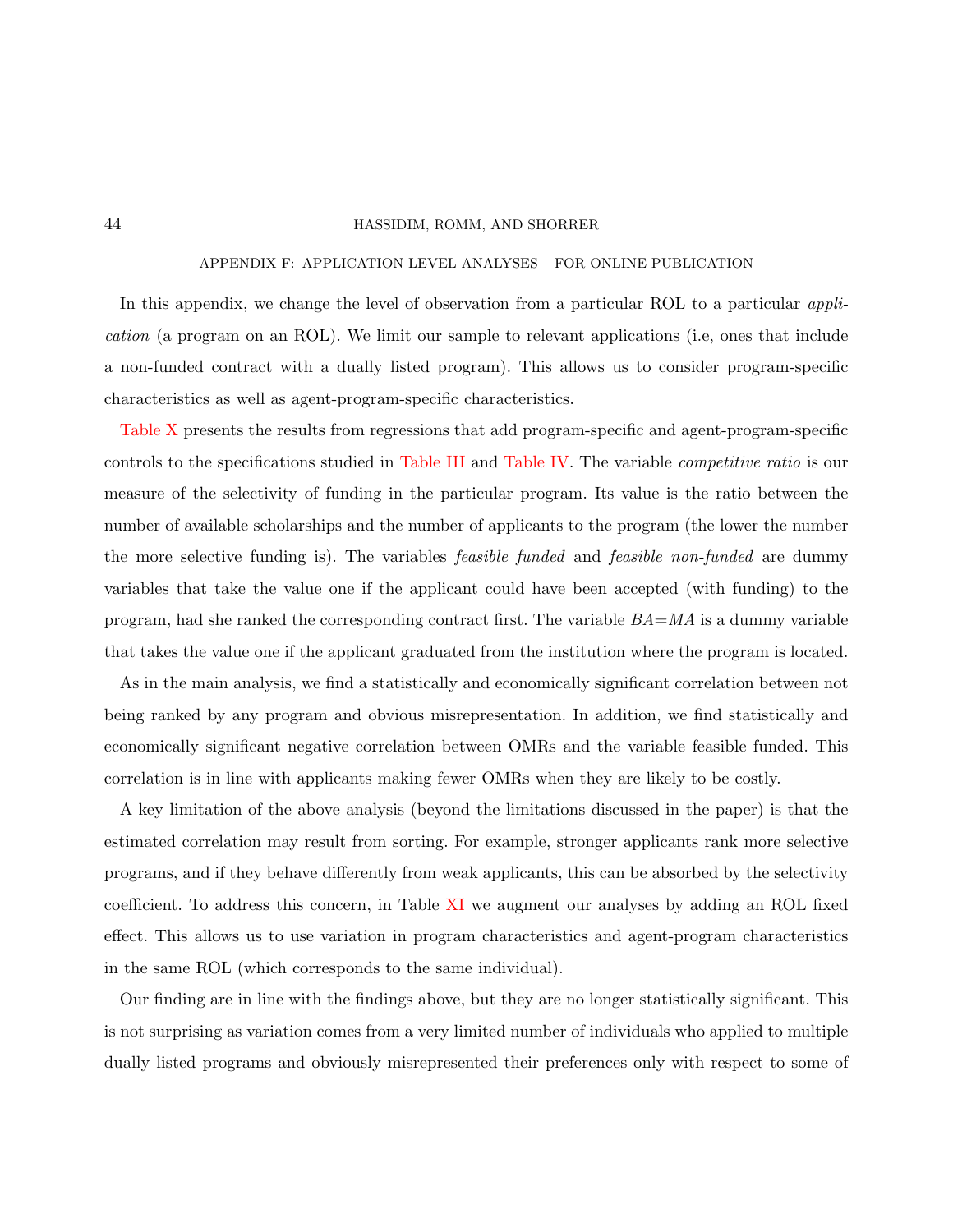<span id="page-44-0"></span>

| APPLICATION-LEVEL REGRESSIONS                |             |              |            |             |              |            |  |
|----------------------------------------------|-------------|--------------|------------|-------------|--------------|------------|--|
|                                              | (1)         | (2)          | (3)        | (4)         | (5)          | (6)        |  |
| <b>VARIABLES</b>                             | <b>OMR</b>  | flipped      | dropped    | OMR         | flipped      | dropped    |  |
|                                              |             |              |            |             |              |            |  |
| $BA=MA$                                      | $-0.0302$   | $-0.00983$   | $-0.0204$  | $-0.0336$   | $-0.00594$   | $-0.0276$  |  |
|                                              | (0.0346)    | (0.0245)     | (0.0256)   | (0.0356)    | (0.0250)     | (0.0263)   |  |
| feasible unfunded                            | 0.0412      | $0.0478*$    | $-0.00664$ | 0.0414      | $0.0515*$    | $-0.0101$  |  |
|                                              | (0.0338)    | (0.0263)     | (0.0243)   | (0.0350)    | (0.0264)     | (0.0257)   |  |
| feasible funded                              | $-0.115***$ | $-0.0833***$ | $-0.0320$  | $-0.103***$ | $-0.0855***$ | $-0.0176$  |  |
|                                              | (0.0387)    | (0.0313)     | (0.0260)   | (0.0398)    | (0.0322)     | (0.0273)   |  |
| competitive ratio                            | 0.128       | $0.123*$     | 0.00517    | 0.121       | $0.132*$     | $-0.0112$  |  |
|                                              | (0.0938)    | (0.0725)     | (0.0697)   | (0.0951)    | (0.0734)     | (0.0723)   |  |
| female                                       | $-0.0163$   | $-0.0166$    | 0.000340   | $-0.0155$   | $-0.0159$    | 0.000380   |  |
|                                              | (0.0322)    | (0.0218)     | (0.0239)   | (0.0320)    | (0.0214)     | (0.0240)   |  |
| not_ranked_by_programs                       | $0.184***$  | $0.0819**$   | $0.102**$  | $0.187***$  | $0.0781*$    | $0.108**$  |  |
|                                              | (0.0554)    | (0.0377)     | (0.0452)   | (0.0618)    | (0.0426)     | (0.0493)   |  |
| q1                                           |             |              |            | 0.0506      | 0.0300       | 0.0206     |  |
|                                              |             |              |            | (0.0470)    | (0.0335)     | (0.0338)   |  |
| q2                                           |             |              |            | $-0.00501$  | $-0.0391$    | 0.0341     |  |
|                                              |             |              |            | (0.0477)    | (0.0276)     | (0.0390)   |  |
| q3                                           |             |              |            | 0.00978     | 0.0167       | $-0.00696$ |  |
|                                              |             |              |            | (0.0414)    | (0.0317)     | (0.0273)   |  |
| q <sub>4</sub>                               |             |              |            | $-0.0554$   | $-0.0265$    | $-0.0289$  |  |
|                                              |             |              |            | (0.0379)    | (0.0273)     | (0.0268)   |  |
| BA institution fixed effect                  | <b>YES</b>  | <b>YES</b>   | <b>YES</b> | YES         | <b>YES</b>   | YES        |  |
|                                              |             |              |            |             |              |            |  |
| Observations                                 | 1,187       | 1,187        | 1,187      | 1,187       | 1,187        | 1,187      |  |
| R-squared                                    | 0.064       | 0.037        | 0.038      | 0.071       | 0.045        | 0.043      |  |
| ***<br>$\rightarrow$<br>$\ddot{\phantom{1}}$ |             |              |            |             |              |            |  |

#### TABLE X

\*\*\* $p < 0.01,$ \*\* $p < 0.05,$ \* $p < 0.1$ 

<sup>a</sup> The table presents the results of a linear regression of a dummy variable for obvious misrepresentation (OMR) in a particular application, on variables that are available from the administrative match data. The analysis is repeated breaking down obvious misrepresentation by type. In all specifications, the year dummy and all institution dummies have coefficients that are not statistically distinguishable from 0. Robust standard errors are in parentheses.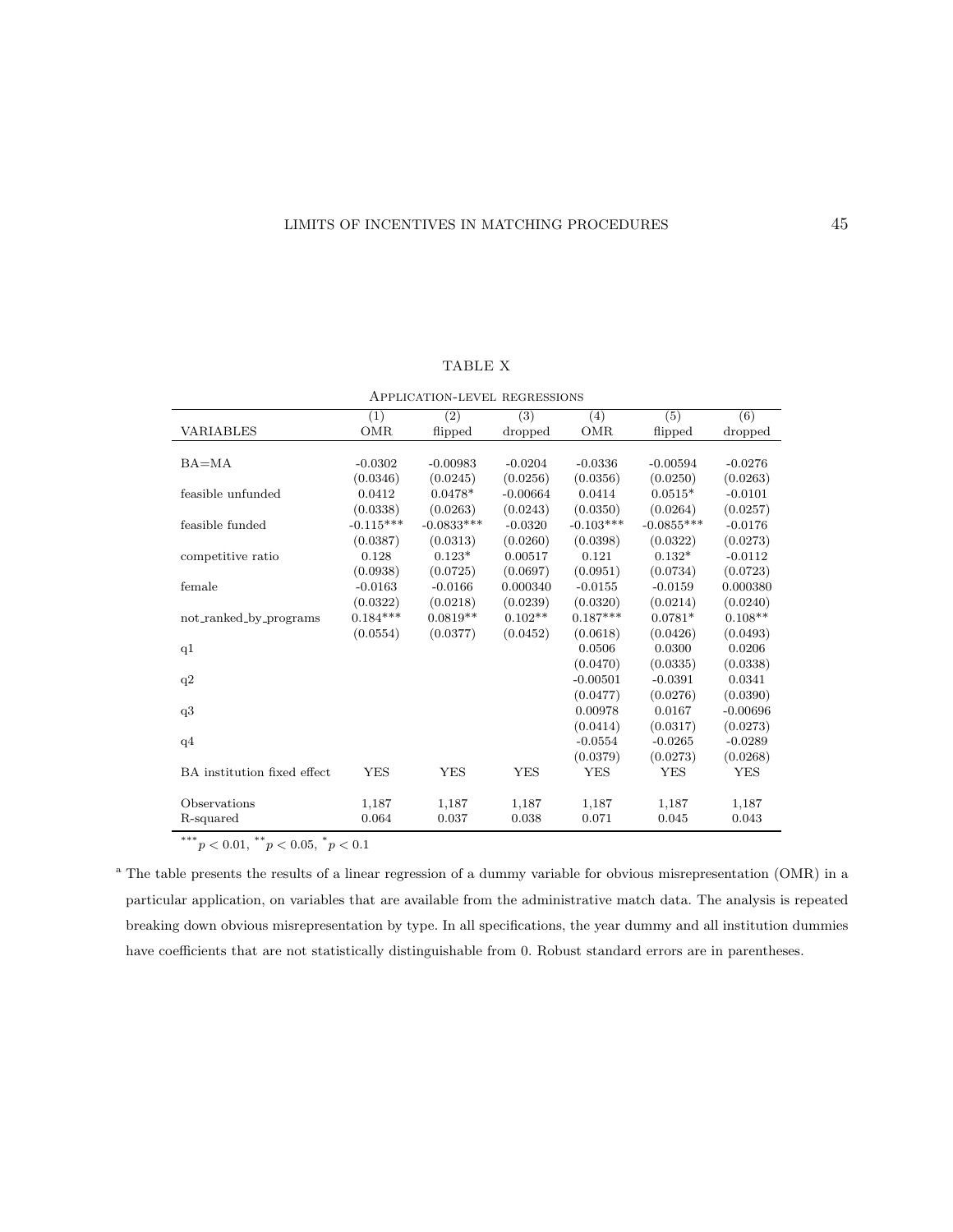these programs.